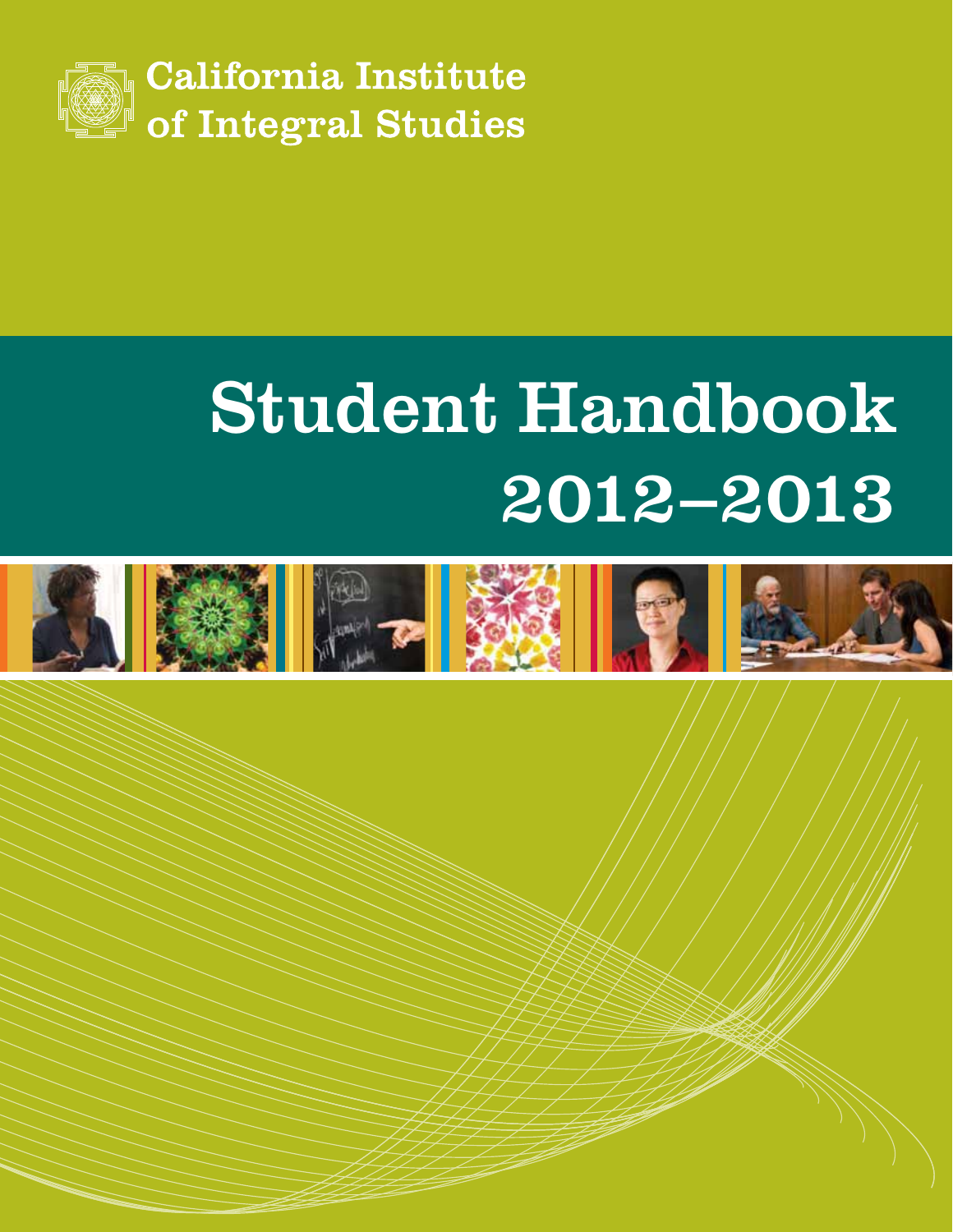

# **Student Handbook 2012–2013**

This handbook does not constitute a contract between the student and California Institute of Integral Studies. The Institute has made every effort to provide students with complete and accurate information, but the Institute reserves the right to modify, amend, or revoke its contents. For academic polices, regulations, and requirements, refer to the CIIS Catalog.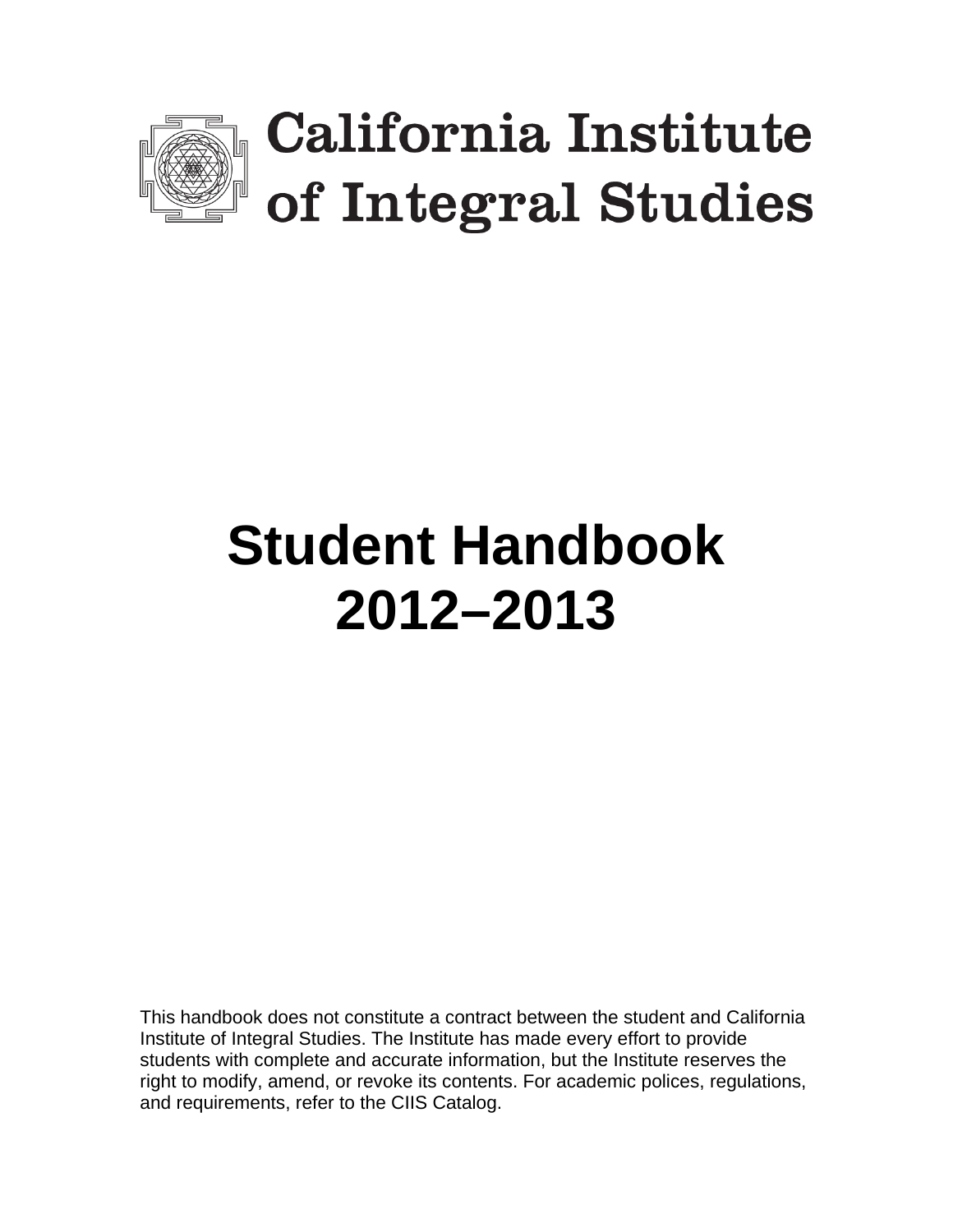## **TABLE OF CONTENTS**

<span id="page-2-0"></span>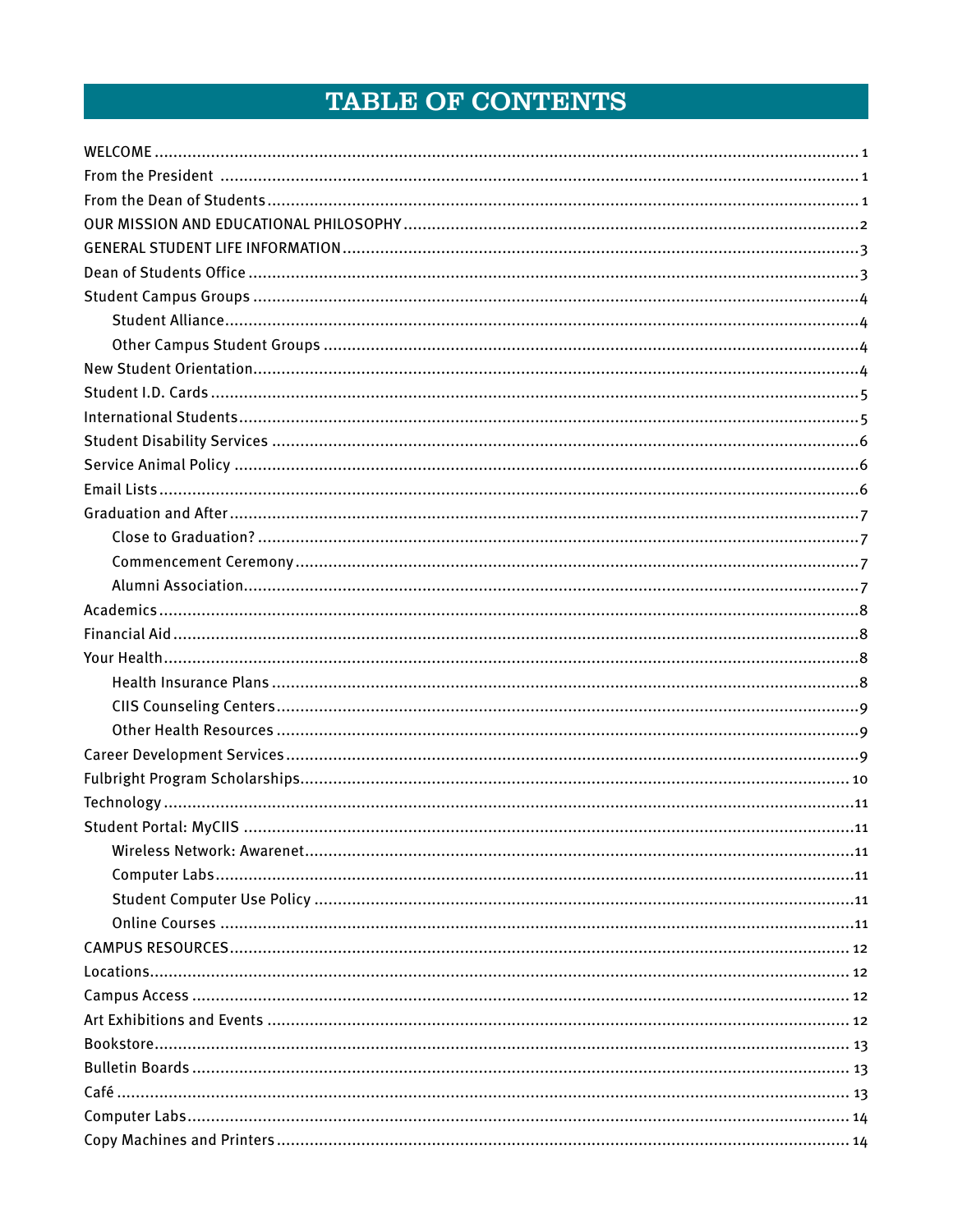| Complaints of Sexual and Other Unlawful Discrimination, Harassment, or Retaliation26 |  |
|--------------------------------------------------------------------------------------|--|
|                                                                                      |  |
|                                                                                      |  |
|                                                                                      |  |
|                                                                                      |  |
|                                                                                      |  |
|                                                                                      |  |
|                                                                                      |  |
|                                                                                      |  |
|                                                                                      |  |
|                                                                                      |  |
|                                                                                      |  |
|                                                                                      |  |
|                                                                                      |  |
|                                                                                      |  |
|                                                                                      |  |
|                                                                                      |  |
|                                                                                      |  |
|                                                                                      |  |
|                                                                                      |  |
|                                                                                      |  |
|                                                                                      |  |
|                                                                                      |  |
|                                                                                      |  |
|                                                                                      |  |
|                                                                                      |  |
|                                                                                      |  |
|                                                                                      |  |
|                                                                                      |  |
|                                                                                      |  |
|                                                                                      |  |
|                                                                                      |  |
|                                                                                      |  |
|                                                                                      |  |
|                                                                                      |  |
|                                                                                      |  |
|                                                                                      |  |
|                                                                                      |  |
|                                                                                      |  |
|                                                                                      |  |
|                                                                                      |  |
|                                                                                      |  |
|                                                                                      |  |
|                                                                                      |  |
|                                                                                      |  |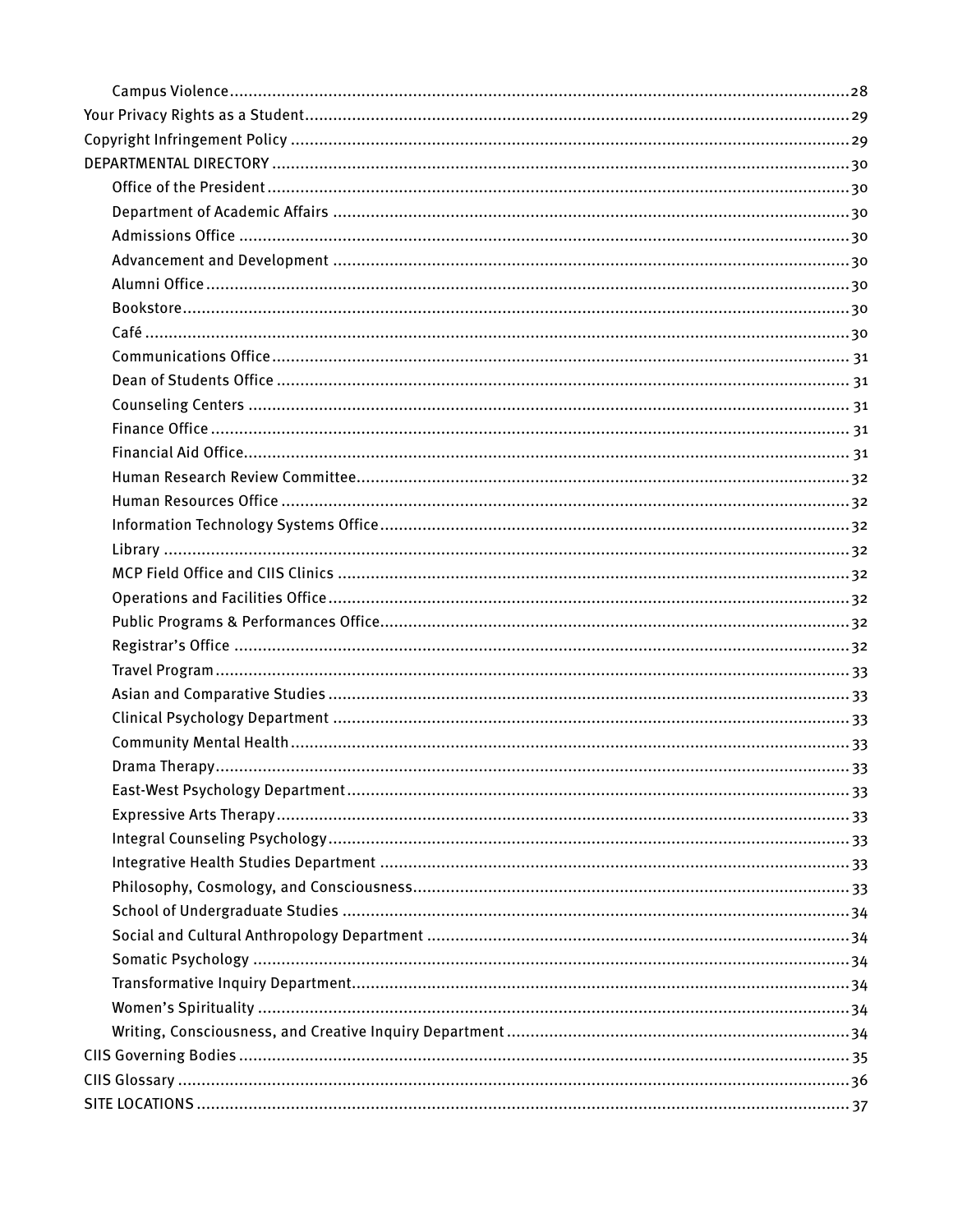## WELCOME

#### **From the President**

<span id="page-5-0"></span>Dear Students,

Welcome to a very special academic community—California Institute of Integral Studies. Guided by our distinctive educational mission, we are members of an institution of learning and research that "strives to embody spirit, intellect, and wisdom in service to individuals, communities, and the Earth."

This is a lofty vision, and we fulfill it by striving together to advance the Institute's core Ideals; practice multiple ways of learning, knowing, and teaching; affirm spirituality in its many traditions; commit to cultural diversity as a prerequisite for academic excellence; promote feminism, social justice, and sustainability; and support community informed by integral shared governance.

CIIS is a student-centered learning community. As academic professionals—faculty and staff—we dedicate ourselves to enabling you to achieve the goals that have led you to the Institute. We encourage you to take full advantage of the many opportunities available through the diverse programs and activities at CIIS, and to contribute your spirit and talent for the enrichment of us all.

I look forward to meeting you in the coming semester.

Cordially,

Joseph L. Subbiondo, President

#### **From the Dean of Students**

Dear Students,

I am pleased to welcome you to the CIIS community. The Institute is a dynamic place, and the entire student services staff is available to assist you in your journey as a student and support you in this new endeavor.

There are many opportunities for active participation in the CIIS community, including Student Alliance, student organizations, cultural and social events, committees needing representatives, and the exchange of dialogue and friendship with fellow members of the community. Additionally, you may find the Meditation Room and the Zen Rooftop Garden located on the sixth floor useful for quiet reflection during the day.

The Institute is an evolving community that seeks to support the creation of an inclusive, interrelated space that respects the dignity of every individual while striving to offer opportunities for both personal growth and social transformation.

I extend an open invitation to you to stop by my office in the Main Building, Room 407, so that I can meet you personally. Most importantly, please do not hesitate to seek me out if you are in need of assistance.

Cordially,

Shirley Strong Dean of Students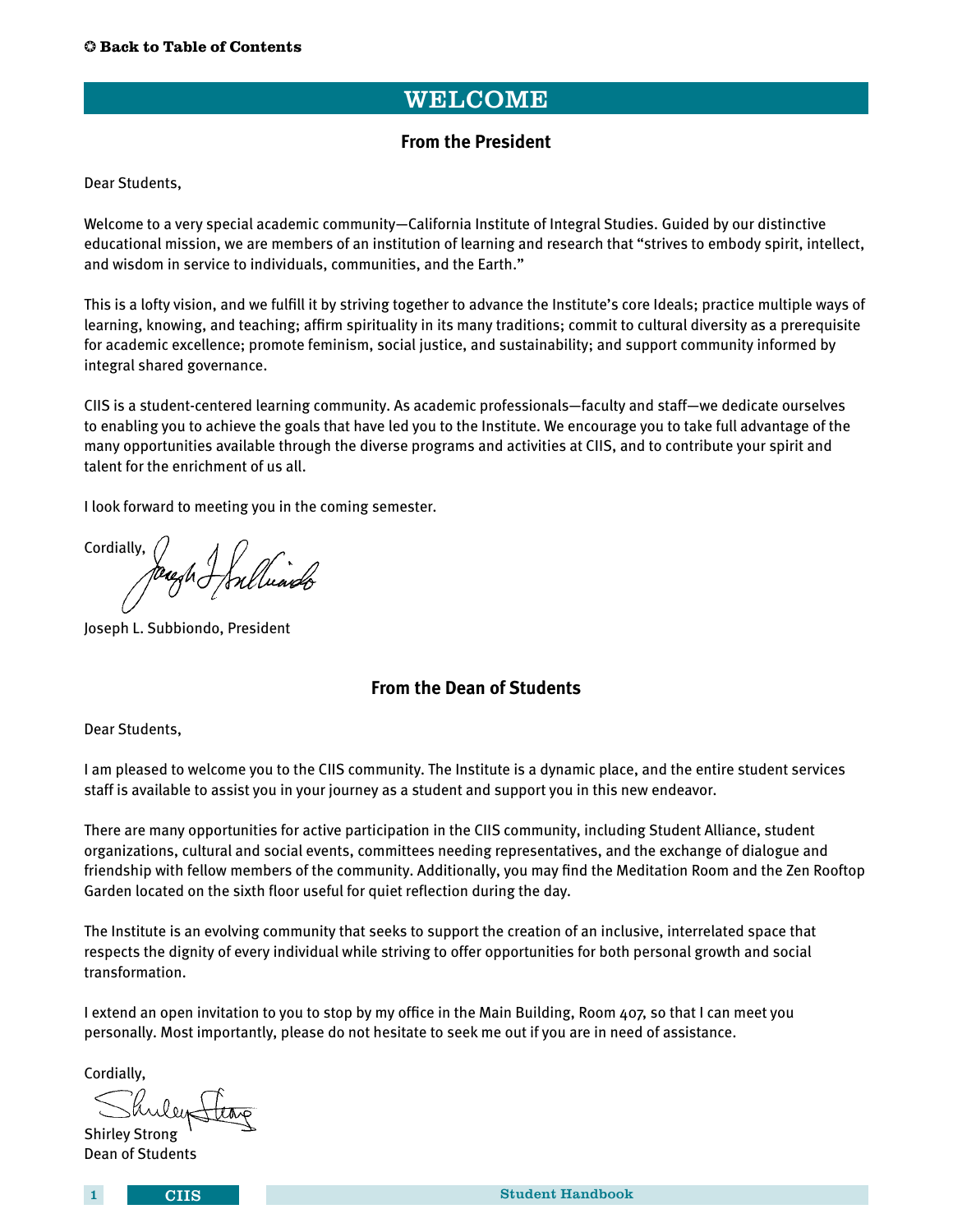## OUR MISSION AND EDUCATIONAL PHILOSOPHY

<span id="page-6-0"></span>California Institute of Integral Studies is an accredited institution of higher education that strives to embody spirit, intellect, and wisdom in service to individuals, communities, and the Earth. The Institute offers interdisciplinary, cross-cultural, and applied studies in psychology, philosophy, religion, cultural anthropology, transformative studies and leadership, integrative health, women's spirituality, counseling, community mental health, and the arts. With its personal learning environment and supportive community, CIIS provides an extraordinary education for people committed to transforming themselves and the world.

#### **The Institute's Seven Ideals**

#### 1. Practices an integral approach to learning and research:

 The Institute facilitates the integration of body-mind-spirit. It values the emotional, spiritual, intellectual, creative, somatic, and social dimensions of human potentiality. Students are encouraged to take an interdisciplinary approach to learning by complementing their specialized program of study with courses in other departments.

#### 2. Affirms spirituality:

 The Institute is committed to the study and practice of multiple spiritual traditions and to their expression and embodiment throughout all areas and activities of the Institute community.

#### 3. Commits to cultural diversity:

 Promoting a dialogue of difference, the curriculum reflects a commitment to the diversity of the world's cultures and spiritual traditions while seeking their holistic integration.

#### 4. Fosters multiple ways of learning and teaching:

 The Institute honors many learning modalities and ways of knowing—intuition, body knowledge, creative expression, intellect, and spiritual insight.

#### 5. Advocates feminism and sustainability:

 The Institute embraces intellectual, cultural, and spiritual traditions that further the effectiveness of emancipatory movements such as feminism, social and political liberation, cultural self-expression, and ecological activism.

#### 6. Supports community:

 Community at the Institute is understood to be founded upon an underlying core of values, which affirm shared understandings and differences, scholarly efforts, and humane concerns. Such community is a vital part of the Institute's effort to provide an effective, visionary, and nurturing environment for study and training.

#### 7. Strives for an integral and innovative governance:

 The Institute recognizes the importance of a mode of governance that would eliminate, or at least reduce, the polarities and fragmentation that typically plague institutions. As with other ideals, integral governance is difficult both to formulate and to practice. This ideal stands among the seven as a constant challenge and encouragement to try new forms, procedures, criteria, and language as aids to a more shared and collaborative decision-making process.

### **Principles of Community**

#### • Step out of your comfort zone.

 Try on new ideas, concepts, processes, behaviors, before automatically rejecting them because they are different from your experience.

• Participate fully.

 Let go of all the other things you need to be doing, and be present in the moment. Participation looks different for everyone.

• Use "I" statements.

Practice self-focus: pay attention to what you are feeling and thinking.

• OK to disagree.

It's a necessary part of accepting differences.

• Not OK to blame, shame, attack, or discount self or others.

Remember that this can happen on a verbal or nonverbal level.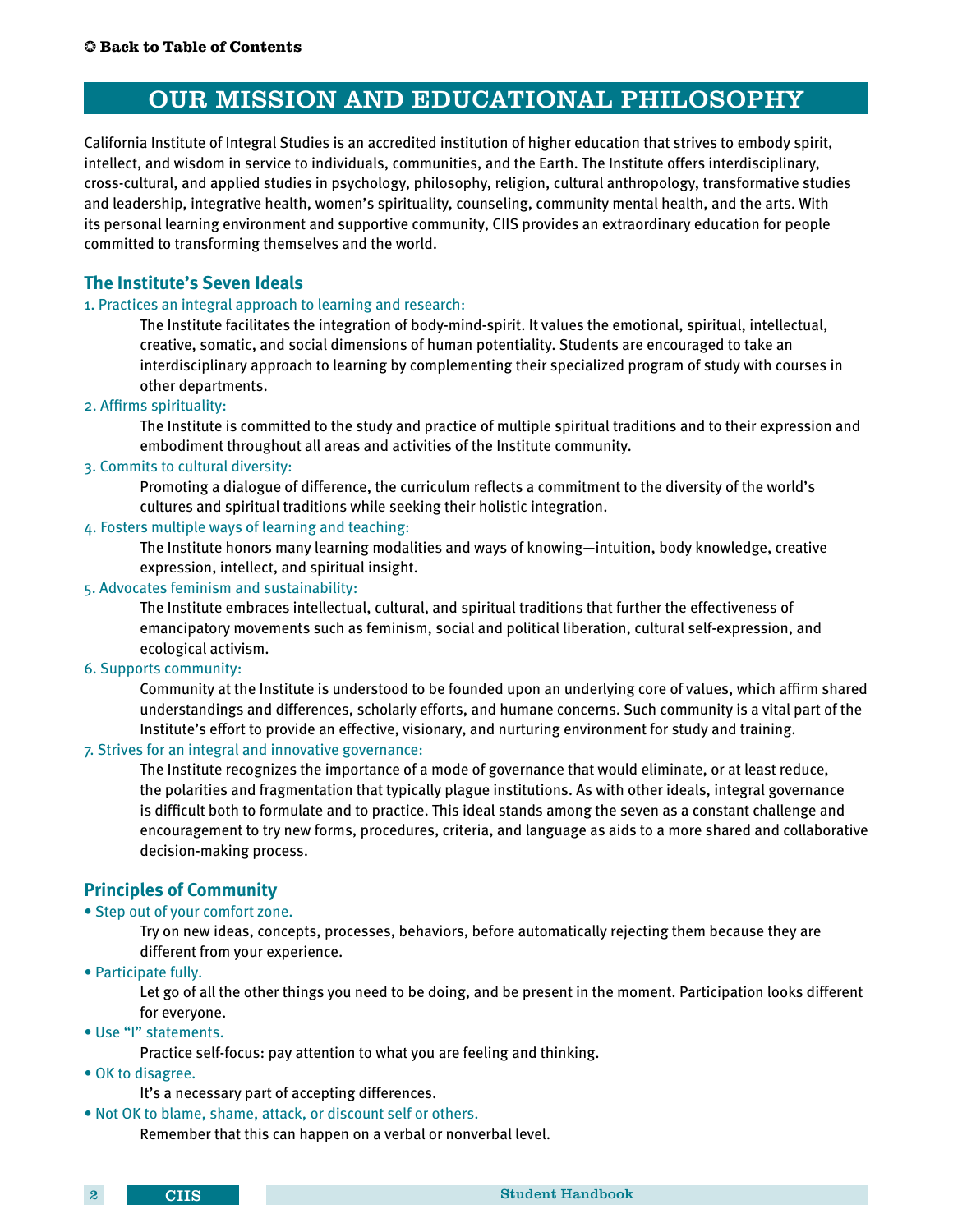<span id="page-7-0"></span>• Intent and impact.

Be aware that it is possible to have a negative impact on an individual despite best intentions.

- Check out your assumptions.
	- Ask questions of yourself and others instead of jumping to conclusions.
- Confidentiality.

 Anything said of a personal nature should not be shared outside of the room without the person's permission. He or she can say yes, no, or maybe later.

## GENERAL STUDENT LIFE INFORMATION

When you enter CIIS, you become a part of a vibrant, diverse community. The student body of CIIS comes from all walks of life and all over the world. Some students are completing undergraduate programs, while others have earned advanced degrees at other institutions. Your classmates may include former teachers, nurses, religious leaders, corporate executives, Peace Corps volunteers, musicians, or authors. Creative, respectful, and socially aware—these are just a few of the words that describe students at CIIS.

At CIIS, your education is based on traditional knowledge combined with visions of the future. The Institute confers PhD, MA, MFA, and BA degrees. Within CIIS are three schools:

- School of Consciousness and Transformation
- School of Professional Psychology
- School of Undergraduate Studies

While you are admitted to a particular school, you may also take classes in other programs.

For more information, view Our Programs **([http://www.ciis.edu/Academics.html\)](http://ciis.edu/Academics.html)**.

#### **Dean of Students Office**

The Dean of Students Office (DOS) is a core function of California Institute of Integral Studies. The staff supports students in their academic goals by providing a variety of resources and opportunities for learning and growth. The following programs and services are offered:

- Career resources, internships, and job listings
- Campus life activities (student groups) and events, including orientation and commencement
- Disability services
- Health insurance
- International student services
- Emergency Student Loan Program
- Student Disability Services

The dean of students has an open door policy and is available to speak with students about all aspects of their experience at CIIS and assist them in resolving any conflict or concern that may arise. We welcome all suggestions on how CIIS can better serve its student community.

 Hours: Monday–Friday, 9:00AM–5:00PM Location: Room 401, Main Building Phone: 415.575.3481 Email: **[studentaffairs@ciis.edu]( studentaffairs@ciis.edu)**

#### **Mission**

Providing resources, advocacy, and learning opportunities, the Dean of Students Office supports the personal growth and intellectual development of the CIIS student body, and seeks to enhance a diverse and inclusive environment.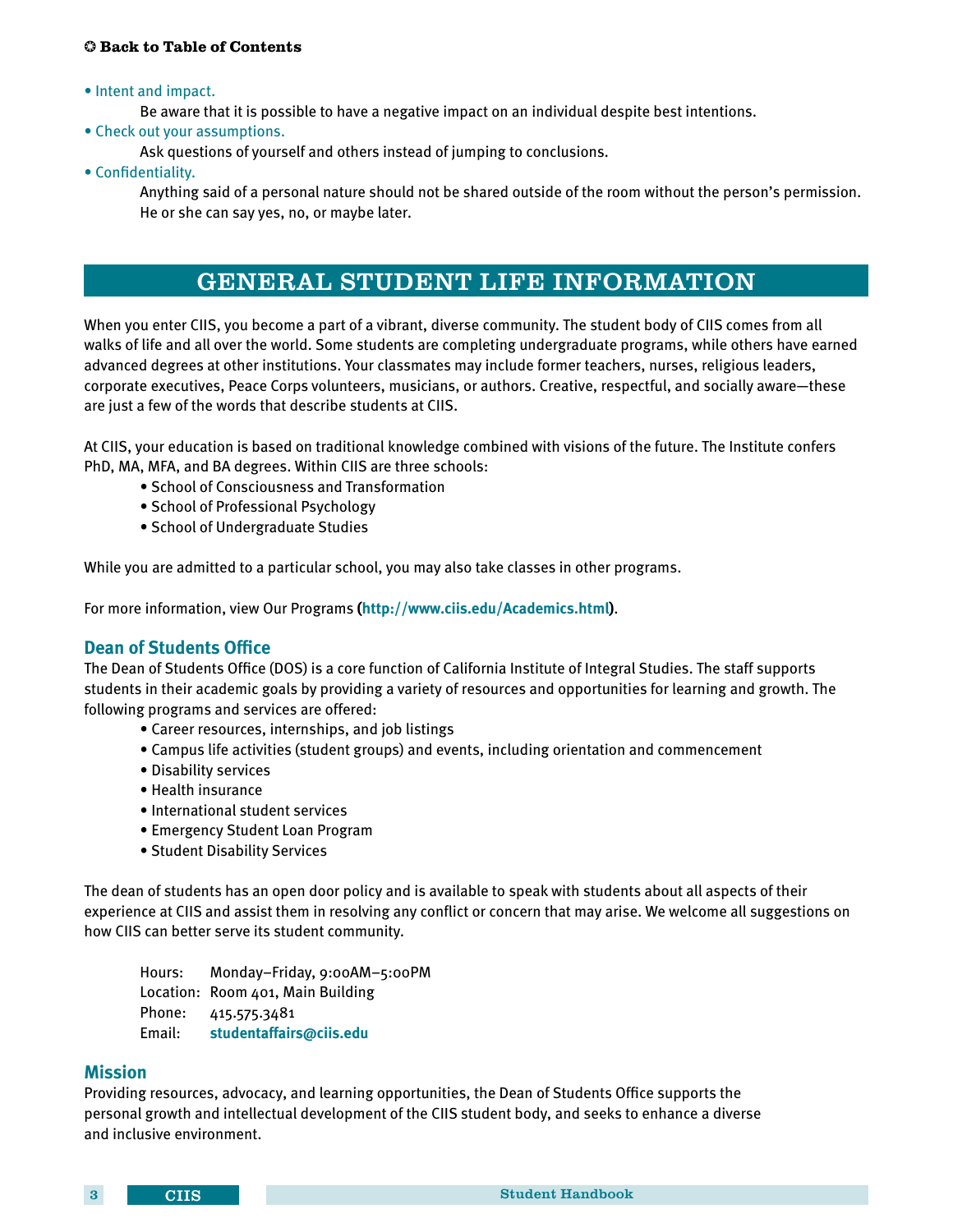<span id="page-8-0"></span>Shirley Strong is your dean of students. She welcomes your suggestions and comments about your experience at CIIS. In addition, if you have a complaint or conflict, the dean is available to help you resolve it. (For complaints, please refer to the **[General Student Complaint Procedure.](#page-27-0)**)

Here is contact information for the dean of students:

Shirley Strong, Dean of Students and Director of Diversity Email: **<sstrong@ciis.edu>** Phone: 415.575.6171 Address: 1453 Mission Street, Room 407, San Francisco, CA 94103

## **Student Campus Groups**

#### **Student Alliance**

Student Alliance is a student-run organization that supports students' needs by promoting their involvement in all levels of the CIIS community. Its mission is to facilitate communication, sponsor events, and distribute funds to promote the good of the community within the Institute. Listening to student voices, this group builds alliances, cultivates student leadership, and advocates for social change.

Student Alliance administers a budget of \$25 per student (contributed through registration fees). These funds support work that benefits students and the community. Among other activities, Student Alliance does the following:

- Sponsors events and classes
- Offers funding for student projects, groups, and participation at educational conferences
- Manages the Social Justice and Community Research Grant, which provides stipends to enable students to conduct research in areas of social justice and undertake community service initiatives in the United States or internationally
- Provides opportunities for student leadership

All students are invited to attend Student Alliance meetings, which are typically held monthly. If you're on the CIIS student email listserv, you will receive emails about the dates and locations of meetings. This information is also posted on the Student Alliance bulletin board near the CIIS café on the third floor of the Main Building and on the Student Alliance website **(<http://www.saciis.org>)**.

Student Alliance also organizes and sponsors free yoga , tai chi, and qi gong classes during the school year. If you are on the CIIS student listserv, you will receive emails about the classes. In addition, fliers about the classes are posted on school bulletin boards.

If you would like to help build a supportive and innovative community, consider participating in Student Alliance. You can take on a formal role, such as being a program representative or student representative to the Board of Trustees or Faculty Council.

For more information, see **http://<www.saciis.org>** or email **[studentalliance@ciis.edu]( studentalliance@ciis.edu)**.

#### **Other Campus Student Groups**

CIIS has many student groups. Among them are the International Students and Friends, the People of Color Group (POC), Queer@CIIS, Awakening to Whiteness and Racism Everywhere (AWARE), Theatre for Change, UNITE!, and Transformative Inquiry Distance Student Advisory Group (TIDSA). To find out more about these groups, view Campus Groups **[\(https://my.ciis.edu/ics/Student\\_Life/Campus\\_Groups.jnz](https://my.ciis.edu/ics/Student_Life/Campus_Groups.jnz)).**

#### **New Student Orientation**

After you are accepted to CIIS, you will receive information about your New Student Orientation **([http://www.ciis.edu/](http://ciis.edu/Life_at_CIIS/Student_Resources/New_Student_Orientation.html) [Life\\_at\\_CIIS/Student\\_Resources/Orientation.html\)](http://ciis.edu/Life_at_CIIS/Student_Resources/New_Student_Orientation.html)**. Typically, you will receive this information via email approximately one month before the start of the semester. New Student Orientation is a vital information session. The Institute-wide orientation is followed by lunch, a resource fair, and a program-specific orientation. The Academic Calendar, which you will find in the current class schedule **(<https://my.ciis.edu/ics/Academics/>)**, has dates for New Student Orientation.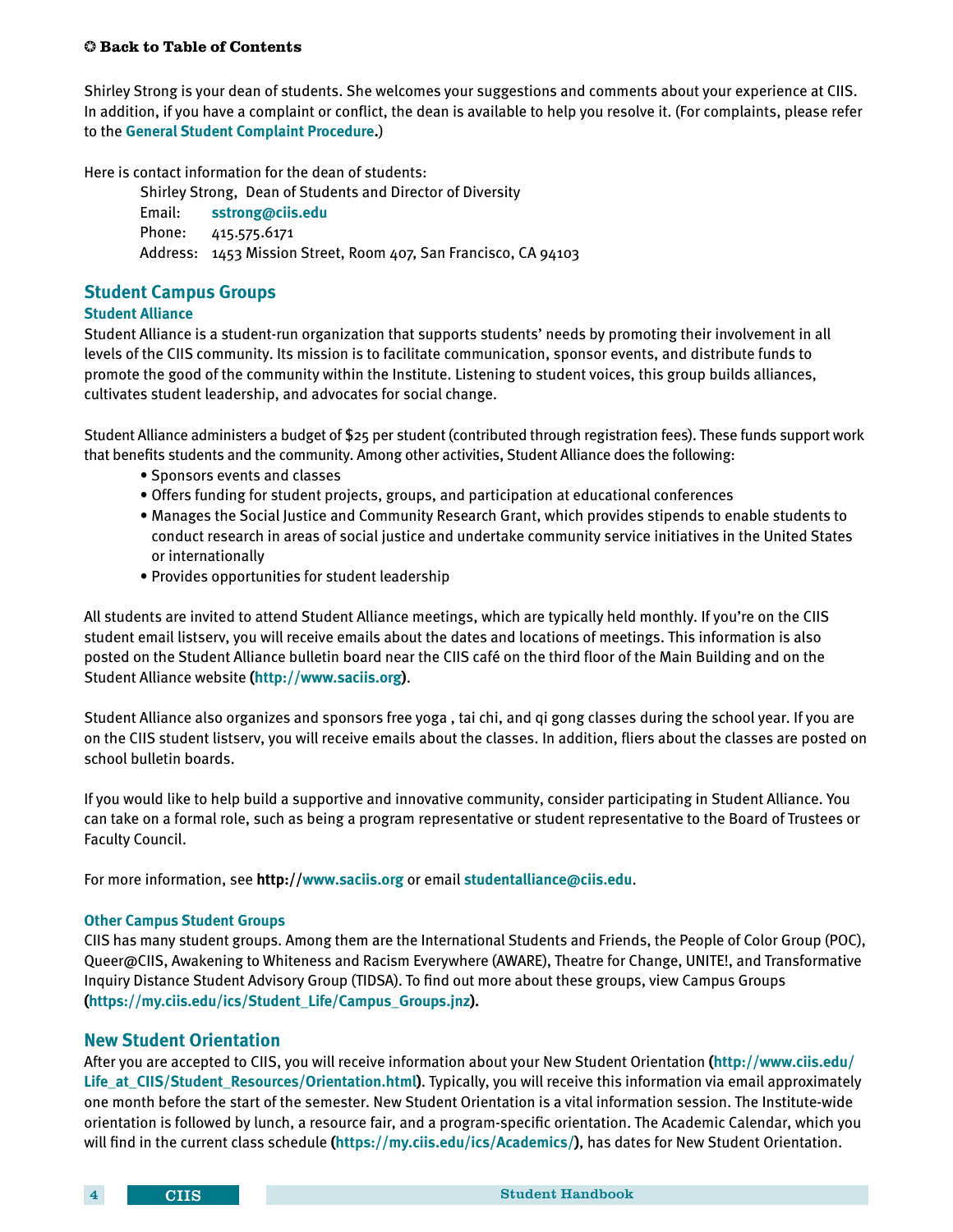#### <span id="page-9-0"></span>**Student ID Cards**

All students are required to have a CIIS student ID card at all times while on campus and should be ready to present it to appropriate CIIS personnel if requested. Your CIIS student ID card will show your student ID number, allow you to check out books from the CIIS Library and other libraries, gain entrance to the building, and the CIIS computer labs, and can be used for discounts at certain businesses. Please note that everyone entering the Main Building must present a CIIS ID. You receive an ID card when you first register and pay for courses.

There is no charge for the initial ID card. If you lose it, the replacement fee is \$10.

The Registrar's Office will issue you a card only when you present a government-issued photo ID, such as a driver's license or passport. The card includes your photograph, which is taken in the Registrar's Office. Students who cannot come into the Registrar's Office will be issued a nonphoto card, mailed to the address that CIIS has on file. Photo IDs will be issued for such students if they email a clear, well-lit digital face picture and a scanned copy of a current government-issued photo ID, to **<registrar@ciis.edu>**. The ID card must be affixed with a current sticker to be valid. Stickers are issued by the Registrar's Office every term to students who request them (they are not mass-mailed).

To make a request, please come to the fourth-floor Registrar's Office, email **<registrar@ciis.edu>**, or call 415.575.6126.

#### **International Students**

As part of our commitment to cultural diversity, CIIS is dedicated to supporting international students and promoting cross-cultural exchange. At the Institute, you will find nearly 100 international students from 29 countries and 6 continents, representing approximately 7 percent of the student body.

If you are an international student, the International Student Advisor Jody O'Connor will provide you with a number of services to facilitate your education and make your transition to living in the United States as smooth as possible. In addition, Jody will be your advocate and representative to faculty and staff.

Before international students enter CIIS, Jody is available to help you with the following:

- Your application for admission
- Obtaining a student visa
- Other preparations for studying in the United States

Once you have arrived at CIIS, you can look to the International Student Advisor for a number of services, including the following:

- New international student orientation
- International student handbook
- Summer Bridge Program (academic writing intensive)
- Ongoing writing/editing services
- Immigration advising and workshops
- Educational and social activities
- International Students and Friends peer support campus group
- Health insurance plan

If you have comments, concerns, or questions, we encourage you to get in touch with your international student advisor:

Jody O'Connor, California Institute of Integral Studies

Email: **[joconnor@ciis.edu]( joconnor@ciis.edu)**

Phone: 415.575.6157

Address: Room 401, 1453 Mission Street, San Francisco, CA 94103

For more information, view International Students **[\(http://www.ciis.edu/Life\\_at\\_CIIS/Student\\_Resources/International\\_Students.html](http://www.ciis.edu/Life_at_CIIS/Student_Resources/International_Students.html))**.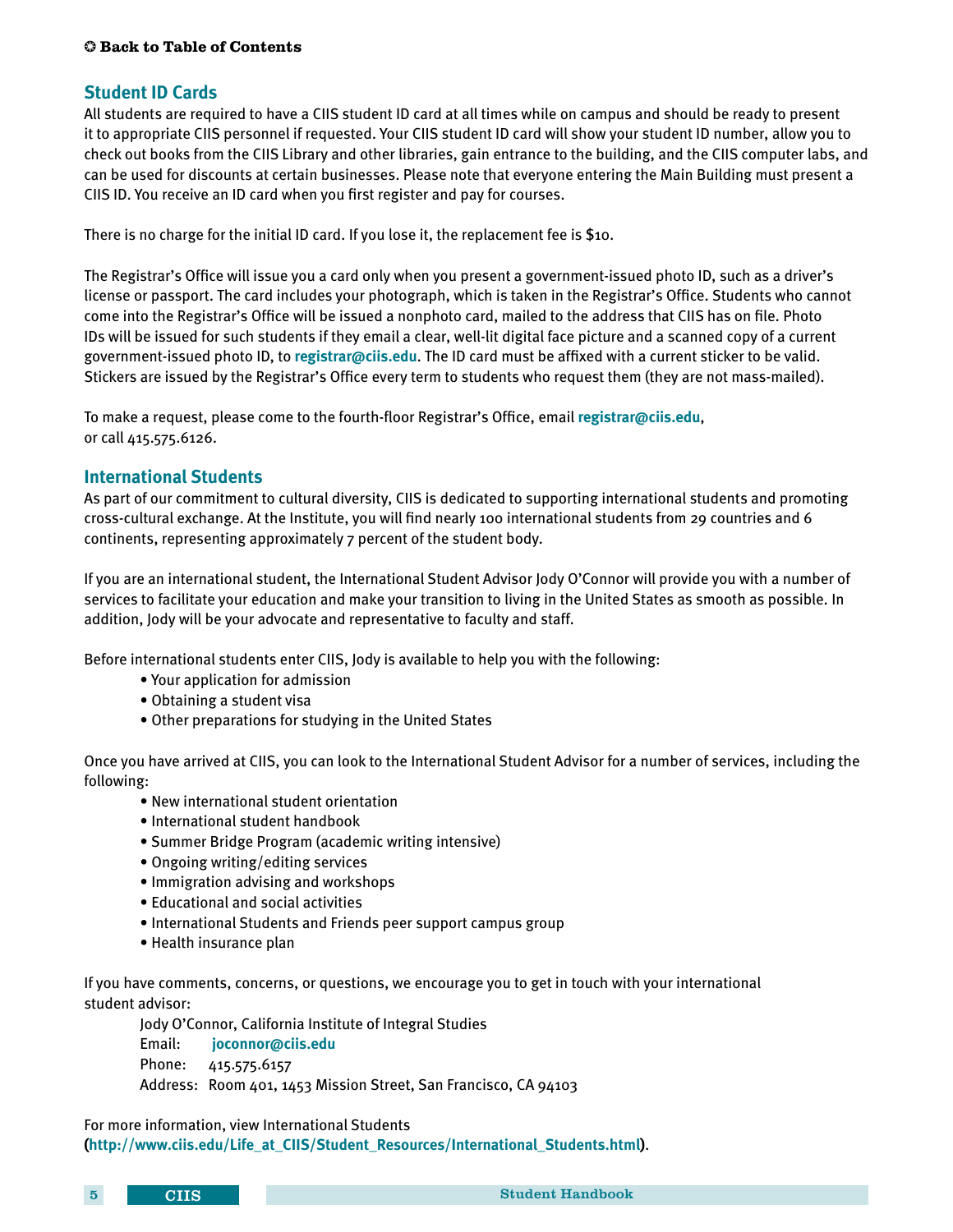#### <span id="page-10-0"></span>**Student Disability Services**

In keeping with the **[Seven Ideals of CIIS](#page-6-0)**, the Institute is dedicated to being responsive to students with documented disabilities. Students with disability status must meet the requirements and levels of competency generally required of all students in the program. If you have a documented disability, once you are enrolled at CIIS, you can rely on the Institute to provide you with the accommodations that will help you fulfill the requirements of your chosen program.

To request accommodations, contact the student affairs coordinator. The coordinator will provide you with guidance on applying for accommodations. Please be aware that you will need to provide current documentation (generally within the past three years) of any disability. Once admitted, students with disability status are eligible to receive a range of services, depending on their demonstrated needs. For specific information about accommodations and forms you might need, view Student Disability Services

**[\(https://my.ciis.edu/ics/Student\\_Life/Students\\_with\\_Disabilities.jnz](https://my.ciis.edu/ics/Student_Life/Students_with_Disabilities.jnz))**.

#### **Service Animal Policy**

Service animals assisting individuals with disabilities are permitted on campus. To utilize a service animal for ongoing accommodation, the student should first register with Student Disability Services in the Dean of Students Office and supply appropriate documentation of disability. "Service animal" is defined by the Americans with Disabilities Act (ADA) as any guide dog, signal dog, or other animal individually trained to do work or perform tasks for the benefit of an individual with a disability, including, but not limited to, guiding individuals with impaired vision, alerting individuals with impaired hearing to intruders or sounds, providing minimal protection or rescue work, pulling a wheelchair, or fetching dropped items.

A service animal may be asked to leave Institute facilities or programs if the animal's behavior or presence poses a direct threat to the health or safety of others. For example, a service animal that displays vicious behavior toward people may be excluded. Questions related to the use of service animals on campus should be directed to the disability services coordinator at 415.575.3481.

Service animals may also be excluded in areas where the presence of a service animal fundamentally alters the nature of a program or activity or is disruptive. In addition, animals not covered under the ADA service animal definition can be asked to leave.

The person whom a service animal assists is referred to as a "partner." The service animal's partner is at all times solely responsible for the cost of care, arrangements, and responsibilities for the well-being of the service animal, as well as any property damage.

Service animals on campus must do the following:

- 1. Meet all requirements for the presence of animals in public places (vaccinations, licensure, ID tags, etc.) mandated by state or local ordinance.
- 2. Be Healthy: The animal must be in good health.
- 3. Be Under Control of Partner: The person with a disability must be in full control of the animal at all times. Reasonable behavior is required from service animals while on campus.

The partner must follow local ordinances in cleaning up after the animal defecates. Partners who are not physically able to pick up and dispose of feces are responsible for making necessary arrangements for assistance.

In addition, students with animals used for psychological purposes must follow the same guidelines as outlined for service animals. Approval will be determined by the Dean of Students Office on a case-by-case basis.

#### **Email Lists**

By signing up for the CIIS student email listserv, you will stay informed about events, academic deadlines, activities, job opportunities, housing announcements, and more. To add your name to **[students@listserv.ciis.edu](mailto:students%40listserv.ciis.edu?subject=)**, follow the **[Student Listserv subscription instructions](https://my.ciis.edu/ICS/Student_Life/Student_Listserv.jnz)** on MyCIIS. (If you no longer want to receive emails from the CIIS student listserv, you can send an email to **[students-signoff-request@listserv.ciis.edu](mailto:students-signoff-request%40listserv.ciis.edu?subject=)** to delete your email address.)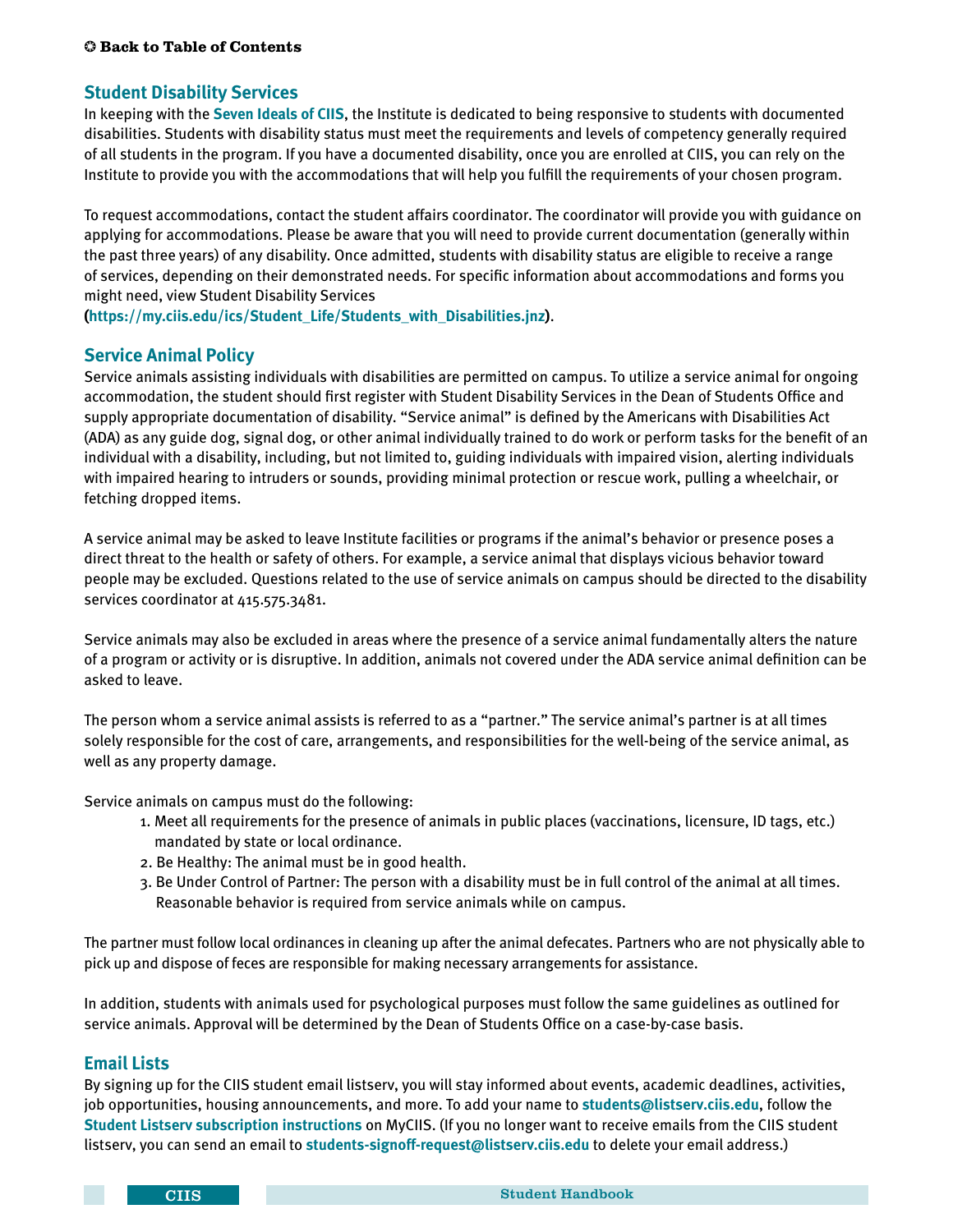<span id="page-11-0"></span>CIIS has other group email lists, such as for international students and active Student Alliance members. View information about these student email lists **[\(http://www.saciis.org/listserv.php](http://www.saciis.org/listserv.php))**.

To organize your email inbox, we suggest that you create a filter in your email system so that emails sent to the **<students@ciis.edu>** listserv are automatically sent to a separate subfolder. To do so, check the Help section of your host site/domain (such as Gmail, Yahoo!, or Hotmail) or your email software (such as Microsoft Entourage/Outlook or Mac OS Mail.app).

Subscribed students are welcome to post messages to the CIIS student listserv. However, please be sensitive in using this list. The listserv is not intended for commercial or business use.

CONFIDENTIALITY: It is never appropriate to discuss specific, confidential information on the listserv. This listserv is unmoderated, meaning that the messages posted are posted directly by listserv members, and the administrators are not regulating messages. Therefore, a member of the listserv who behaves inappropriately may be removed by the administrators. Any member of the listserv who behaves inappropriately may be removed by the administrators.

#### **Graduation and After**

#### **Close to Graduation?**

If you plan to graduate in the current semester, you will need to complete a Graduation Application to graduate. CIIS will award your degree to you at the end of the semester in which you complete your graduation requirements. Thesis and dissertation students must have a completed manuscript accepted by the Library by that semester's deadline date.

#### **Commencement Ceremony**

CIIS has one commencement ceremony each academic year, at the end of spring semester. Students graduating in the current spring semester, as well as the previous summer and fall semesters, are welcome to participate.

Please be aware that the faculty submit the grades of graduation applicants at least one week prior to the commencement date. If you have incomplete grades or have courses still to be completed for your final semester, you will not be permitted to participate in the commencement ceremony. (CIIS makes an exception only for students who will complete practicum or predoctorate internships by the end of the following summer semester.)

Early in the spring semester, the Dean of Students Office sends via email detailed information about the commencement ceremony to all students who have filed a graduation application with the Registrar's Office. The information is also posted on the **Commencement** page of MyCIIS. If you plan to participate in the ceremony, please confirm that your contact information on file with the Registrar's Office is correct.

#### **Alumni Association**

CIIS now has more than 4,700 alumni in 29 countries. Through the CIIS Alumni Association, you will continue to be connected with your school and your classmates in a variety of ways, including the following:

- CIIS Online Alumni Directory
- Professional networking
- Job postings
- Regional alumni circles
- Discounts on events and audited classes at CIIS

If you choose, you will have opportunities to serve the Institute, such as by representing CIIS in recruiting prospective students.

Membership in the Alumni Association is free to all CIIS graduates. For more information, view Alumni **[\(http://www.ciis.edu/Alumni.html\)](http://www.ciis.edu/Alumni.html)**.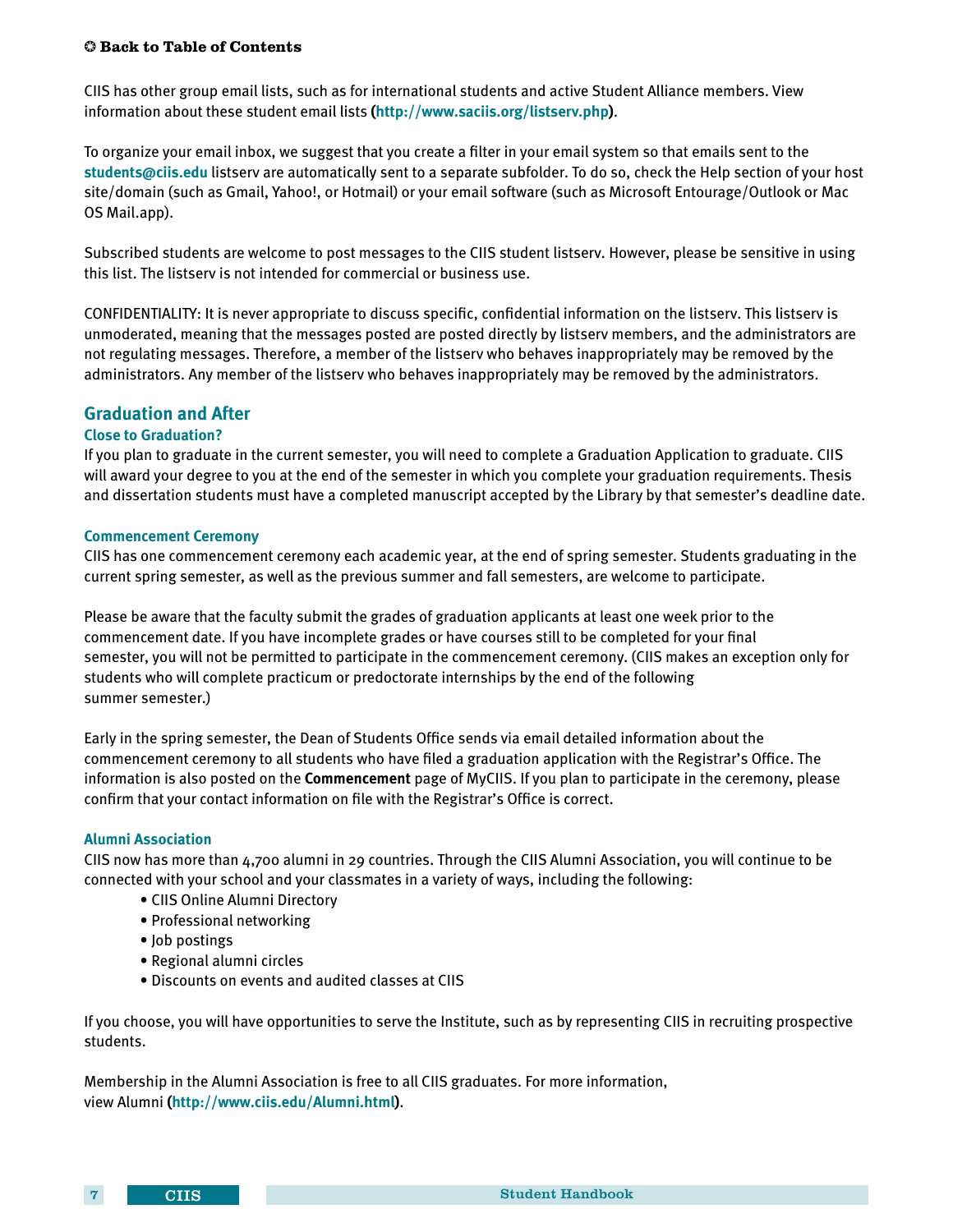#### <span id="page-12-0"></span> $©$  [Back to Table of Contents](#page-2-0)

#### **Academics**

In keeping with the **[mission](#page-27-0)** of CIIS, we want your education to expand the boundaries of traditional learning, and encompass mind, body, and spirit. We hope to provide you with an excellent foundation of knowledge. But at the same time, we also hope you have experiences in interdisciplinary and cross-cultural learning that will open up your awareness of the possibilities of life.

As you plan your education, you have a number of resources to help you:

- The Academic Catalog **[\(https://my.ciis.edu/ics/Academics/\)](https://my.ciis.edu/ics/Academics/)** is your best resource for an overview of requirements of your program. The catalog has detailed descriptions of all courses at CIIS. It also includes information about academic policies, such as those pertaining to changing degree programs, academic probation, academic sanctions, and transfer credit.
- The Class Schedule **(<https://my.ciis.edu/ics/Academics/>)** is published twice a year, in May (for summer/fall) and December (for the winter semester). The schedule is available online and in print.
- The Academic Calendar **([http://www.ciis.edu/Academics/Academic\\_Calendar.html\)](http://www.ciis.edu/Academics/Academic_Calendar.html)** shows you timing for registration, payment, semester start and end, holidays, and other essential dates.
- When you enter CIIS, you will be assigned to an academic advisor who is a member of the faculty of the program you are in. Your academic advisor can do the following:
	- ° Help you plan your schedule so that you are on track to graduate
	- ° Provide you with background information on courses and ensure that you are on track to graduate ° Answer any questions you have
- CIIS offers a number of public programs throughout the year. Some students find that taking public programs is an excellent way to supplement their education. In addition, you can take some of the programs for academic credit. View more information about public programs **[\(http://www.ciis.edu/About\\_CIIS/Public\\_Programs.html](http://www.ciis.edu/About_CIIS/Public_Programs.html))**.

#### **Financial Aid**

The administration of CIIS is well aware that our personalized, expansive education is not inexpensive. We make every effort to keep tuition rates stable **[\(http://www.ciis.edu/Admissions\\_and\\_Financial\\_Aid/Tuition\\_and\\_](http://www.ciis.edu/Admissions_and_Financial_Aid/Tuition_and_Fees.html) [Fees.html\)](http://www.ciis.edu/Admissions_and_Financial_Aid/Tuition_and_Fees.html)**. Just as important, a large number of students receive financial aid. The Financial Aid Office is available to provide you with personalized guidance on financing your education. Resources for financial aid include the following:

- Scholarships
- Grants
- Loans
- Student employment in work-study programs
- Employment opportunities, such as teaching and research assistants
- Educational benefits for veterans

You can contact the Financial Aid office at 415.575.6122 or by email at **<finaid@ciis.edu>**. For detailed information, view **[\(http://www.ciis.edu/Admissions\\_and\\_Financial\\_Aid.html\)](http://ciis.edu/Admissions_and_Financial_Aid/Financial_Aid.html)**.

#### **Your Health**

#### **Health Insurance Plans**

CIIS offers a student health insurance plan through Kaiser Permanente. All registered, degree-seeking students who reside in the California are eligible to enroll in the plan. Students' spouses, domestic partners, and minor children are eligible for the plan, as long as they live in the California. Students who do not reside in California can work with the CIIS student health plan broker for options in a student PPO plan.

The Kaiser health insurance plan is offered for CIIS students on a hard waiver basis. Students who have other insurance or do not wish to enroll should waive out online during the enrollment period.

International students in F-1 or J-1 visa status are required to maintain health insurance while enrolled at CIIS. To fulfill this requirement, international students must either enroll in the CIIS-Kaiser plan, or provide proof of comparable coverage (in English) to the international student advisor before registering for classes.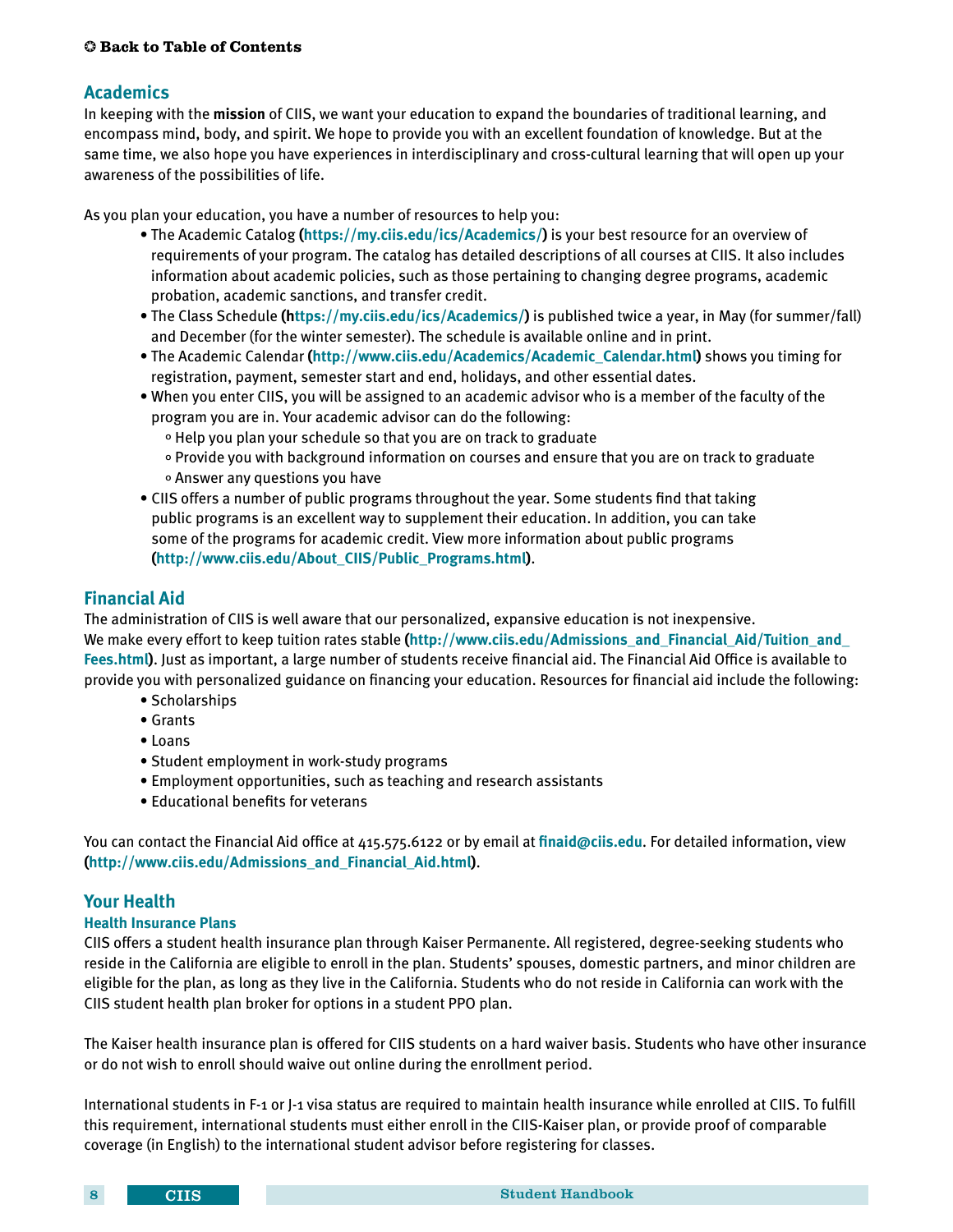<span id="page-13-0"></span>Every summer the CIIS health plan is renegotiated for the next academic year and key plan details will be updated on MyCIIS website in mid-August. Updates may include changes in coverage benefits, premiums, and procedures for enrolling and filing claims.

To find out more about the CIIS health insurance plan please visit MyCIIS at https://my.ciis.edu/ICS/Student\_Life/ Student Health Insurance.jnz . You can also stop by Room 401 or contact the Student Health Plan Coordinator at **[ciishealthinsurance@ciis.edu](mailto:ciishealthinsurance%40ciis.edu?subject=)** after reading through plan information and FAQs on MyCIIS.

Every summer, the CIIS health plan is renegotiated for the next academic year, and key plan details will be updated on the CIIS website in mid-August. Updates may include changes in coverage benefits, premiums, and procedures for enrolling and filing claims. You will have the choice of enrolling for the fall semester only or for the entire school year. Although you can sign up for health insurance at any time during the school year, please be aware of the following:

- You will need to pay premiums for the entire semester.
- Coverage is not retroactive.

To find out more about the CIIS health insurance plan, view Health Insurance **[\(http://www.ciis.edu/Life\\_at\\_CIIS/](http://www.ciis.edu/Life_at_CIIS/Health_Insurance.html) [Health\\_Insurance.html](http://www.ciis.edu/Life_at_CIIS/Health_Insurance.html))**. You can also stop by Room 401, 1453 Mission Street, to pick up brochures about the CIIS health insurance policy as well as other health insurance choices. If you have any questions, please contact the Student Health Plan Coordinator at **<ciishealthinsurance@ciis.edu>** after checking information on the CIIS website.

#### **CIIS Counseling Centers**

CIIS has four counseling centers that offer psychological counseling at relatively low rates to CIIS students. Experienced licensed counselors supervise the centers, while CIIS students in the practicum and internship phases of their careers provide most of the counseling. Each of the four centers has a distinctive approach to counseling. For more background, view Counseling Centers **([http://www.ciis.edu/About\\_CIIS/Counseling\\_Centers.html](http://www.ciis.edu/About_CIIS/Counseling_Centers.html))**. Please note that the Psychological Services Center (PSC) and the Clinic Without Walls serve a different client bases and do not provide counseling to CIIS students. PSC does provide psychological testing to CIIS students.

#### **Other Health Resources**

The San Francisco Bay Area has a number of organizations that offer low-fee or free medical, dental, and counseling services. For more information, refer to **Community Health**.

#### **Career Development Services**

Navigating your career path and thriving in your career necessitates persistence and commitment. CIIS shares your commitment to this important personal goal. Our career development resources, personalized advising, and workshops will support you throughout your journey. Career Development Services in the Dean of Students Office provides (particularly for students in the School of Consciousness and Transformation and the School of Undergraduate Studies):

#### **Career Counseling**

Identifying and understanding your skills, values, and interests allow you to make informed career choices. Career Development Coordinator Margie Lam is available for confidential, individual career counseling sessions to assist with clarifying career questions. We will work collaboratively to guide you through career questions, transitions, and opportunities.

#### **Career Development Events**

Career development workshops are offered every semester. Workshop dates and times are listed on MyCIIS.

#### **Résumé, Cover Letter, and Interviewing**

Resume and CV review, cover letter preparation, and mock interview practice.

**CIIS CareerLink**, your online gateway to job and internship listings, workshop schedules, career handouts and videos, and other great resources. If you do not have login information, email **[mlam@ciis.edu](mailto:mlam%40ciis.edu?subject=)**.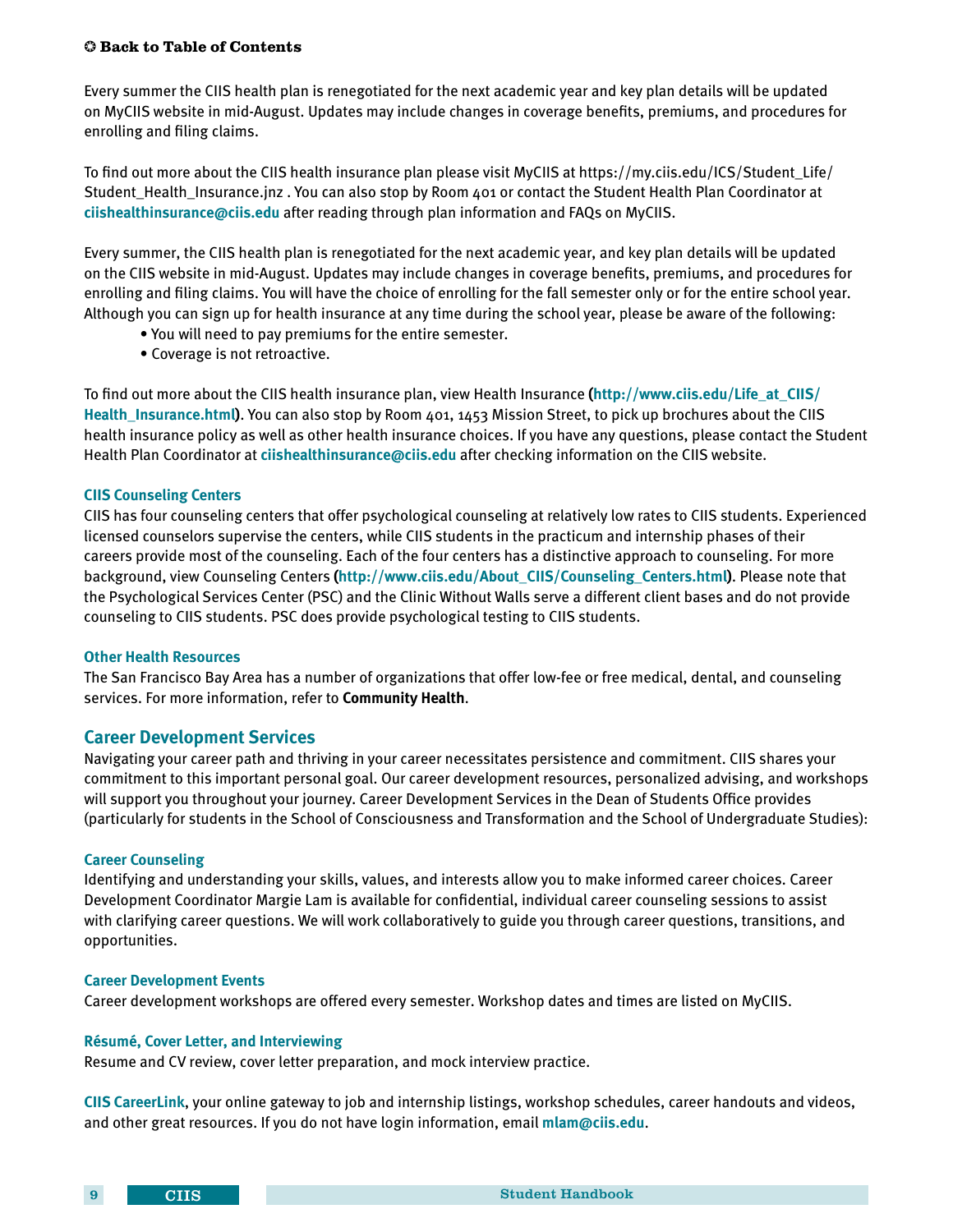<span id="page-14-0"></span>The career development coordinator is in Room 401 on the 4th floor of the Main Building at 1453 Mission Street. The coordinator can be reached by telephone at 415.575.6118, by fax at 415.575.1264, or by email at **[careerdevelopment@](mailto:careerdevelopment%40ciis.edu?subject=) [ciis.edu](mailto:careerdevelopment%40ciis.edu?subject=)**. For career counseling, please make an appointment with the career development coordinator. Find and "like" the CIIS Career Development page on Facebook

For School of Professional Psychology students, the Field Placement Office is committed to supporting you in reaching your career goals. Among other services, this office will help you:

- Identify fieldwork, practicum, and internship sites
- Find paid and volunteer opportunities that enhance your educational experience or that simply help pay the bills while you are a student
- Understand the requirements for licensure in California as an MFT, LPCC, or PsyD

The Field Placement Office has a number of resources available to all CIIS students, such as:

- Professional development workshops
- Listings of internship and practicum sites, posted in the Field Placement and Database tab of the my.ciis.edu website
- Library of career information
- Organizational directories
- Handouts about a job search

#### Here is contact information for the Field Placement Office:

Becky McGovern, Director, MCP Field Placement and Clinic Sites California Institute of Integral Studies Email: **[bmcgovern@ciis.edu](mailto:bmcgovern%40ciis.edu?subject=)** Phone: 415.575.6117 Address: Room 200, 1453 Mission Street, San Francisco CA 94103

#### **Fulbright Program Scholarships**

The Fulbright grant program aims to increase mutual understanding between the people of the United States and other countries through the exchange of persons, knowledge, and skills. The Fulbright U.S. Student Program offers two kinds of grants:

- Research and Study (in 140 countries)—Grantees must arrange their own affiliation with an academic institution, museum, or nonprofit organization in the host country
- English Teaching Assistantships (in 50 countries)—Grantees are assigned their host institution

Please refer to the Fulbright website or the CIIS Fulbright Student Manual for guidance and full application instructions. If you are interested in applying for a Fulbright grant, please contact the Institute's Fulbright Program Advisor (FPA) Shawna Holbrook at sholbrook@ciis.edu or 415.575.6153. The FPA will assist you in preparing your application and will organize your on-campus interview, a necessary step for candidates enrolled in an academic institution.

#### **Technology**

CIIS has a number of technology resources to support your education. To access them from your personal computer, we recommend the following minimum requirements:

- PC or Macintosh with at least 1 GB of memory
- High-speed Internet connection such as DSL or cable
- One of the following Web browsers: Microsoft Internet Explorer 7.0 or higher, Firefox 2.0 or higher, Safari
- A word-processing application, such as Microsoft Word
- An audio application, such as QuickTIme 7.0 or higher
- If you want to access the wireless network in CIIS buildings: a wireless card (built-in or added)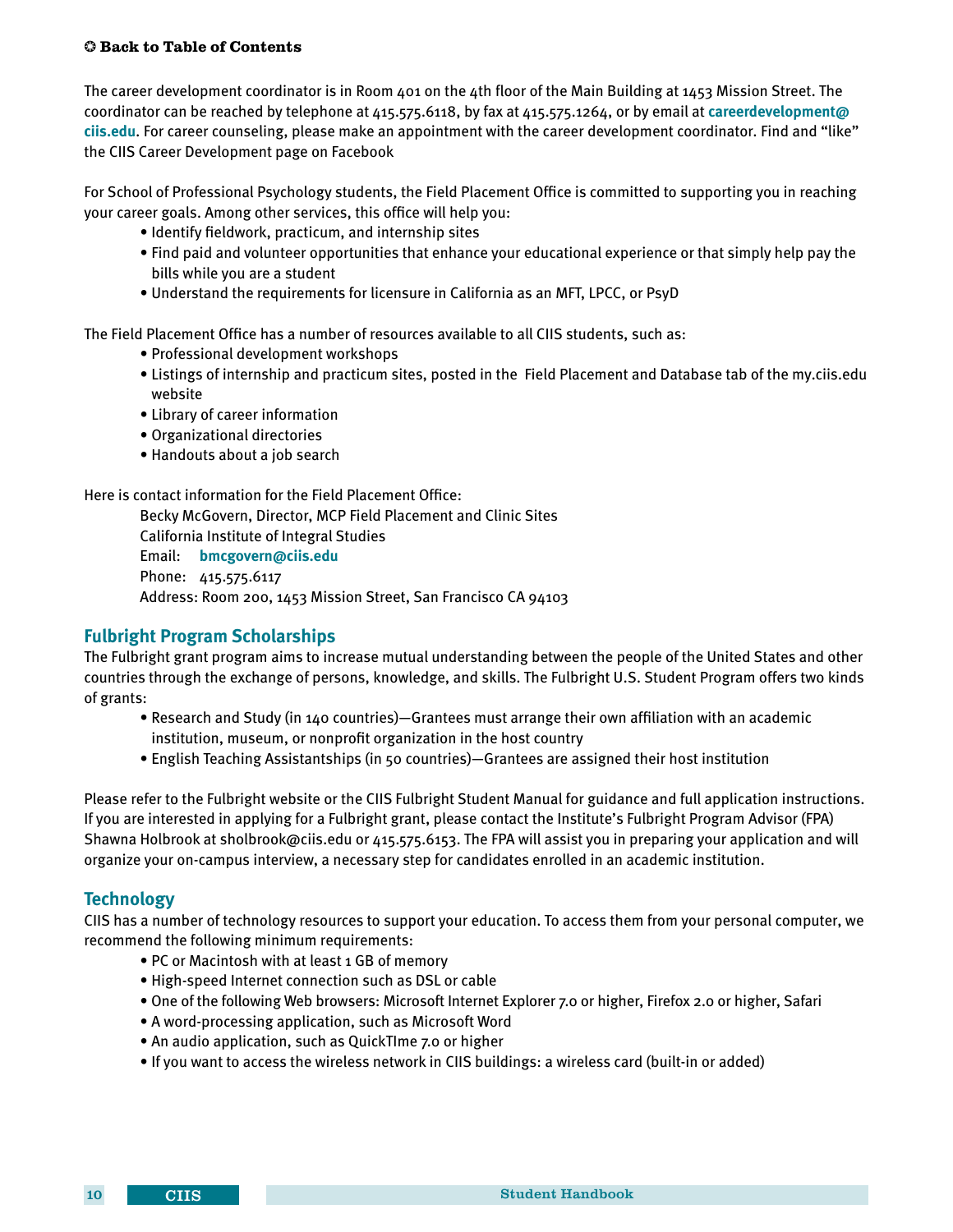#### <span id="page-15-0"></span>**Student Portal: MyCIIS**

MyCIIS **([http://www.ciis.edu/Login\\_to\\_MyCIIS.html\)](http://ciis.edu/Login_to_MyCIIS.html)** is the secure portal for current and prospective students. Through MyCIIS, you can do the following:

- Register for classes
- Viewing your statement of tuition and fees
- Make payments
- Check your grades
- View your class schedule
- Retrieve class syllabi
- Create and join virtual campus groups

The MyCIIS Help tab **[\(https://my.ciis.edu/ics/Help/](https://my.ciis.edu/ics/Help/))** provides you with user guides (including hardware recommendations), as well as directions for registering, retrieving your user ID and password, and other key information.

To log in, you will need your **User ID**, which is your student identification number assigned by the Registrar, as well as your **password**. If you forget your login information, go to the Home page of MyCIIS.edu **(<https://my.ciis.edu/ics/>)** and click **[https://my.ciis.edu/ics/Help/MyCIIS\\_Help\\_Home.jnz?portlet=Authentication\\_Retrieval](https://my.ciis.edu/ics/Help/MyCIIS_Help_Home.jnz?portlet=Authentication_Retrieval)**.

#### **Wireless Network: Awarenet**

Awarenet is the secure wireless network at CIIS. It is available in two buildings, 1453 Mission Street (on every floor), and Fox Plaza, 1390 Market Street. All currently enrolled students can access Awarenet if they are using one of the following:

- Windows XP, Vista, or Windows 7
- Mac OS X 10.4 or greater
- iPhone 3G, 3GS, and 4G
- iPod Touch with 2.x software

While Awarenet uses the same user ID and password as my.ciis.edu, you will need to configure your device to connect to it. For instructions, log in to my.ciis.edu and click the IT Services **[\(https://my.ciis.edu/ics/IT/](https://my.ciis.edu/ics/IT/))** tab.

If you try to configure your device and still need help, IT Services will provide technical support to you by appointment. Contact the IT Support Desk at 415.575.6140 to arrange a time to meet with one of our support specialists.

#### **Computer Labs**

CIIS has labs with PC and Macintosh computers at 1453 Mission Street and Fox Plaza. Each computer has Microsoft Internet Explorer, Word, Excel, Access, and PowerPoint, as well as Adobe Acrobat Reader, installed on it. Use of the computers is free; there is a nominal fee for printing (see the **[Copy Machines and Printers](#page-17-0)** section below). Hours are posted on the lab doors. Usually, a lab assistant is available to offer basic computer help. If an assistant is not available and you need help, call IT Support at 415.575.6140. For more Technology information, go to the Technology tab of MyCIIS. You must be logged in to click on this tab.

#### **Student Computer Use Policy**

Students are expected to adhere to the Student Computer Acceptable Use Policy, which can be found on MyCIIS on the Technology tab and is posted in our computer labs.

#### **Online Courses**

Online courses that use CIIS's Caucus platform require a login that is different from your MyCIIS login. If you're registered in a Caucus course, approximately two weeks before the start of classes you'll receive an email (sent to the email address on file for you) with your login information. For E-Racer courses, your instructor will notify you with any specific course-related information. If you have any questions or problems with Caucus, send an email to **[caucushelp@](caucushelp@ciis.edu) [ciis.edu](caucushelp@ciis.edu)**. You can also always post in the Help Desk area of Caucus for assistance as well. For more information, refer to MyCIIS and Caucus Guides **(<https://my.ciis.edu/ics/Academics/>)** in the Academics tab of my.ciis.edu. Plan to check the Day and Time and Location column in the Class Schedule for more information about any specific course's platform.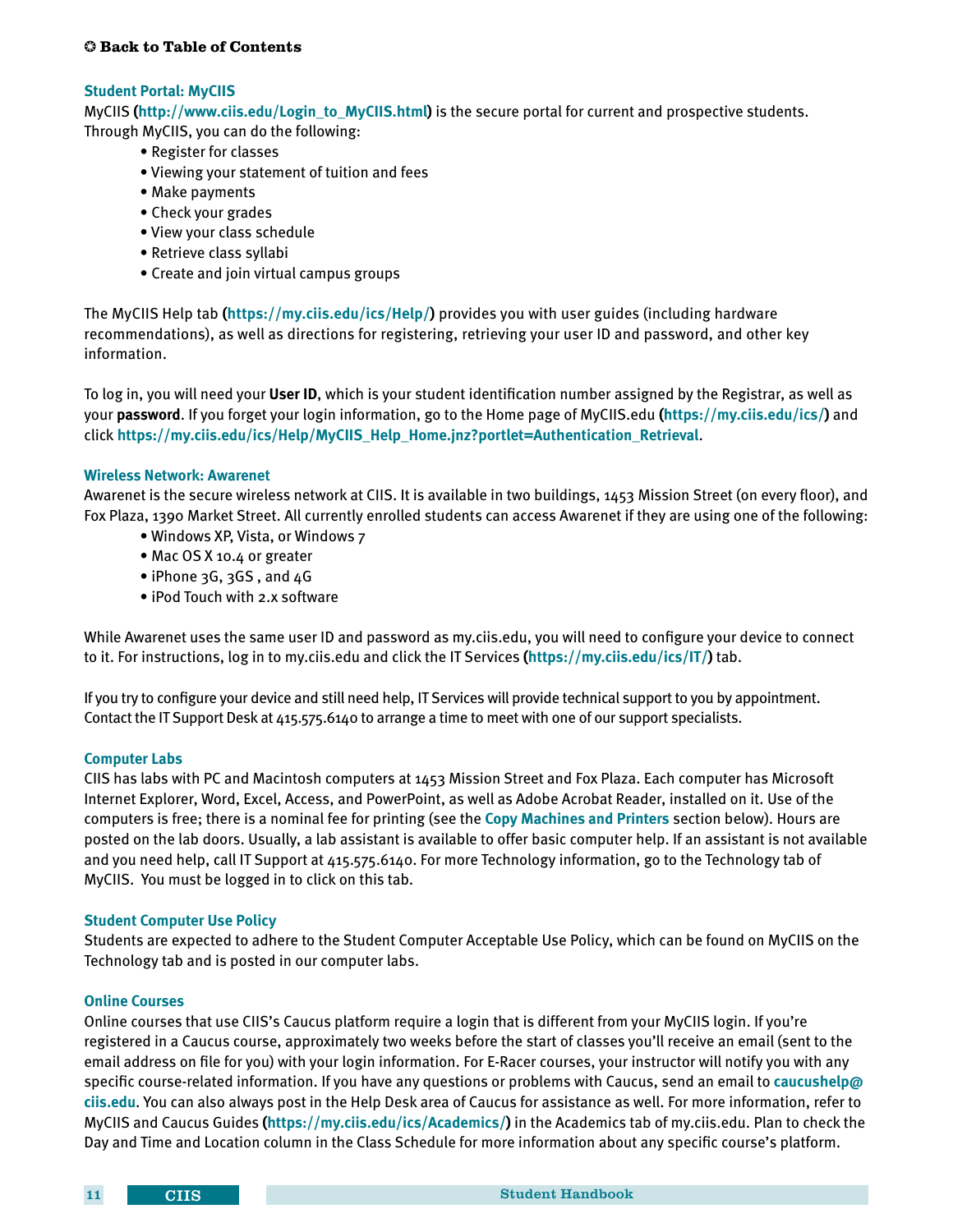## CAMPUS RESOURCES

#### <span id="page-16-0"></span>**Locations**

The CIIS campus consists of two buildings in San Francisco:

- Main Building, 1453 Mission Street
- Fox Plaza, 1390 Market Street, Suite 111

Here is a quick guide to key locations at the Main Building at 1453 Mission Street:

| <b>Bookstore</b>                                         | 3rd floor |
|----------------------------------------------------------|-----------|
| <b>Business Office</b>                                   | Room 405  |
| Café                                                     | 3rd floor |
| <b>Career Development Services</b>                       | Room 401  |
| Computer lab                                             | Room 434  |
| Dean of Students                                         | Room 407  |
| <b>Financial Aid Office</b>                              | Room 402  |
| Library                                                  | 3rd floor |
| Master's in Counseling Psychology Field Placement Office | Room 200  |
| <b>Meditation Room</b>                                   | Room 605  |
| Multipurpose space                                       | Room 218  |
| Registrar                                                | Room 405  |
| Zen Rooftop Garden                                       | 6th floor |

#### **Campus Access**

CIIS buildings are open during regular business hours. Any exceptions are emailed to the student listserv and are posted in the buildings. You will need an access code to enter the Fox Plaza site. For building entry and campus access policy see **Student ID Cards**.

| <b>MAIN BUILDING Hours</b>           | <b>FOX PLAZA Building Hours</b> |
|--------------------------------------|---------------------------------|
| During active semester:              | During active semester:         |
| Monday-Friday 8:00AM-9:45PM          | Monday-Thursday 8:00AM-9:30PM   |
| Saturday-Sunday 8:30AM-6:45PM        | Friday 8:00AM-5:30PM            |
| During semester breaks and holidays: | Saturday-Sunday CLOSED          |
| Building closes at 6:45PM every day. |                                 |

#### **Art Exhibitions and Events**

Through The Arts at CIIS **[\(http://www.ciis.edu/About\\_CIIS/The\\_Arts\\_at\\_CIIS.html\)]((http://www.ciis.edu/About_CIIS/The_Arts_at_CIIS.html))**, CIIS hosts art exhibitions and events that celebrate creativity and affirm the power of art as an agent of social change. Artists display their work in CIIS Main Building at 1453 Mission Street, San Francisco. In addition, MFA students at CIIS have the opportunity to showcase their work through our Art of Creative Inquiry program. For information about current art exhibitions and events, see the Event Calendar **([http://www.ciis.edu/News\\_and\\_Events/Event\\_Calendar.html](http://www.ciis.edu/News_and_Events/Event_Calendar.html))**.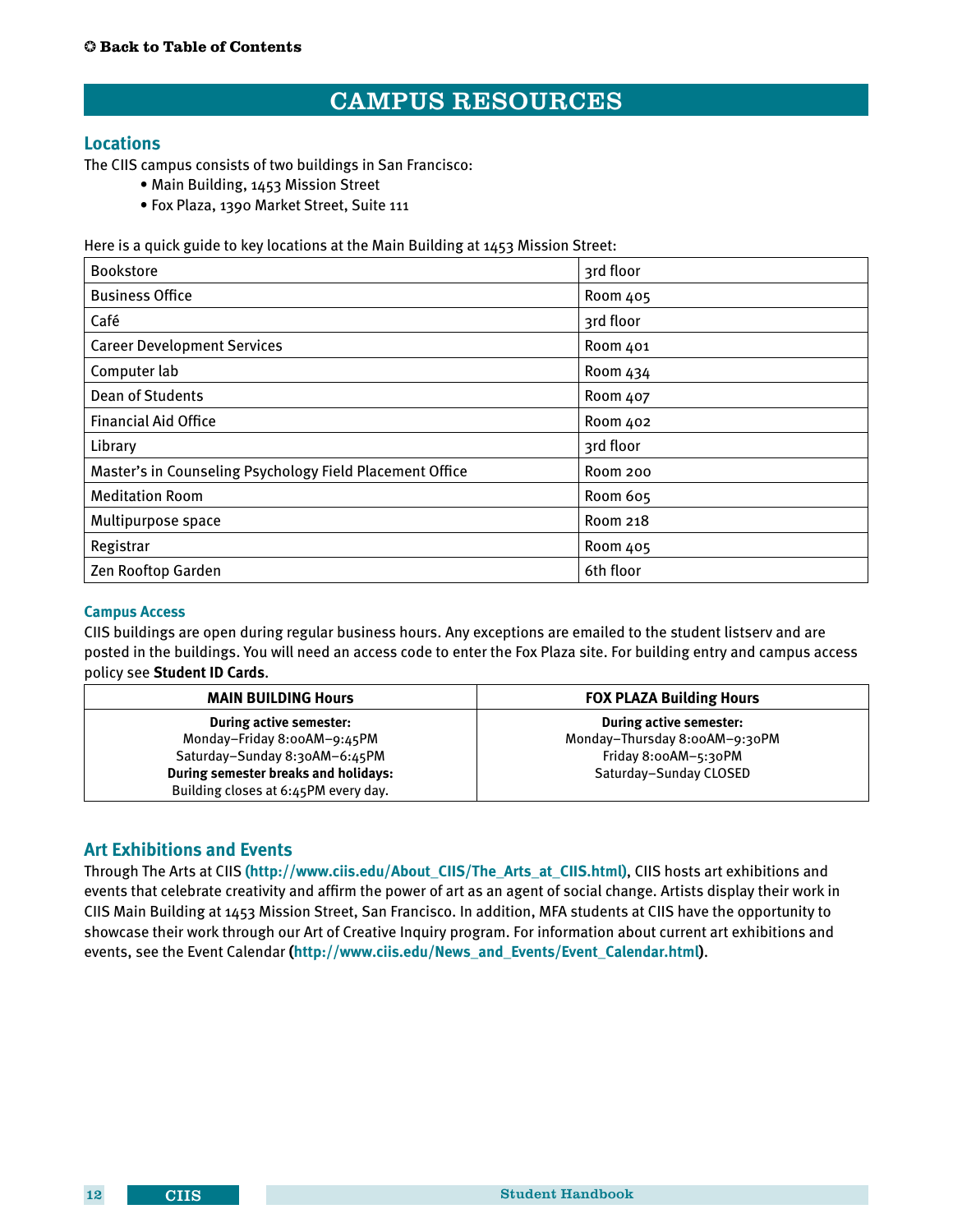#### <span id="page-17-0"></span>**Bookstore**

The CIIS InnerLight Bookstore is a small, innovative bookstore located on the third floor of the 1453 Mission Street building. Here you will find required textbooks for your classes, as well as books on topics reflecting the interests of the CIIS community, such as psychology, spirituality, philosophy, and women's studies. The bookstore also carries music CDs, journals, cards, and CIIS-themed products.

Before the start of each semester, the bookstore posts lists of required textbooks for each class. The required textbook list can be found on the CIIS InnerLight Bookstore's page **[\(http://www.ciis.edu/Life\\_at\\_CIIS/Bookstore.html](http://www.ciis.edu/Life_at_CIIS/Bookstore.html))** and, upon student registration, on MyCIIS.

Textbook returns are allowed until a week after the end of the add/drop period each semester, provided they are in mint condition and are accompanied by a receipt. At the end of the fall and spring semesters, the bookstore holds a weeklong used-textbook buyback.

If you have any questions or suggestions for the bookstore, email **[bookstore@ciis.edu]( bookstore@ciis.edu)** or call 415.575.6179.

#### **Bulletin Boards**

In the CIIS Main Building at 1453 Mission Street, several bulletin boards provide information for you. In the CIIS Conscious Café, on the third floor, you will find a bulletin board with lists of events and services offered by the CIIS community. Adjacent to the café, the lounge has bulletin boards for students who want to make the CIIS community aware of housing, events, publications, and other services outside CIIS.

Please keep the following guidelines in mind:

#### **Where to Post**

- 1) Your program/department's designated bulletin board
- 2) Stairwell Plexiglas cases (see guidelines below)
- 3) Lobby and elevator Plexiglas cases (see guidelines below)
- 4) Public boards in the restrooms and 3rd floor café

#### **Posting Guidelines**

- Do not post materials outside of the designated bulletin boards in the café and student lounge.
- Never post materials directly on walls.
- Date all posted materials. Once the date has past, your materials will be removed.
- No more than one flyer per board (please do not blanket the campus).
- Whether you can post in the elevator or lobby/stairwell depends on the timing of the event: ° Ongoing or upcoming—department boards
	- ° This week—department boards, stairwells (and elevator and lobby as space permits)
	- ° Today—all (lobby, elevators, stairwell, department boards)
- You are responsible for removing flyers once expired.

If you have any questions about the posting policy, please email **<studentaffairs@ciis.edu>**.

#### **Café**

The CIIS Conscious Café **([http://www.ciis.edu/Life\\_at\\_CIIS/CIIS\\_Cafe.html](http://www.ciis.edu/Life_at_CIIS/CIIS_Cafe.html))** is located on the third floor of the 1453 Mission Street building. It is open during school hours, Monday through Friday, year-round, and some weekends. All foods are local and organic whenever possible, delivered fresh several times a week. The coffee is ordered directly from fair trade sources in Costa Rica, where it is grown by workers making higher-than-average salaries, using organic farming practices. Even the milk is local and sustainably farmed. The chocolates and hot cocoa are fair trade as well. The café features options for all diets, including a wide selection of vegetarian items, and many vegan and wheat-free choices. Everything the food is served on is compostable, from the utensils to the plates to the cups. The CIIS Conscious Café's mission is to provide healthy food options for its community while being an environmentally friendly and socially conscious business.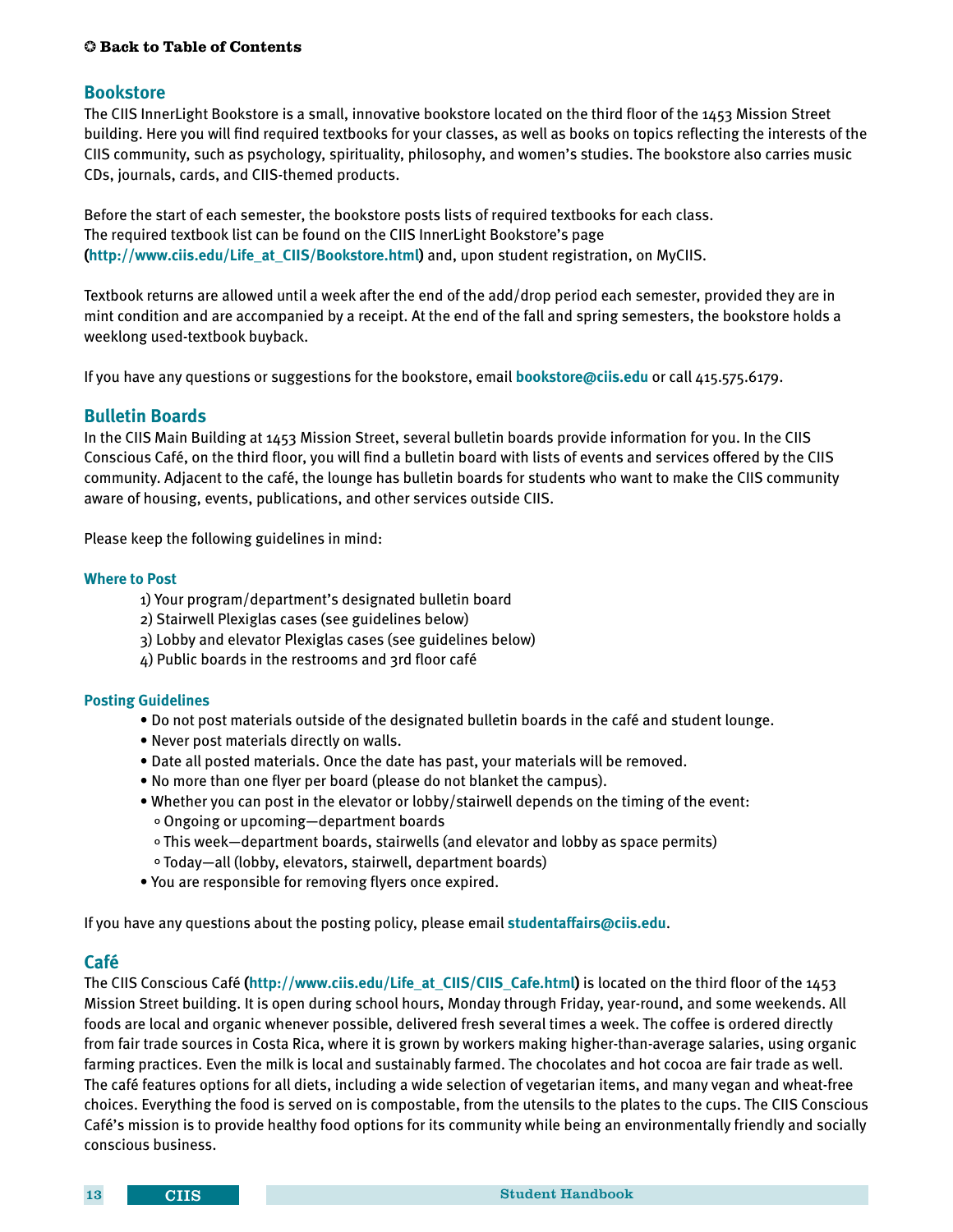#### <span id="page-18-0"></span>**Computer Labs**

View **[Computer Labs](#page-15-0)**.

#### **Copy Machines and Printers**

To use printers and the copy machine on campus, a copy card must be purchased. The Cash to Card machine is located in the fourth-floor computer lab. It costs \$1.0o to initially purchase the card, \$.50 of which goes to the cost of the card and \$.50 of which can be used for printing. It costs \$0.10 for single-sided print jobs and \$0.17 for double-sided. Blackand-white laser printers for student use are located in the library, Fox Plaza, and fourth-floor computer lab. The library has one copy machine available.

#### **Gender-Neutral Restrooms**

Two gender-neutral restrooms are located on the sixth-floor of the Main Building.

#### **Library**

Physically located on the third floor of the Main Building at 1453 Mission Street—but also easily accessed online the Laurance S. Rockefeller Library (**<http://library.ciis.edu/>**) provides resources to support graduate-level research, including:

- approximately 103,000 printed and electronic books
- more than 300 print journals and over 9,000 online journals
- more than 2,000 audio and video recordings
- Electronic sources. Through the CIIS Library website (**<http://library.ciis.edu>**), you can access subscriberonly content in well-known scholarly databases. Also through the CIIS Library website, you can get full text, online: journal articles, dissertations, and MA theses (from CIIS and other universities), streaming psychotherapy videos, and e-books.

Off-campus access: When you are off-campus, you have online access to most library resources, including the library catalog, full-text journal articles and e-books, and interlibrary loan services (ILL). To access the library remotely, all you need are your name and CIIS student ID number.

In addition to these materials, the library has a number of services, including the following:

- Research assistance (**<http://library.ciis.edu/services/index.asp>**): CIIS librarians are available to help you with your research in person and by email.
- Interlibrary loans (**[http://library.ciis.edu/services/illiad\\_loan.asp](http://library.ciis.edu/services/illiad_loan.asp)**): if you need books or journal articles beyond what CIIS provides, you can request that the library borrow them for you via a worldwide consortium of libraries (Interlibrary loan). Lead time to receive materials is generally two to four weeks.

#### **Lockers**

There are a limited number of lockers available for student use, located in the third-, fourth-, and sixth-floor restrooms of the Main Building. There is no charge to use a locker. Locks are not provided, so you must supply your own lock. There is a wait list for lockers, since they are assigned on a rolling basis each semester. For more information about lockers, email **[studentaffairs@ciis.edu](mailto:studentaffairs%40ciis.edu?subject=)**.

#### **Lost and Found**

The Lost and Found box is located behind the receptionist's area on the fourth floor of the Main Building at 1453 Mission Street. Please ask the person staffing the reception desk to unlock the box if you need to look for a lost item. The box is periodically cleared, and items are donated to Goodwill. Announcements about the next donation time are sent via the student listserv.

#### **Meditation Room**

The Meditation Room is open during normal school hours to students for meditation, contemplation, and prayer. It is located in Room 605 of the Main Building.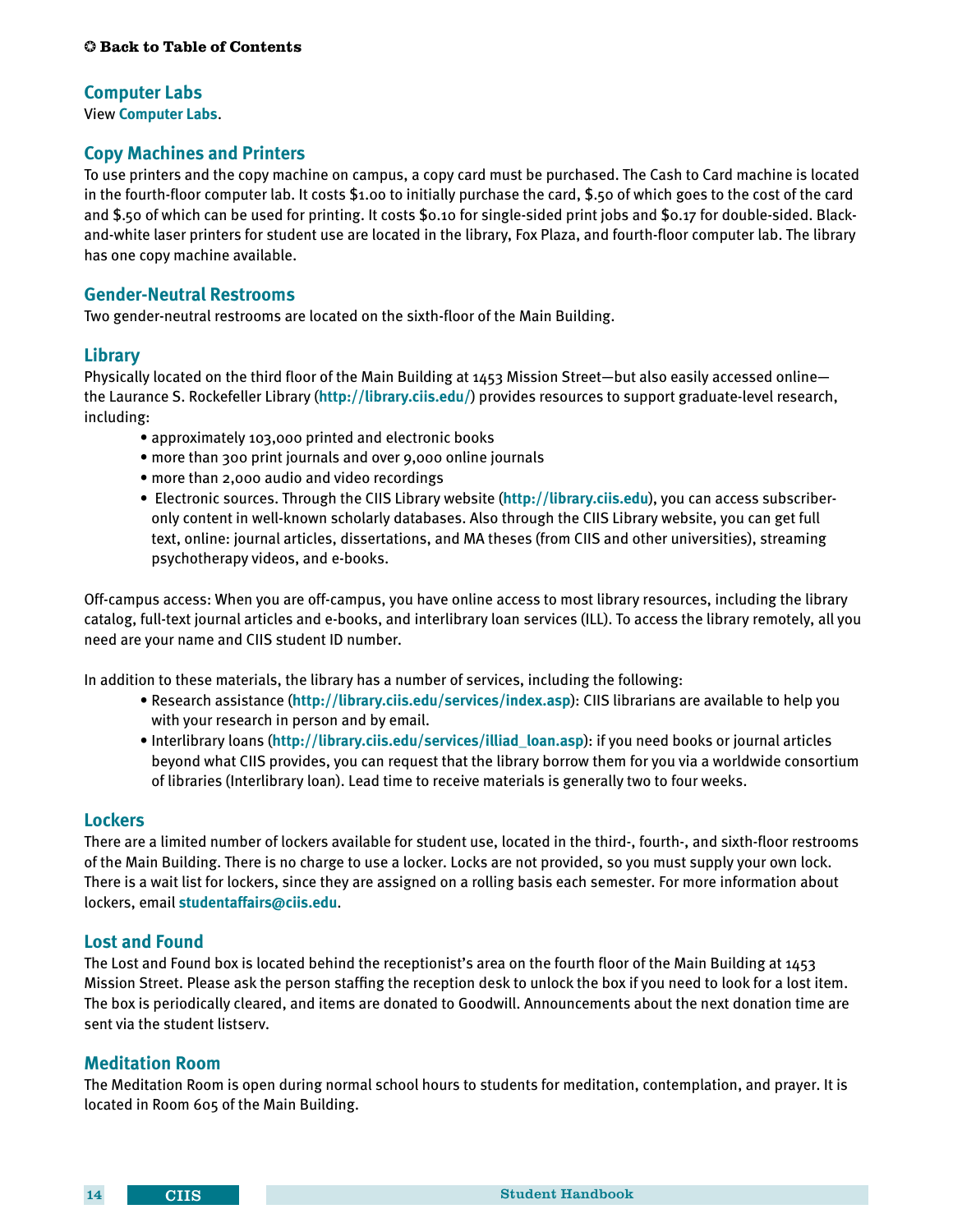#### <span id="page-19-0"></span>**Multipurpose Space**

Located in Room 218 of the Main Building, the multipurpose space is available for student meetings and discussions. To reserve this room or its storage space, sign up in Room 401, 1453 Mission Street. When the room is not reserved, you can use it for quiet study.

#### **Room Usage and Reservations**

Students and campus groups may reserve Institute rooms for study groups, meetings, and other events as long as the event is free to attend. CIIS does not rent out rooms. Students may request room reservations through the Dean of Students Office. Please make reservations at least 48 hours in advance of your event. Please note that academic classes usually take precedence. Due to the Institute's limited space, we ask that you remain flexible and have several dates, times, and locations in mind that work for your event when making reservations. Any group not affiliated with CIIS must contact the Operations Department to reserve a room: **<operations@ciis.edu>**.

#### **Zen Rooftop Garden**

The Zen Rooftop Garden is a rooftop sanctuary open to all, with plants, flowers, a rock garden, and a seating area. It is located on the sixth floor of the Main Building.

## COMMUNITY INFORMATION

CIIS is located in the heart of San Francisco. Our neighborhood—the South of Market district (SOMA)—is centrally located, within a short walk of top-notch restaurants, galleries, museums, cultural attractions, and nightlife. By bus, bike, train, or car, it's a short trip to other parts of the city and beyond.

With its ideal climate, abundant natural beauty and open space, and exceptional cultural resources, the San Francisco Bay Area excels in quality of life. To find out more, view Life in the Bay Area **[\(http://www.ciis.edu/Life\\_at\\_CIIS/Life\\_in\\_the\\_Bay\\_Area.html\)](http://www.ciis.edu/Life_at_CIIS/Life_in_the_Bay_Area.html)**.

#### **Housing**

If you're new to San Francisco, you may want to explore the different neighborhoods before deciding where to live. CIIS does not offer student housing. However, the **[Dean of Students](#page-8-0)** produces a Housing Guide **[\(http://www.ciis.edu/Life\\_at\\_CIIS/Housing\\_Guide.html](http://www.ciis.edu/Life_at_CIIS/Housing_Guide.html))** for students who are looking for housing. It includes information on temporary housing (such as hotels and hostels) as well as resources to help you find longer-term housing in the San Francisco Bay Area. In addition, if you sign up for the CIIS student email listserv, you will occasionally receive emails from other CIIS students who are looking for roommates or know of available housing.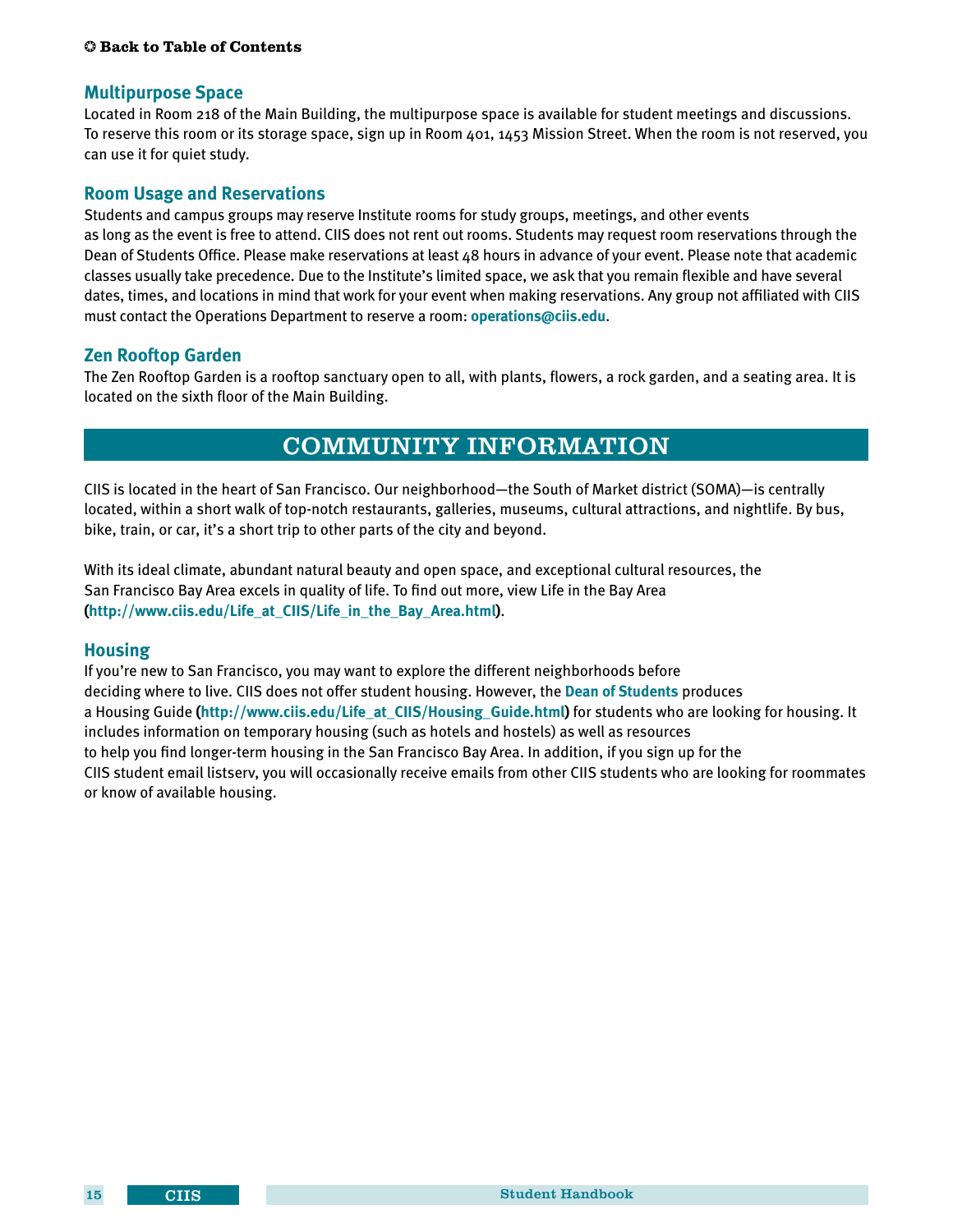#### <span id="page-20-0"></span>**Transportation**

#### **Public Transit**

For an overview of public transit in the San Francisco Bay Area, view 511.org **(<http://www.transit.511.org>)**, or dial 511. Fares are now paid on most Bay Area public transit using a Clipper® card. Clipper is an all-in-one transit card that keeps track of any passes, discount tickets, ride books, and cash value that you load onto it, while applying all applicable fares, discounts, and transfer rules. The Clipper card can hold multiple passes, ride books, or tickets (which are specific to the transit system being used), as well as up to \$300 in cash value at one time. Cash value on your Clipper card can be used to ride any participating transit system.

#### **Major types of transit include the following:**

#### **MUNI**

 MUNI is the City of San Francisco's public transit system, consisting of buses, light rail, trolleys, and cable cars. For detailed information, including route maps, schedules, and fares, view SFMTA **[\(http://www.sfmta.com](http://www.sfmta.com))** or call 415.701.2311, TTY 415.701.2323.

#### **AC Transit**

 AC Transit (Alameda–Contra Costa Transit) runs buses within the East Bay and to San Francisco. Fare between the East Bay and San Francisco is \$4.20, payable in exact change or via a Clipper card. For detailed information, see AC Transit **([http://www.actransit.org\)](http://www.actransit.org)** or call 510.891.4700.

#### **BART**

 BART (Bay Area Rapid Transit) is the rail system serving San Francisco and the East Bay. For fare and schedule information, see BART **[\(http://www.bart.gov\)](http://www.bart.gov)**. You can also call 510.465.2278 from the East Bay or 415.989.2278 from San Francisco.

#### **Blue & Gold Fleet**

 Blue & Gold Fleet provides commuter ferry service from the East Bay and Marin County to San Francisco. For more information, view Blue & Gold Fleet **(<http://www.blueandgoldfleet.com>)** or call 415.705.8200.

#### **Caltrain**

 Caltrain provides rail service between San Francisco and San Jose. Caltrain connects to BART at the Millbrae station for service into the city and San Francisco International Airport. It also connects to the San Jose International Airport. For more information, view Caltrain **[\(http://www.caltrain.com](http://www.caltrain.com))** or call 800.660.4287, TDD 650.508.6448.

#### **Golden Gate Transit**

 Golden Gate Transit provides bus service within San Francisco, Marin, Sonoma, and Contra Costa counties, as well as ferry service between San Francisco, Marin, Sonoma, and Contra Costa counties. For more information, view Golden Gate Transportation District **([http://www.goldengate.org\)](http://www.goldengate.org)** or call 511 or 415.455.2000, TDD 711.

#### **SamTrans**

 SamTrans (San Mateo County Transit District) provides bus service throughout San Mateo County and into parts of San Francisco and Palo Alto. For more information, view SamTrans **[\(http://www.samtrans.com](http://www.samtrans.com))** or call 800.660.4287, TDD 650.508.6448.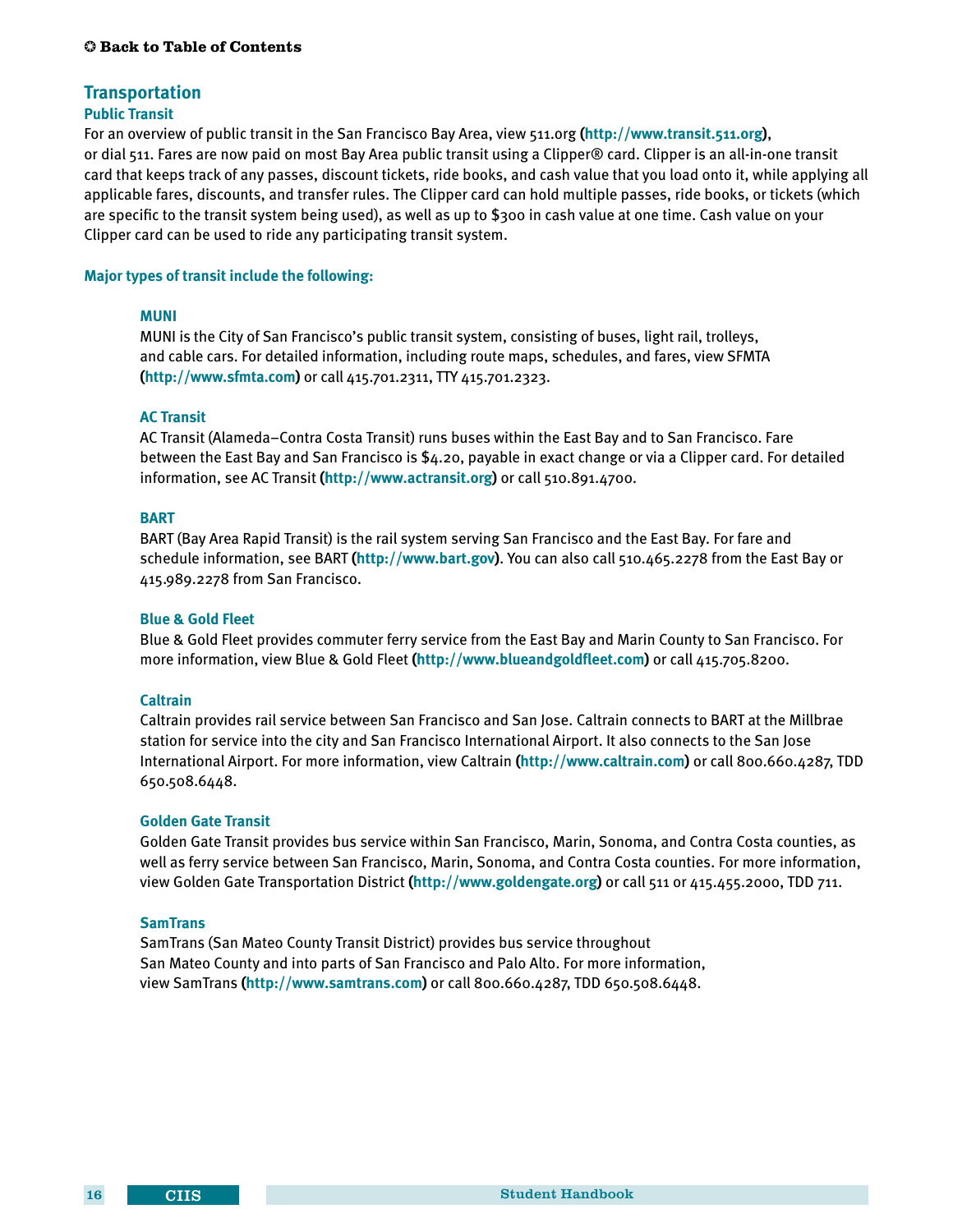#### <span id="page-21-0"></span>**Parking**

Please be aware that parking on the streets nearest our buildings is metered and is prohibited during rush hours, such as 7:00AM–9:00AM and 4:00PM–6:00PM Monday–Friday. Be sure to check the posted signs. Retrieving a towed car costs more than \$200.

There are several parking lots in the vicinity of the 1453 Mission Street campus. A few of these are staffed by an attendant during regular business hours. None offer attendants at night or on the weekend. Be aware that thefts can occur in all parking lots. Never leave belongings in plain sight. Take them with you or hide them in your trunk or glove box, or under your seat.

| Lot, Address                                                                              | Cost                                                                                                                                                                   | <b>Hours and Key Information</b>                                                                                        |
|-------------------------------------------------------------------------------------------|------------------------------------------------------------------------------------------------------------------------------------------------------------------------|-------------------------------------------------------------------------------------------------------------------------|
| 12th Street and Kissling Garage<br>Entry: 255 12th St.<br>(between Howard and Folsom)     | \$5/hour (first 2 hours)<br>\$8/day<br>\$125/month<br><b>Early Bird Rate:</b><br>Enter 9:00AM, \$7/day                                                                 | Mon.-Fri., 6:00AM-7:00PM<br>Spaces: 875                                                                                 |
| <b>Fox Plaza Garage</b><br>415.626.5095<br>Enter on Hayes St., left-hand side             | Early bird: in by 6:00AM-10:00AM,<br>out by 7:00PM, \$8/day<br>After 10:00AM: \$5/hour-(daily<br>maximum of $$15)$<br>Closed on weekends and holidays                  | Mon.-Fri., 6:00AM-8:00PM<br>Credit cards or cash<br>Spaces: 407                                                         |
| <b>Goodwill Public Parking Garage</b><br>415.255.7252<br>Entry: 59 Van Ness               | \$8/first hour<br>$$14$ /day<br>\$200/month<br>Early Bird: in by $7:30$ , $$10/day$                                                                                    | Mon.-Fri., 6:30AM-7:00PM<br>Cash/Check (monthly) and Autopay<br>at main office (credit/debit)                           |
| <b>Market Square Parking</b><br>10th & Market Sts.<br>Enter on 10th St.<br>left-hand side | <b>Super Early Bird:</b><br>\$6/day (enter 6:00AM-7:30AM)<br><b>Regular Early Bird:</b><br>\$8/day (enter 7:30AM-9:00AM)<br>2 Hour Special:<br>\$7/day (8:00AM-6:00PM) | Mon.-Fri., 6:00AM-6:00PM<br>Credit cards accepted                                                                       |
| <b>MB Park</b><br>510.676.6382<br>10th & Mission Sts. (SW corner)                         | \$15/flat rate (no in/out)<br>$$165/m$ onth                                                                                                                            | Mon.-Sat.<br>6:00AM-6:00PM (9:00PM for<br>students)                                                                     |
| <b>Mission Street Parking</b><br>(street parking, not a lot)                              | \$3/hour (2 hour max.)                                                                                                                                                 | 6:00AM-4:00PM (NO parking<br>4:00PM-6:00PM!)<br><b>Quarters or SF Park Card</b><br>Note: Parking enforcement is strict. |

Following are paid parking lots near CIIS buildings:

Just a reminder: All parking stalls next to and behind the Main Building are reserved for faculty and staff who have paid for a permit to park there. Towing occurs regularly and without any advanced warning. Please do not park in this lot. If you are towed, it will cost more than \$200 to retrieve your vehicle from the towing company impound yard.

#### **Bicyling**

Many community members commute to CIIS via bicycle. If you want to commute by bicycle, please lock your bike outside under the roofed bike area. Please remember to bring your lock, as bicycles are not allowed in the building. The CIIS Minna Street Center also has an indoor bike rack. If you would like to lock your bike in the CIIS Mission Street lot, see the first floor greeter to register. For detailed information about commuting by bicycle in San Francisco, view Bicycling Resource Guide **([http://bicycling.511.org/\)](http://bicycling.511.org/)**.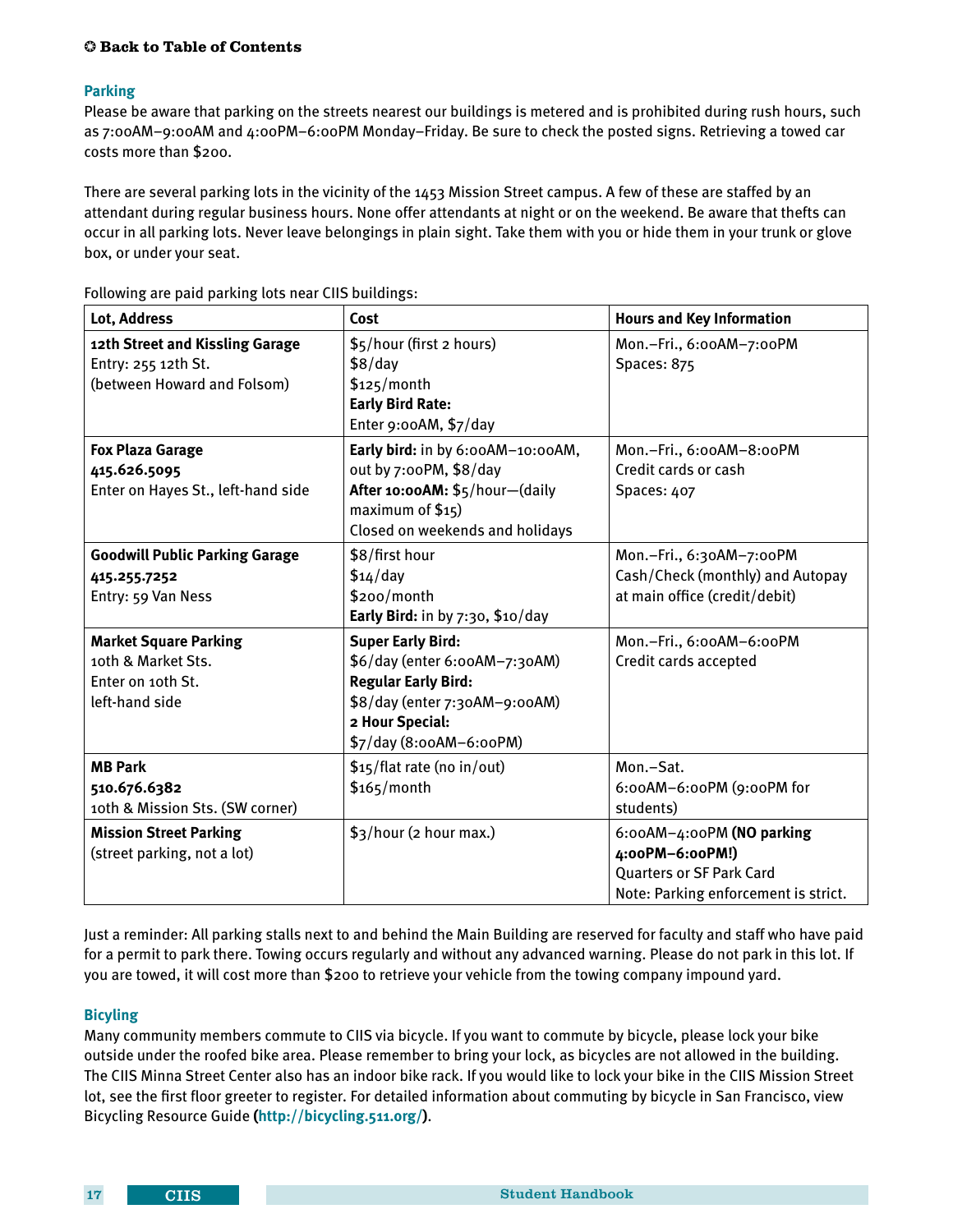#### <span id="page-22-0"></span>**Community Health**

The San Francisco Bay Area has a number of organizations that offer low-fee or free medical, dental, and counseling services. Here are just some of them.

#### **Medical Care**

Berkeley Free Clinic **([http://www.berkeleyfreeclinic.org\)](http://www.berkeleyfreeclinic.org)** 2339 Durant Street, Berkeley 510.548.2570 or 800-6-CLINIC (625.4642) Provides general medical support, peer counseling, a men's STD clinic, and HIV testing. It is the only free clinic in the area that provides dental services.

Haight Ashbury Free Clinic **[\(http://www.hafci.org](http://www.hafci.org))**

558 Clayton Street at Haight Street, San Francisco New clinic within Integrated Care Center, 1735 Mission Street at 13th Street, San Francisco 415.746.1967 A free medical clinic open to the public. There is no charge for general services, but a small donation is the usual form

of payment (\$5–\$20). The clinic is also an excellent source of information about medical facilities and professionals in the area, and they will refer you to a doctor if they do not have the proper facilities to treat you. You must make an appointment.

Quan Yin Healing Arts Center **[\(http://www.quanyinhealingarts.com\)](http://www.quanyinhealingarts.com)**

455 Valencia Street (between 15th and 16th streets), San Francisco

415.861.4964

Traditional Chinese medicine clinic and community center. Offers sliding scales for a variety of treatments, ranging from stress to chronic illnesses, and a stop-smoking clinic. Appointments are recommended.

San Francisco Free Clinic **[\(http://www.sffc.org\)](http://www.sffc.org)** 4900 California Street, San Francisco 415.750.9894 Offers free primary care, preventive care, pediatrics, and family-planning exclusively to the uninsured. By appointment only.

Tom Waddell Health Center

#### **[\(http://www.sfdph.org/dph/comupg/oservices/medSvs/hlthCtrs/TomWaddellHlthCtr.asp\)](http://www.sfdph.org/dph/comupg/oservices/medSvs/hlthCtrs/TomWaddellHlthCtr.asp )**

50 Lech Walesa (Ivy) Street (at Polk Street), San Francisco

#### 415.355.7400

Part of San Francisco General Hospital. Offers general medical care and specialized services on a sliding scale. Services provided include HIV, transgender, and women's clinics, and extensive counseling services.

Also offers an Urgent Care Clinic (first floor):

 Mon.–Fri. 8.30AM–6.30PM Sat 8.30AM–5:00PM Closed Sundays and holidays

University of California, San Francisco (UCSF) Medical Center Emergency Department **[\(http://www.ucsfhealth.org/adult/special/e/65170.html\)](http://www.ucsfhealth.org/adult/special/e/65170.html)** 505 Parnassus Avenue, San Francisco 415.353.1037 Offers urgent care on a sliding-scale basis.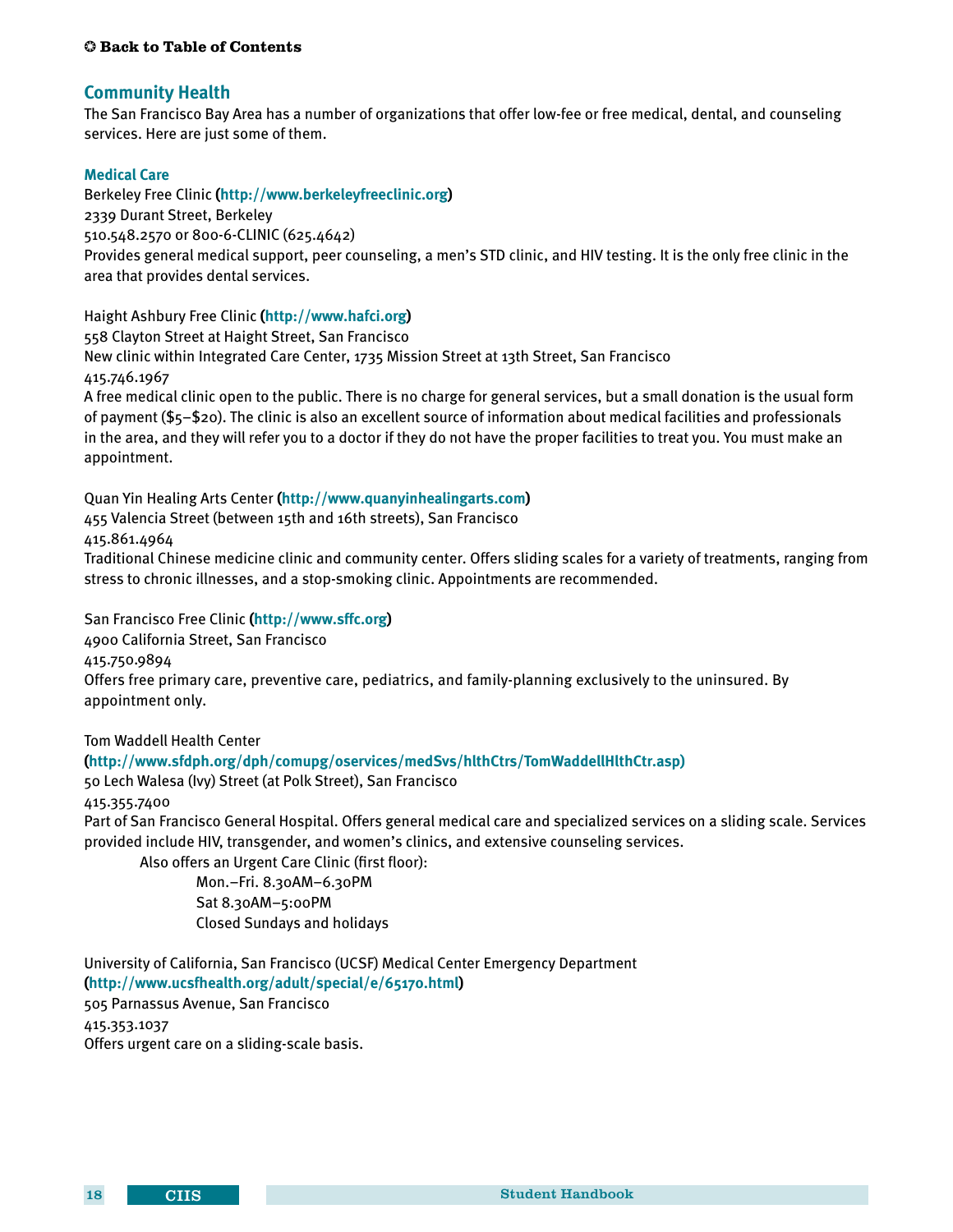#### <span id="page-23-0"></span>**Dental Care**

University of the Pacific Dugoni School of Dentistry Clinic **[\(http://dental.pacific.edu](http://dental.pacific.edu))** 2155 Webster Street (at Sacramento Street), San Francisco 415.929.6501 or 415.929.6400 Faculty members partner with students to provide low-cost dental care.

UCSF Family Dental Center **(http://dentistry.ucsf.edu/patient-services)** Various locations in San Francisco. 415.476.1891 Full range of comprehensive dental services, provided by student or faculty dentists.

#### **Counseling**

The Dean of Students Office has a list of psychotherapists in the Bay Area who offer their services to students at special rates. You are welcome to stop in at the Dean of Students Office, Room 401 in the 1453 Mission Street building, to look at this list. In addition to the five CIIS counseling centers **([http://www.ciis.edu/About\\_CIIS/Counseling\\_Centers.html\)](http://www.ciis.edu/About_CIIS/Counseling_Centers.html)**, the Bay Area has other low-fee counseling clinics.

#### **CIIS Counseling Centers**

All centers are in San Francisco unless otherwise indicated.

Center for Somatic Psychotherapy **([http://www.somaticpsychotherapycenter.org/\)](http://www.somaticpsychotherapycenter.org/ )**  415.217.8895 220 Montgomery Street, Suite 600 Steuart Gold, Director Golden Gate Integral Counseling Center **([http://www.goldengatecounseling.org\)](http://www.goldengatecounseling.org)** 415.561.0230 507 Polk Street, Suite 450 Jessica Wallace, Director

Integral Counseling Center, Church Street **(<http://www.integralcounselingcenter.org/>)** 415.648-2644 1782 Church Street Gieve Patel, Director

Integral Counseling Center, Pierce Street **([http://www.integralcounseling.org/\)](http://www.integralcounseling.org/)** 415.776.3109 2140 Pierce Street Dan Gottsegen, Director

#### **Other Counseling Centers**

Access Institute **[\(http://www.accessinst.org](http://www.accessinst.org))** 415.861.5449 110 Gough Street, Suite 301 (near Page)

JFK University Center for Holistic Counseling **([http://www.jfku.edu/counseling\\_centers/locations/oakland/\)](http://www.jfku.edu/counseling_centers/locations/oakland/)** 510.444.3344 2501 Harrison Street, Oakland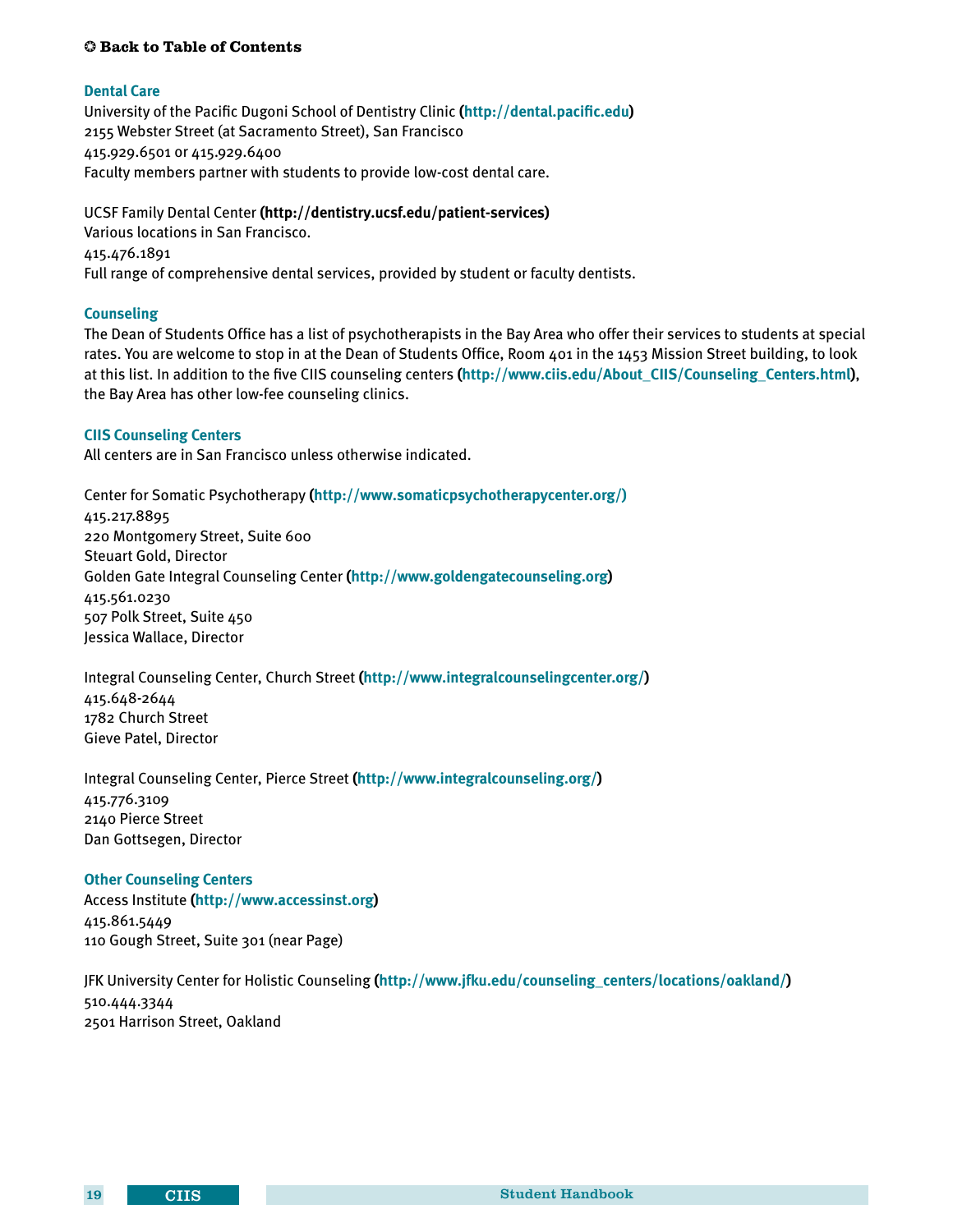## POLICIES AND PROCEDURES

#### <span id="page-24-0"></span>**Commitment to Diversity and Nondiscrimination**

In keeping with the **[Seven Ideals of CIIS](#page-6-0)**, CIIS is committed to providing an open, fair, and inclusive environment for everyone. We aim to provide an academic experience and social atmosphere that is respectful of people of all cultures and traditions.

The Institute does not discriminate in its educational programs or services on the basis of race, color, religion, religious creed, ancestry, national origin, age (except for minors), sex, marital status, citizenship status, military service status, sexual orientation, medical condition (cancer-related or genetic-related), disability, gender identity, and any another status protected by law. CIIS complies with Section 504 of the Rehabilitation Act of 1973 and the Americans with Disabilities Act. The Institute accommodates qualified individuals with disabilities to the extent required by law. For specific policies, view **[Students with Disabilities](#page-10-0)**.

**[Dean of Students](#page-8-0)** and Director of Diversity Shirley Strong, is the Equal Opportunity Officer at CIIS. Dean Strong is available to answer your questions about diversity and nondiscrimination, as well as respond to **complaints**. View more about diversity at Diversity and Inclusion **(http://www.ciis.edu/Life\_at\_CIIS/Diversity.html)**.

#### **Policy Against Unlawful Harassment and Retaliation**

CIIS is committed to maintaining our campus community as a safe place. As part of this commitment, the Institute has a strict policy that prohibits sexual and other unlawful harassment as well as retaliation. If an employee or student commits an act of this nature at CIIS, the Institute will take prompt and effective corrective action, possibly including dismissal or expulsion.

#### **Definition of Harassment**

Harassment includes verbal, physical, and visual activities as well as conduct related to sexual favors, based upon a person's protected status, including race, color, national origin, ancestry, sex, sexual orientation, age, religious creed, disability, medical condition, marital status, citizenship status, gender identity, or other status protected by law. Whether committed by employees or students, harassment at CIIS is prohibited. Specifically, harassment includes, but is not limited, to the following:

- Verbal harassment such as epithets, insults, propositions, derogatory comments, and degrading words
- Physical harassment such as inappropriate touching, assault, impeding or blocking movement, or any physical interference with normal work or movement
- Visual harassment such as displaying sexual and/or derogatory pictures or objects
- Other physical, verbal, or visual conduct based on gender when:
	- ° The conduct has the purpose or effect of unreasonably interfering with an individual's work performance or creating an intimidating, hostile, offensive, or abusive environment
	- ° Submission to the conduct is an explicit or implicit term or condition of student status or employment; and/or
	- ° Submission to or rejection of the conduct is used as the basis for an employment or academic decision

#### **Complaint Procedures**

If you think you have been subjected to unlawful harassment, discrimination, or retaliation in the course of an Instituteadministered program, job, or activity, you may file a complaint. Refer to **[Procedure for Complaints of Sexual and Other](#page-29-0)  [Unlawful Discrimination, Harassment, or Retaliation](#page-29-0)**.

#### **Policy on Dual Relationships**

#### **All Programs**

The following statement applies to faculty and students in all programs:

 Because of the inherent inequalities in power between the roles of students and faculty, close personal relationships between students and faculty members are potentially problematic. Students and faculty members are advised to enter into such relationships with sensitivity and caution. Faculty members should be aware of the possible impact of such relationships on their evaluations of a student's academic performance, as well as the appearance of favoritism, whether real or imagined. It is advised that faculty members not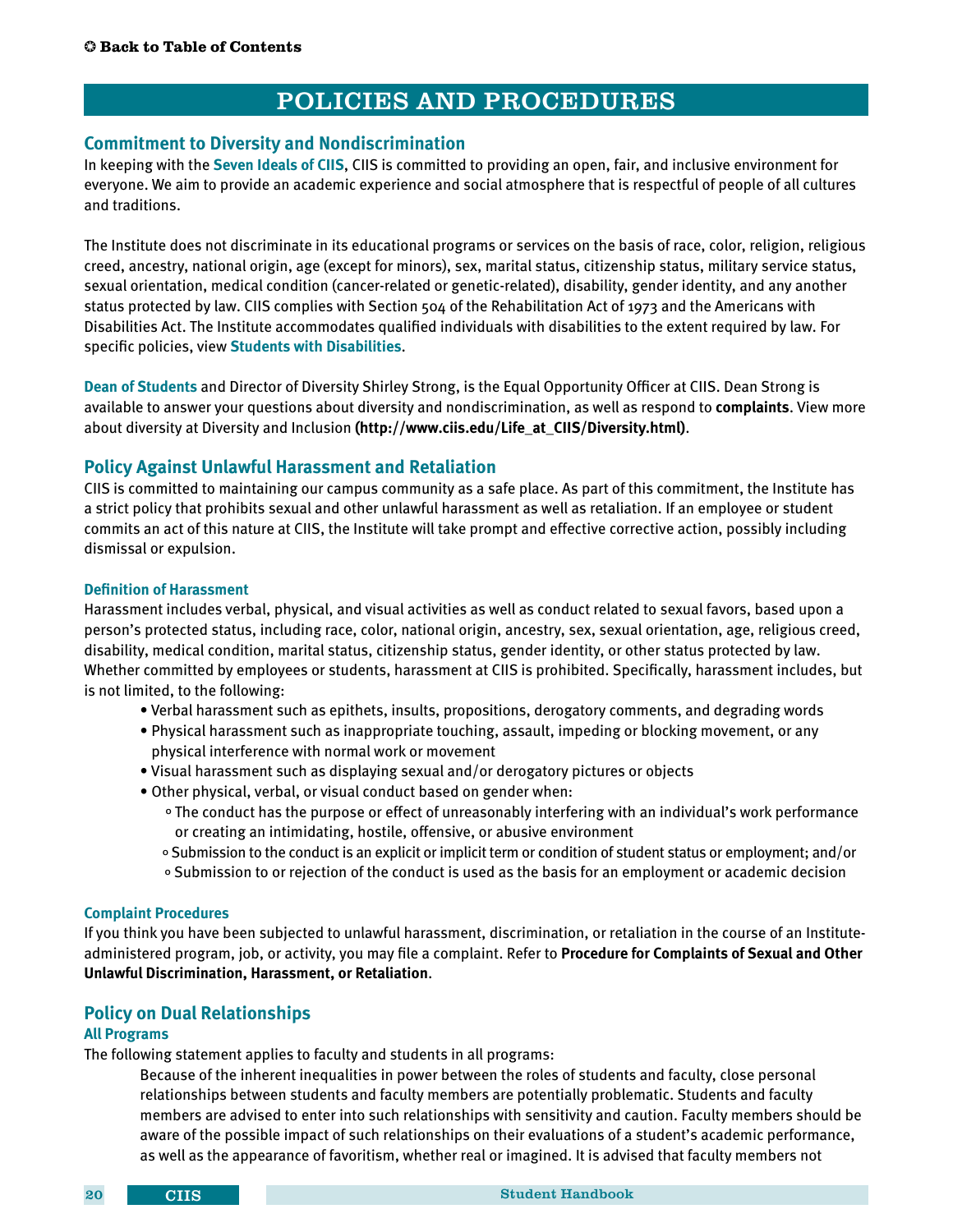<span id="page-25-0"></span>continue as instructors of, nor sit on any evaluative committees of, any students with whom they share a close personal relationship.

#### **Relationships Involving Psychotherapy and Supervision**

The following statement applies to dual relationships involving psychotherapy and supervision. Faculty who are also practicing clinicians, counselors, or psychotherapy supervisors are advised to recall APA's Ethical Principles for Psychologists, which states the following:

 Psychologists are continually cognizant of their own needs and of their potentially influential position visà-vis persons such as clients, students, and subordinates. They avoid exploiting the trust and dependency of such persons. Psychologists make every effort to avoid dual relationships, which could impair judgment or increase the risk of exploitation. Examples of such dual relationships include, but are not limited to, research with and treatment of employees, students, supervisees, close friends, or relatives. Sexual intimacies with clients are unethical.

The Master's in Counseling Psychology and Clinical Psychology programs have a policy that a student may not receive psychotherapy from a faculty member who serves simultaneously as that student's instructor, supervisor, or thesis/ dissertation committee member. In the event of a conflict, the student must choose which of the relationships to give up. Nonetheless, faculty members are responsible for avoiding dual relationships with students.

#### **Hiring CIIS Graduates as Faculty**

To avoid overdependence on its own graduates, CIIS will hire graduates from its own programs as core or full-time faculty only after two years of significant graduate-level teaching or equivalent experience at other graduate schools. In the case of adjunct faculty, CIIS will hire its own graduates only after they have significant graduate-level or equivalent experience at another institution, or for time-limited positions specifically designed for graduates. To avoid dual relationships, CIIS does not generally hire former Institute students as teachers without considering these issues.

#### **Policy on Drugs and Alcohol**

The misuse and abuse of drugs (controlled substances) and the abuse of alcohol can lead to serious health problems, including addiction, severe disability, and even death. In response to these concerns, the U.S. Congress passed the Drug-Free Workplace Act of 1988 and the Drug-Free Schools and Communities Amendments of 1989.

In accordance with these acts, CIIS has enacted a policy to maintain a drug-free campus and workplace. Specifically, the unlawful manufacture, distribution, dispensation, possession, and/or use of controlled substances or the unlawful possession, use, or distribution of alcohol is prohibited in CIIS facilities, in the workplace, or as part of any of the Institute's activities. The workplace and campus includes all premises where activities of the Institute are conducted. Violation of this policy may result in disciplinary sanctions up to and including termination of employment or expulsion of students.

Furthermore, federal, state, and local laws regulate the unlawful manufacture, distribution, dispensation, possession, and/or use of controlled substances or alcohol. These laws impose sanctions for both misdemeanor and felony convictions. Criminal penalties for convictions can range from fines and probation to denial or revocation of federal benefits (such as student loans) to imprisonment and forfeiture of personal and real property.

#### **If You Need Help**

CIIS encourages any students who are concerned about substance use, abuse, and rehabilitation to contact a physician for a referral to confidential substance abuse counseling. If a student is expelled or terminated as a result of violating the drug-free policy, CIIS will consider an application from the individual for reinstatement only after the student successfully completes a rehabilitation program (including after-care).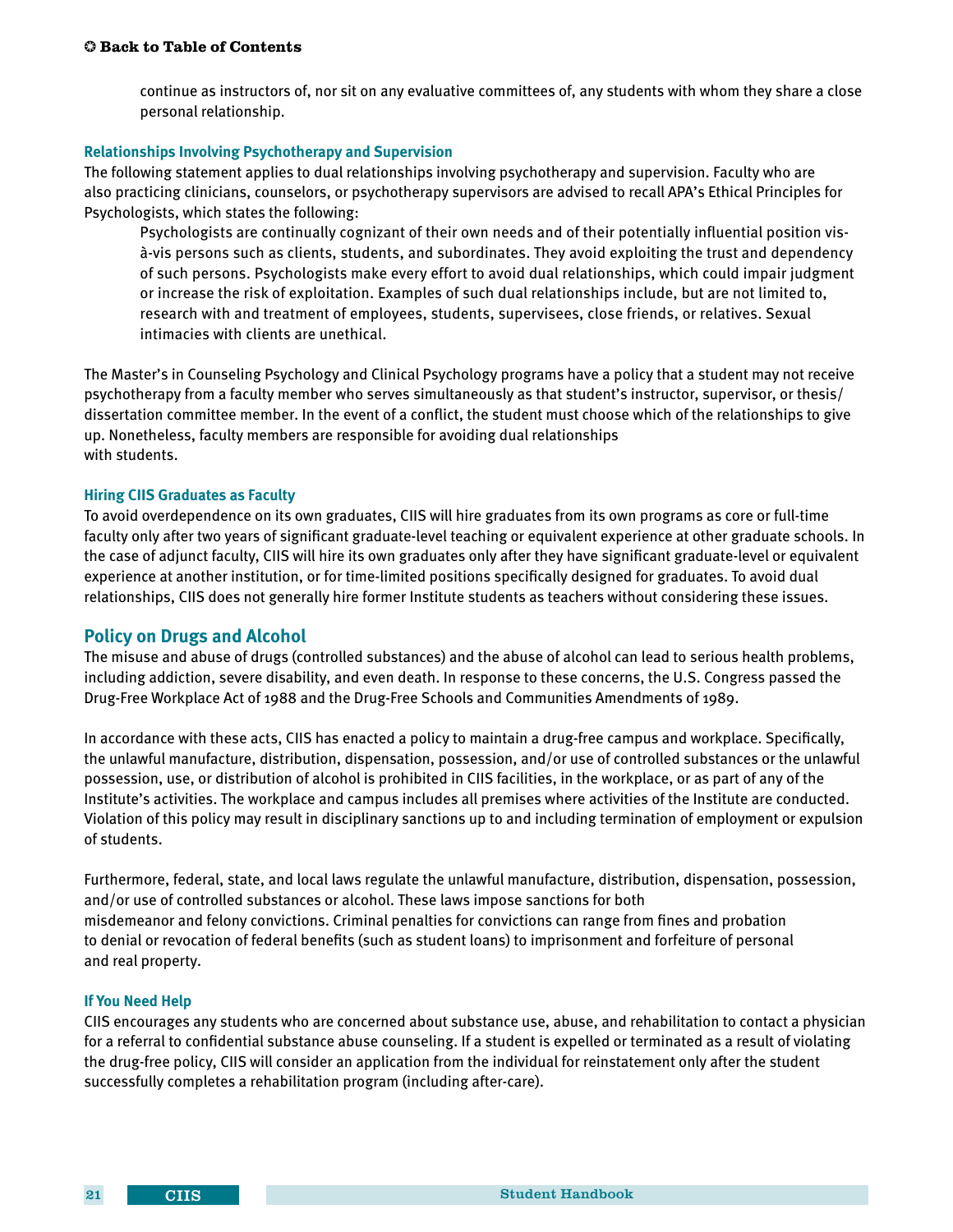#### <span id="page-26-0"></span>**Student Employees**

CIIS employs a number of students. As a condition of employment, all employees are required to follow this policy:

 Employees who unlawfully manufacture, distribute, dispense, possess, or use controlled substances or unlawfully use, possess, or distribute alcohol in the workplace, on the campus, or as part of any Institute activity shall be subject to discipline up to and including discharge from employment and, where appropriate, may be referred for prosecution. If and when an employee is suspected of violating this policy, the supervisor should consult with his or her immediate manager (or the president if the case involves the manager) to plan and carry out an appropriate investigation and resolution of the situation.

 An employee who is convicted (including a plea of nolo contendere) of a criminal drug statute violation occurring in the workplace must, within five days thereafter, notify CIIS of such conviction by informing the employee's supervisor (for staff) or the academic vice president.

Individuals who are not CIIS employees, but who perform work at CIIS for its benefit (e.g., independent contractors, temporary employees provided by agencies, visitors engaged in joint projects at CIIS, volunteers, and so forth) are required to comply with this policy. Any individuals who unlawfully manufacture, distribute, dispense, possess, or use controlled substances or unlawfully use, possess, or distribute alcohol in the CIIS workplace may be barred from further work.

#### **No-Smoking Policy**

CIIS does not permit smoking in any of the campus buildings. If you must smoke, you will need to go off-campus.

#### **Firearms Policy**

No firearms or any other dangerous weapons are permitted at CIIS.

#### **Disciplinary and Dismissal Procedures**

Consistent with the Institute's Seven Ideals and Principles of Community, "community is understood to be founded upon an underlying core of values which affirm shared understandings and differences, scholarly efforts, and humane concerns. Such community is a vital part of the Institute's effort to provide an effective, visionary, and nurturing environment for study and training."

Students are expected to do the following:

- Familiarize themselves with and be accountable for information contained in all Institute publications (academic catalog, student and program handbooks, syllabi, etc.) relating to student responsibilities
- Respect the rights of others in the community
- Respect the freedom to teach and the freedom to learn

All students are members of an institution of teaching and learning that "strives to embody spirit, intellect, and wisdom in service to individuals, communities, and the Earth." Students are asked to conduct themselves in a manner that promotes and supports both CIIS's Seven Ideals and its Principles of Community.

The following, on Institute premises or off the premises at Institute-sponsored activities, may be subject to disciplinary action:

- 1. Physical, psychological, or verbal abuse, threats, intimidation, harassment, coercion and/or conduct that threatens or endangers the health or safety of any person
- 2. Conduct that is disorderly/disruptive to the Institute's educational mission; breach of the peace
- 3. Disruption or obstruction of teaching, administration, or other Institute activities
- 4. Seizing, holding, commandeering, or damaging any property or facilities of the Institute or threatening to do so, or refusing to depart from any property or facilities of the Institute upon direction of Institute officials
- 5. Physically detaining or restraining any other person or removing such person from any place where the person is authorized to remain or in any way obstructing the free movement of persons or vehicles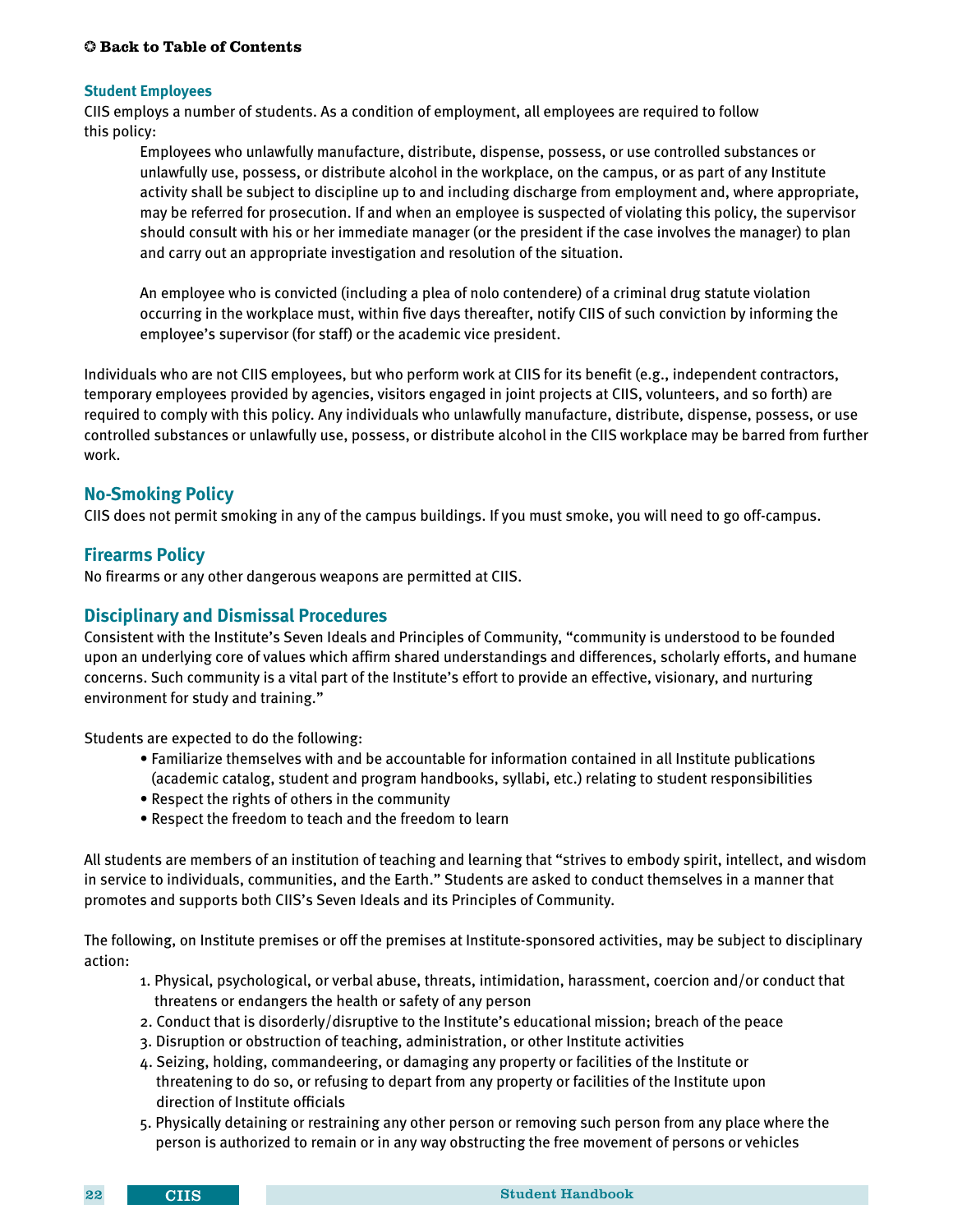#### <span id="page-27-0"></span>**Disciplinary Action**

Each member of the faculty, staff, or administration has authority to give verbal warning to any student whose behavior does not promote or support Institute Ideals and the Principles of Community. Faculty members are further vested with the authority to give verbal or written statements to students who violate the Ideals or Principles of Community within the instructional setting. Faculty may dismiss any student from class who is disrespectful or disruptive until the student has met with the dean of students for disciplinary action and the results of that action are shared with the parties involved.

#### **Student Disciplinary Procedures**

Administrators, faculty, and staff should refer students to the dean of students for disciplinary action beyond a dismissal from a class session after they have (1) warned a student and shown or expressed what the specific violation is, and (2) thoroughly documented the details surrounding such actions, which shall be given to the dean of students for review.

The following sanctions shall be administered. More than one sanction, not necessarily in the following order, may be imposed for any single violation:

- 1. Warning: A verbal or written statement to a student that the student is violating or has violated the Institute's Ideals and/or Principles of Community. The student may be subject to more severe disciplinary action.
- 2. Restitution: Required reimbursement for damage to or misappropriation of property. This may take the form of restorative action or other compensation.
- 3. Discretionary Sanctions: Additional sanctions that are consistent with the nature of the offense (such as limited access or administrative restrictions to selected areas/locations of campus sites).
- 4. Suspension: Exclusion from attending the Institute as a student for a definite period of time not to exceed one year.
- 5. Dismissal: Termination of student status for an indefinite period. The condition of readmission, if any, will be stated in the letter of dismissal.
- 6. Interim Suspension: If, in the opinion of the dean of students, the presence of a student at the Institute or off the premises at Institute-sponsored activities poses a serious threat, the dean may suspend the student immediately.

Below are specific examples of behaviors that could result in immediate suspension. This is not an all-inclusive list:

- Behavior that is disruptive and detrimental to the group learning process
- Conduct that damages or destroys property of another person, institution, or organization
- Alcohol misuse
- Physical or sexual assault
- Harassment
- Possession, use, or distribution of illegal drugs
- Possession of a weapon
- Theft
- Repeated inappropriate behavior for which the student has been warned in writing

#### **Suggestions**

The administration of CIIS welcomes student feedback. When you make suggestions, we have the opportunity to review and improve our educational programs, extracurricular activities, and administrative procedures. CIIS pledges to respond to your suggestions in a constructive and timely way.

If your suggestion relates to . . . **Fig. 7** Contact . . . • Teaching • Academic program content • Academic procedures Academic program director • Administrative procedures • Student services Department head or **dean of students** • Other issues  $\Box$  Committees with student representation, such as Student Alliance

If you have a suggestion, please address it to the appropriate administrator: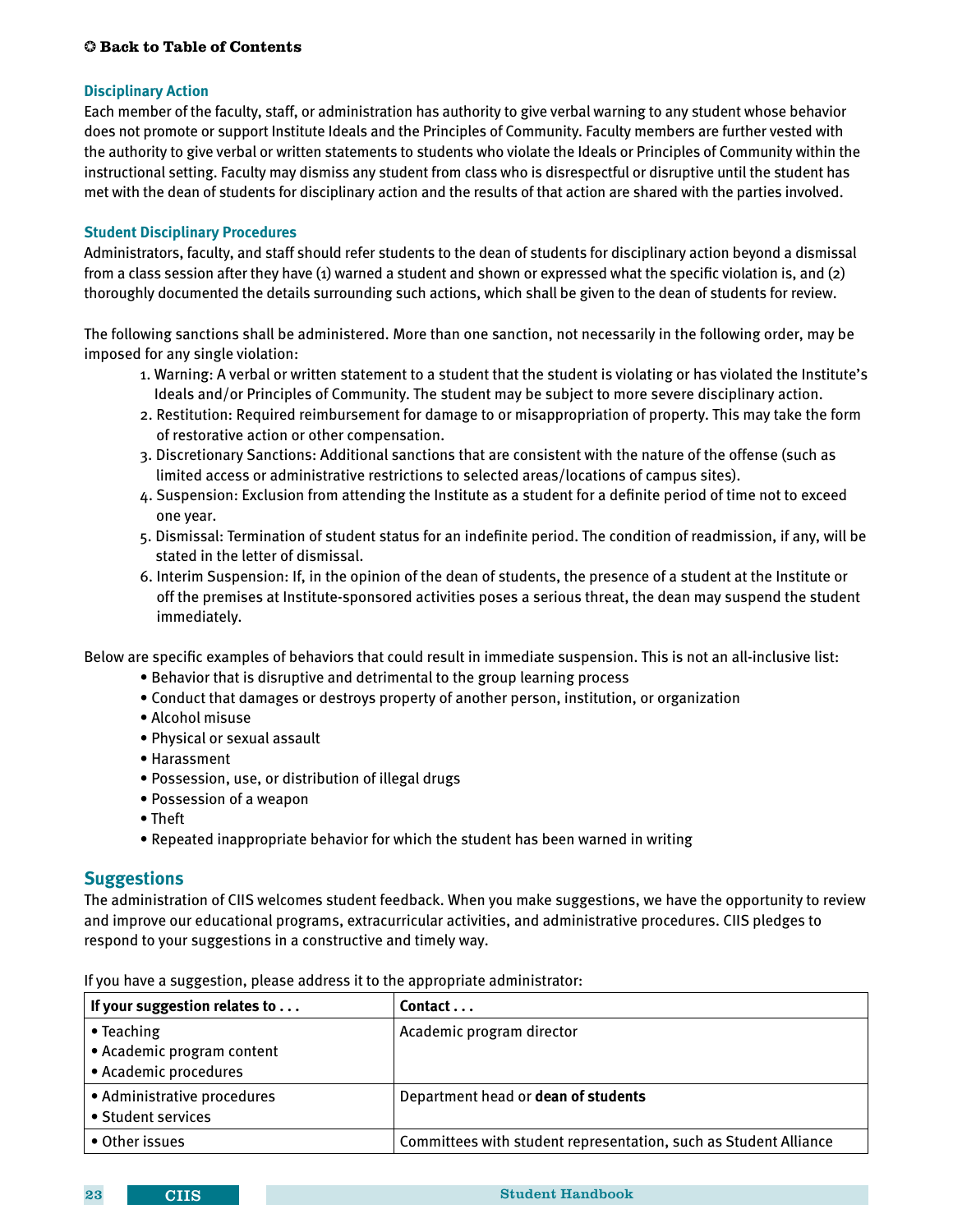#### <span id="page-28-0"></span>**Complaints**

CIIS is an academic community committed to fostering intellectual inquiry in a climate of academic freedom and integrity. Its community members are expected to uphold these principles and exhibit tolerance and respect for others. The Institute works to promote tolerance, dignity, and respect.

CIIS has established the **General Student Complaint Procedure** (GSCP) to resolve student complaints of violations of Institute policies and procedures, including those stated in this Handbook. You may view the GSCP **[\(http://www.ciis.edu/Documents/PDFs/Student%20Resources/Student%20Complaint%20Procedure.pdf\)](http://www.ciis.edu/Documents/PDFs/Student%20Resources/Student%20Complaint%20Procedure.pdf)** online, or order printed copies of it from the **dean of students**.

If you have an unresolved complaint, we request that you first try to resolve your issue informally. If you are not successful, please follow these procedures, depending on the type of complaint: your first step is to contact **[Dean of Students](#page-8-0)** Shirley Strong. Procedures for filing complaints vary, depending on the type of complaint you have:

- **• General complaints** (see below) about a decision by or on behalf of the Institute. This includes academic sanctions such as expulsion, suspension, probation, and revocation of any degree or honor. Please be aware that the GSCP is not designed for complaints against other students.
- **• [Complaints of sexual and other unlawful harassment, discrimination, and retaliation](#page-29-0)**.
- **• Grade appeals**.

#### **General Student Complaint Procedure**

The General Student Complaint Procedure is based on a three-step process:

Step 1: Informal Resolution Step 2: Formal Resolution Step 3: Arbitration

#### **Step 1: Informal Resolution**

- (a) First, CIIS encourages the student to discuss the matter with the individual responsible for the decision or action complained of. If no resolution results, the student should consult with the appropriate unit head, department chair, or program director. If the matter remains unsettled, the student must notify and consult with the **dean of students**, who may involve other administrators. Before initiating further action, the student is encouraged to try to resolve the matter at the informal level. Discussion aimed at informal resolution generally lasts for no more than 30 days following the end of the semester when the incident occurred.
- (b) If the dean of students deems that the case warrants assistance by an ombudsperson selected by the Institute, the matter can be referred to an ombudsperson upon agreement of the student and the dean of students. This referral shall occur no sooner than 30 days following notice to and consultation with the dean of students as set forth in paragraph (a) above and before 60 days have elapsed.

 The process involving the ombudsperson is informal and is designed to make appropriate inquiries into the facts, to provide options for resolution, and is conducted in accordance with the Code of Ethics adopted by the International Ombudsman Association, which requires independence, impartiality, and confidentiality. Appointed by the president, the ombudsperson shall not reveal confidential information unless the person providing the information consents or unless the information suggests imminent risk of serious physical harm. The ombudsperson shall make recommendations where appropriate. However, the president, with the assistance of the dean of students and/or other administrators as appropriate, shall make all Institute decisions about the matter.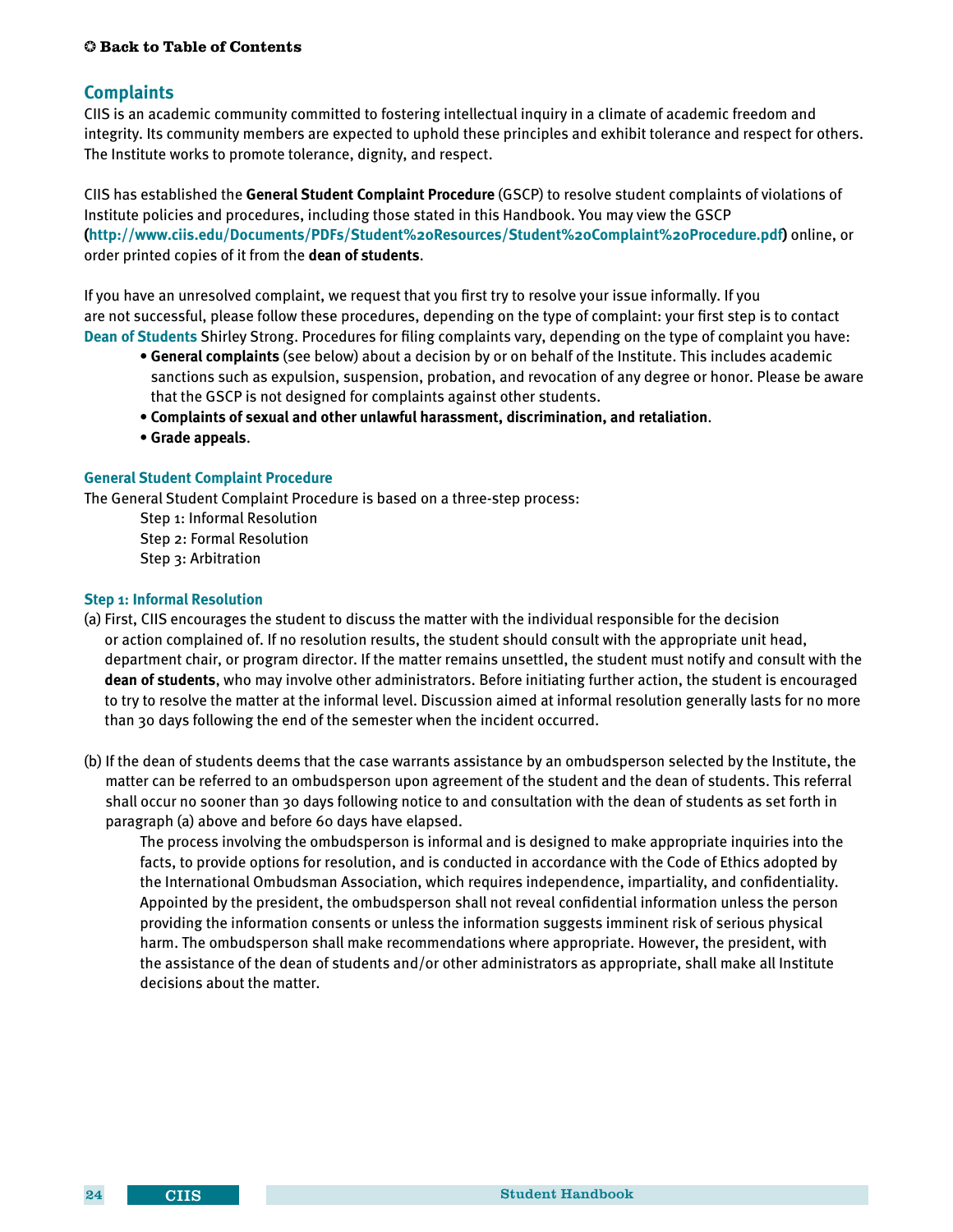#### <span id="page-29-0"></span>**Step 2: Formal Resolution**

#### **Notification of Dean of Students**

Within 15 calendar days of the conclusion of the informal resolution stage, a student dissatisfied with the informal resolution may seek formal resolution by sending the dean of students a written statement that includes the following:

- The basis of the complaint
- Names of all people involved
- Adverse consequences
- Informal efforts at resolution made to date
- Corrective action sought

In addition, the dean of students may deem cases as appropriate for formal resolution. The dean may refer matters to the formal resolution stage within 30 days of being notified that the informal resolution efforts have failed. The dean of students shall notify everyone involved in the case that the formal resolution process has begun.

#### **Officer Review**

The dean of students will send the written complaint to the academic vice president or other senior Institute person designated by or on behalf of the academic vice president, who shall appoint a reviewing officer. This reviewing officer shall be chosen among faculty or staff and shall be a person with relevant knowledge and capable of making a thorough and unbiased inquiry into the matter. The reviewing officer will afford the complainant and the administration a reasonable opportunity to present their respective views, relevant facts, and information, and to identify persons having pertinent information. The reviewing officer or other senior Institute administrator may use the assistance of an independent fact finder to conduct an investigation.

#### **Final Decision**

Within 20 days of obtaining all pertinent information, the reviewing officer shall issue a summary written report and recommendations. The officer will send the original to the dean of students or academic vice president of the Institute, with a copy going to the complainant. The academic vice president or dean of students will review the report and accompanying recommendations and will submit a proposed final decision to the president with a copy to the complainant. The president will issue the final and binding decision.

#### **Step 3: Arbitration**

The formal resolution at step 2 is final, except in cases of dismissal of the student and other matters as determined by the Institute on a case-by-case basis. If the student does not accept the formal resolution in these situations, the student may request neutral arbitration by submitting a letter to the academic vice president within 30 calendar days of receiving the final decision from the formal resolution.

The neutral arbitrator shall be selected by mutual agreement of the student and the academic vice president. If they cannot agree on an arbitrator, they will submit the matter to the American Arbitration Association (AAA), San Francisco, for selection of an arbitrator qualified and experienced in higher education institution academic matters. The matter shall proceed to arbitration if the student and the Institute:

- Execute a written agreement providing for final and binding arbitration;
- Request a decision within thirty (30) days of completion of hearing;
- Agree that any award rendered shall be conclusive, with judgment entered in any state or federal court having jurisdiction.

The arbitrator shall have no power to add to, subtract from, alter, or ignore the provisions of any Institute policy. The arbitrator shall not be authorized to determine damages beyond those necessary to compensate for actual losses. The cost of the administrative fee and professional fees of the arbitrator shall be borne equally by CIIS and the student, unless the student substantially prevails on the merits. In that case, CIIS will pay the arbitrator's fees.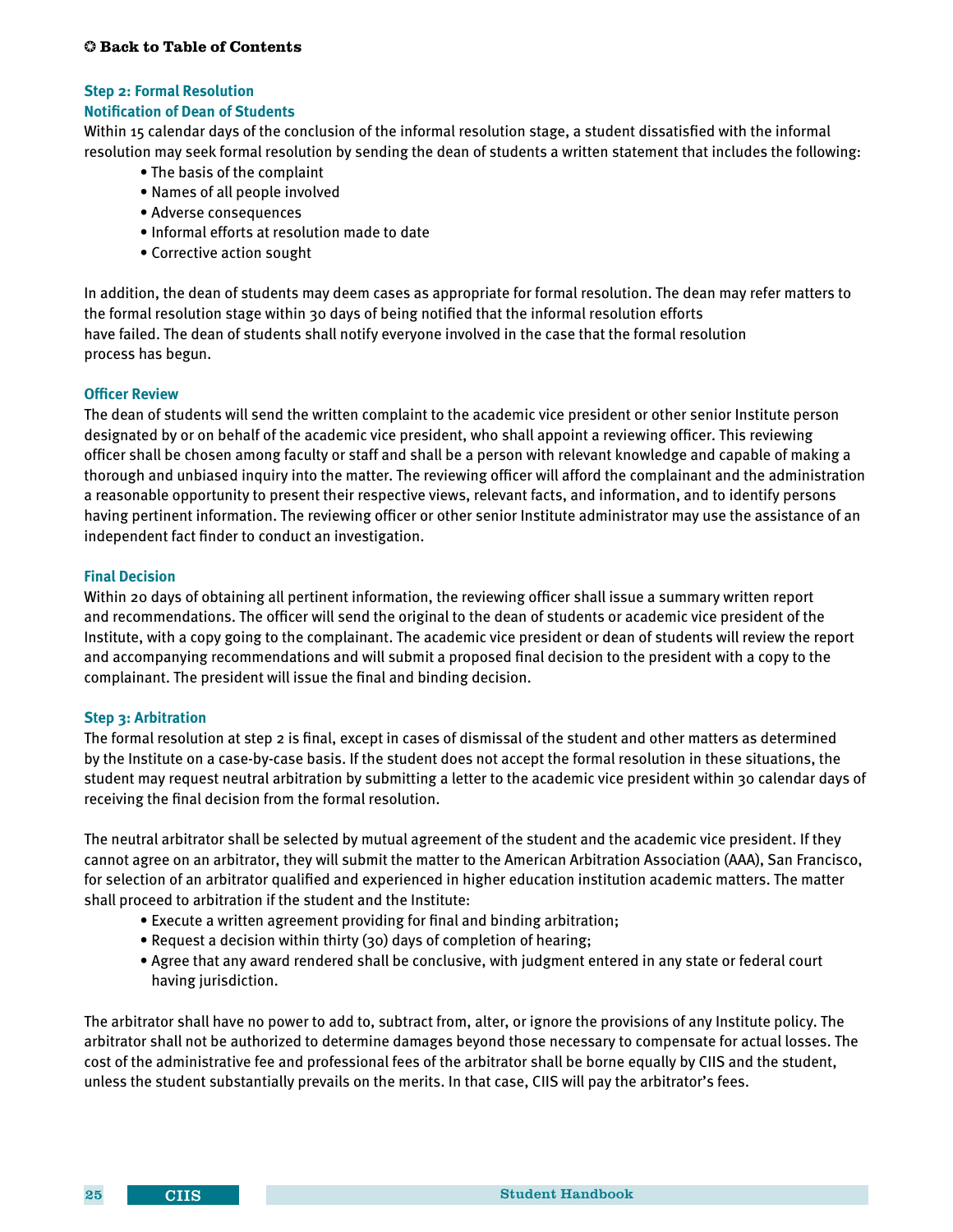#### <span id="page-30-0"></span>**Complaints of Sexual and Other Unlawful Discrimination, Harassment, or Retaliation**

If you think you have been subjected to unlawful harassment, discrimination, or retaliation in the course of an Instituteadministered program, job, or activity, please provide (as soon as possible) a written or oral complaint to any Institute officer or **[Dean Shirley Strong](#page-8-0)**, equal opportunity officer. (Written complaints may be submitted by email.) You may also report awareness of this type of conduct, even if you were not the victim. Please refer to the **[Policy Against Unlawful](#page-23-0)  [Harassment and Retaliation](#page-23-0)** in this Student Handbook. For complaints of this nature, include the following:

- Details of the incident
- Name of the person about whom you are filing the complaint
- Names of any witnesses

Please be assured that CIIS officials are required to address harassing behavior promptly and thoroughly. The Institute will take prompt and effective corrective action for any unlawful conduct. Further, CIIS will not bring any adverse decisions against students or employees filing a complaint in good faith. Retaliation is prohibited.

In addition, please be aware of the following:

- You may request assistance about an issue that is not a specific complaint of unlawful harassment or discrimination.
- Institute core faculty, officers, supervisors, and managers have a duty to report any conduct that they believe may constitute unlawful harassment or discrimination to the equal opportunity officer and, at their option, to their supervisor.

#### **Safety and Security**

To help create a safe and secure environment, CIIS encourages students, employees, and guests to be aware of its policies, to be responsible for their own safety and the safety of others, and to report any crime or suspicious activity immediately. Please familiarize yourself with the safety and emergency features of the CIIS buildings.

If you see an unsafe condition or experience any breakdown of equipment, report it to the front desk or lobby greeter in person or by dialing 415.575.6100 from a non-campus phone or 0 from a campus phone. You can also make your report to any Institute employee. If you experience an accident at the Institute, report it to the **[Dean of Students](#page-8-0)** Office promptly.

#### **Campus Access**

CIIS buildings are open during regular business hours. You will need an access code to enter the Fox Plaza site.

CIIS issues photo identification cards to students, faculty, and staff. These cards are not transferable. You can get your ID card from the Registrar's Office. Please carry it whenever you are on campus. Anyone entering a CIIS building is required to sign in and show a CIIS student ID card. Student ID cards need a current sticker to be valid. The Registrar's Office issues stickers only to students who are currently registered.

#### **Emergency Response Procedures**

0 from a campus phone.

If you experience or witness an incident that is disruptive, threatening, dangerous, and/or traumatic:

 Call 911 to reach San Francisco emergency response services. Do not hang up until you are told to do so. To dial 911 from a campus phone, you will need to dial 9-911 (the first 9 gives you an outside line). Alternatively, you may call the CIIS operator to contact emergency response services for you and identify CIIS personnel to assist in the situation. To reach the CIIS operator, call 415.575.6100 from a non-campus phone or

You may also contact:

Security guards in the lobbies of the 1453 Mission Street and Fox Plaza buildings Receptionist on the fourth floor of the 1453 Mission Street building Any other available CIIS employee

CIIS will document emergency incidents and, when appropriate, develop and recommend future intervention strategies.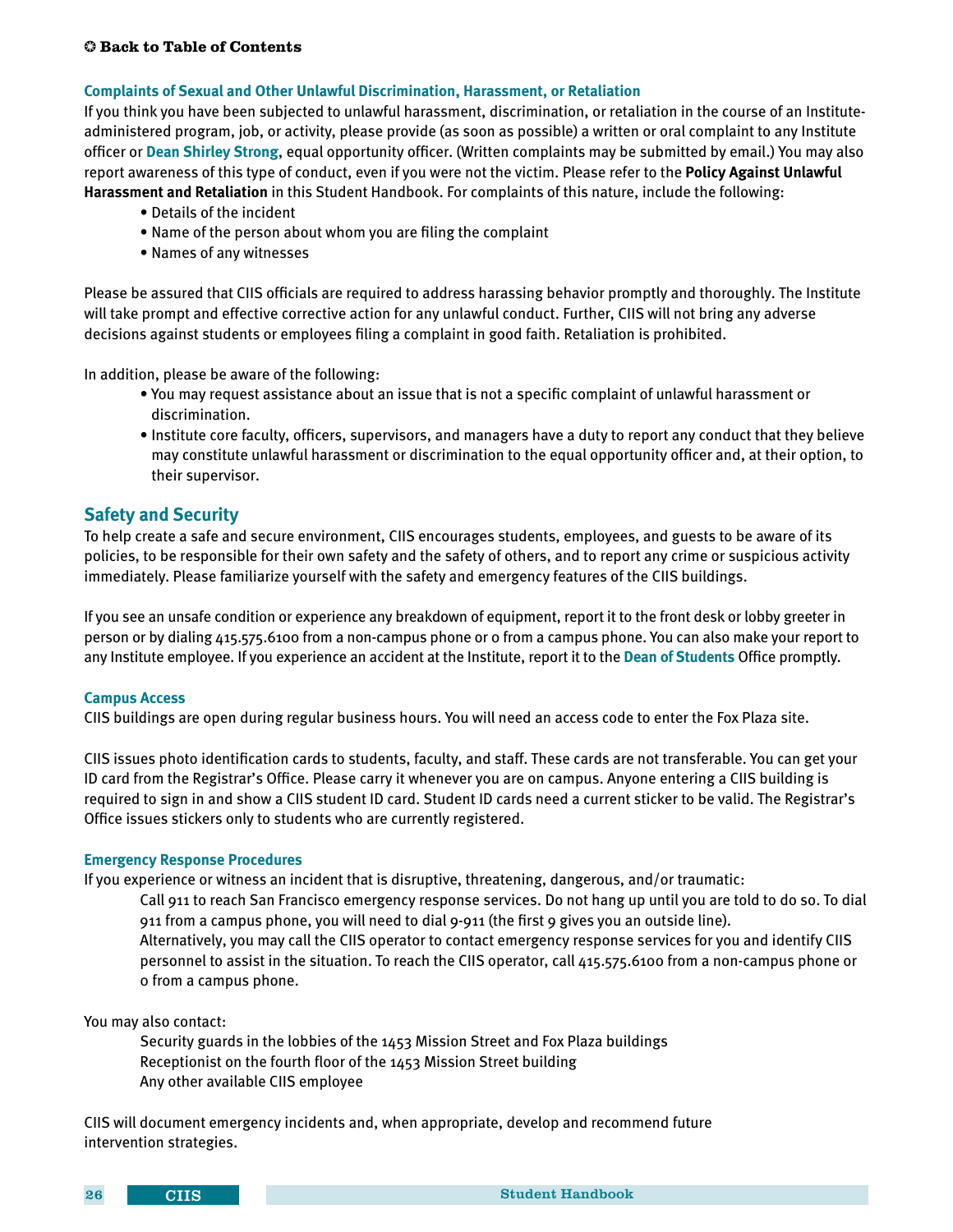#### <span id="page-31-0"></span>**Emergency Communications Notification Process**

Communications throughout the Institute may be severely limited during an emergency. Therefore, all means possible will be used to disseminate information and instructions. The emergency communications methods include the following:

- Email blasts
- Telephone alerting (announcements made using the in-house telephone system)
- CIIS website (the Institute's home page will be updated to reflect pertinent information)
- Radio and television announcements (information will be provided to the applicable stations)
- Runners (members of CIIS's Emergency Response Team and safety and emergency assistants will be dispatched as needed to help disseminate information)

For your personal preparation, you may want to refer to the Be Prepared California **([http://bepreparedcalifornia.ca.gov/](http://bepreparedcalifornia.ca.gov/epo) [epo\)](http://bepreparedcalifornia.ca.gov/epo)** site, sponsored by the California Department of Public Health. The site has useful information about many types of emergencies, as well as guidance on organizing an emergency supply kit. It is a good idea for everyone to have emergency supplies both at home and in their cars, such as shelf-stable food, a flashlight, eating utensils, tissues, toilet paper, a blanket, warm clothing, and a first aid kit.

The CIIS Safety and Security Committee plans and coordinates periodic training sessions and drills.

Below are specific procedures to follow in the cases of fire, earthquake, utility failure, medical emergencies, and school violence.

#### **Fire**

In case of fire in any building or facility, immediately call emergency services at 911. (From a campus phone, dial 9-911.) After calling 911:

- If the fire appears easily controllable, use the available fire extinguisher directed at the base of the fire.
- If the fire appears large and not easily controllable, evacuate all affected rooms and close all doors to confine the fire and reduce oxygen. Do not lock doors.

#### **Earthquake**

- If you are indoors, remain where you are. Do not leave a building during or immediately after an earthquake. The most dangerous part of a building is its exterior (because of falling brick and glass). Wait until the movement has stopped or until someone can guide you out safely.
- If you can, protect yourself from falling debris by standing in a doorway or against a wall, or climbing underneath a desk or table. Face away from windows, and avoid being under light fixtures.
- After the earth stops shaking, please assist those that need help to evacuate the building. The last person to leave the room should close the door. Go to the nearest exit. Do not use the elevator. Stay together and gather in an open space such as a parking lot. Institute staff or faculty will guide you to the best location and call roll to account for all the people who were in the building.
- If you are outdoors, move to an open area such as a parking lot, away from buildings, trees, power poles, and overhead electrical wires. Do not go inside. If you attempt to reenter the building, you could be hit by falling objects.
- If you are in a moving car, stop as quickly as safety permits. Avoid parking near power lines, tall buildings, and overpasses. If power lines fall on your vehicle, do not attempt to leave until the lines are removed or you have assurance that there is absolutely no power being transmitted through them. Do not touch any metal parts of the car.
- Expect many aftershocks, and do not panic.
- Do not drink water until quality has been checked. Ruptured lines could result in contamination.
- CIIS stocks emergency supplies including water, first-aid kits, excavation tools, blankets, food, and flashlights in each campus building.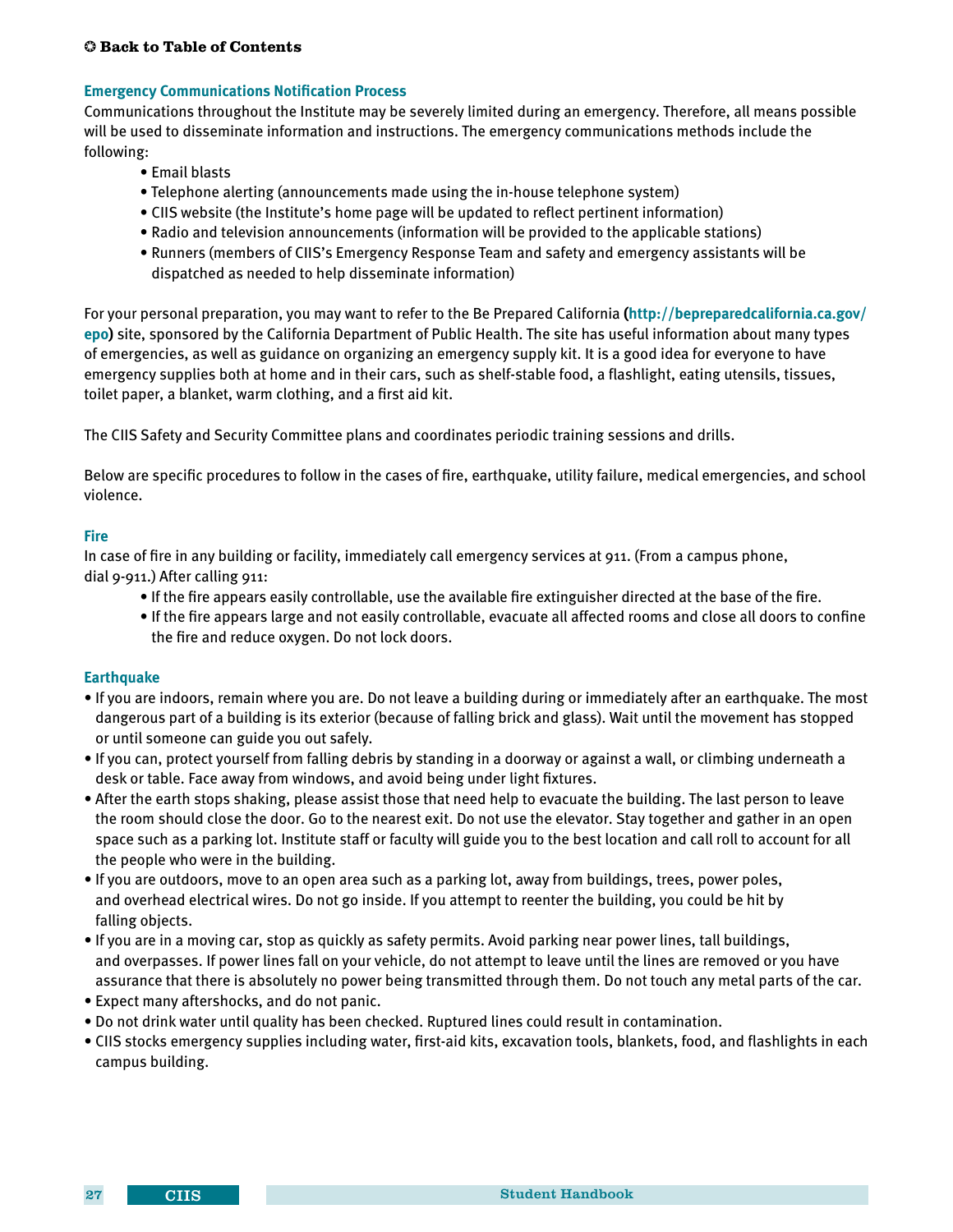#### <span id="page-32-0"></span>**Major Utility Failure**

If a major utility failure occurs during regular Institute office hours or on a weekend evening, immediately notify the front desk or lobby greeter in person, or dial 415.575.6100 from a non-campus phone or 0 from a campus phone.

If the failure creates an emergency of some form, or is creating a potential danger to building occupants, activate the building alarm system and report the emergency to the CIIS operator by dialing 415.575.6100 from a non-campus phone or 0 from a campus phone.

#### **Medical Emergencies**

To handle minor injuries, first-aid kits are available in the following areas:

- Main Building in the staff lounge on the fourth floor and in the café on the third floor
- Fox Plaza building in the kitchen

If the injury is more serious:

- Initiate first aid by calling 911. Tell the operator the injury, your location, and your phone number.
- Then notify the front desk or lobby greeter in person, or dial 415.575.6100 from a non-campus phone or 0 from a campus phone. Advise the front desk of the location of the injured person in the building and type of injury, so that CIIS personnel can be ready to escort paramedics to your location.

#### **Campus Violence**

CIIS strives to maintain a peaceful campus atmosphere, conducive to learning, exploration, and reaching your educational goals. However, please be alert. If you observe or suspect violent or criminal behavior, report it as soon as possible.

- **Call 911** from a non-campus phone or 9-911 from a campus phone.
- Then, if feasible, contact the front desk or lobby greeter in person or by dialing 415.575.6100 from a noncampus phone or 0 from a campus phone. Provide the operator with the following information:
	- ° Nature of the incident
	- ° Location of the incident
	- ° Description of the person or persons involved
	- ° Description of the property involved

Please be cautious in dealing with or observing any suspicious situations or criminal offense.

Also, please be aware that CIIS has the right to temporarily exclude students from campus if the administration judges this necessary to maintain health and safety. Although we anticipate that this type of occurrence is unlikely, the excluded student will have the opportunity to respond informally to concerns. Once the immediate potential safety risk has passed, the student will participate fully in CIIS administrative review processes.

Federal law requires colleges and universities to disclose timely and annual information about campus crime and security policies. Specifically, all public and private institutions of postsecondary education participating in federal student aid programs are subject to the Jeanne Clery Disclosure of Campus Security Policy and Campus Crime Statistics Act, codified at 20 USC 1092 (f) as part of the Higher Education Act of 1965. In keeping with this Act, you may access a complete report of campus crime statistics **([http://www.ciis.edu/Documents/PDFs/Student%20Resources/Crime%20](http://www.ciis.edu/Documents/PDFs/Student%20Resources/Crime%20Statistics%20for%20the%20CIIS%20Campus%202005-07.pdf) [Statistics%20for%20the%20CIIS%20Campus%202005-07.pdf\)](http://www.ciis.edu/Documents/PDFs/Student%20Resources/Crime%20Statistics%20for%20the%20CIIS%20Campus%202005-07.pdf)**. For a copy of the CIIS Workplace Violence Policy, contact the Office of Human Resources.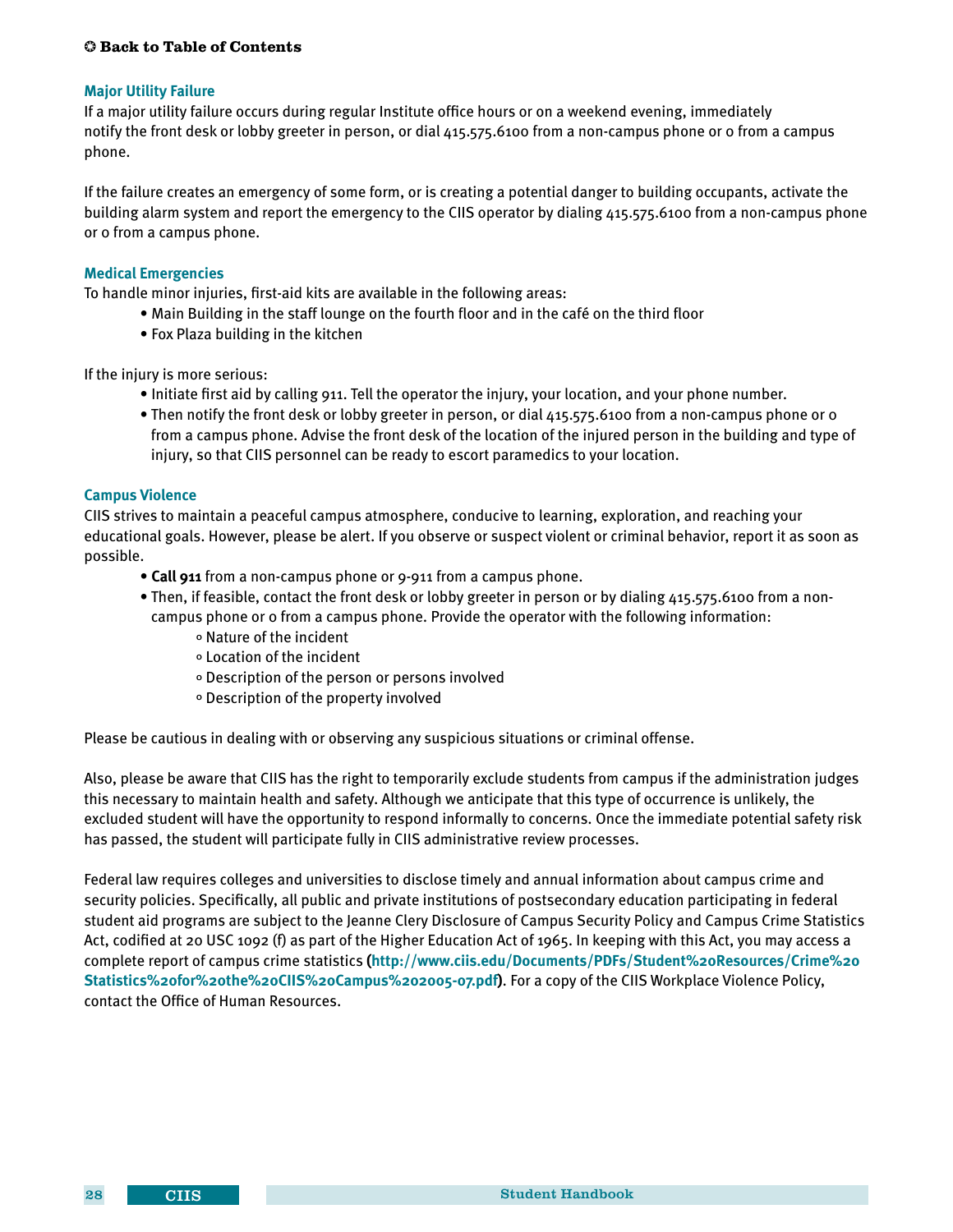#### <span id="page-33-0"></span>**Your Privacy Rights as a Student**

The Family Educational Rights and Privacy Act (FERPA) is a federal law designed to protect the privacy of records maintained by educational institutions about their students. This gives students the right to:

- Access the records directly related to themselves (by submitting a written request to the Registrar's office)
- Request a hearing to challenge the records on the grounds that they are inaccurate, misleading, or inappropriate
- Require that the Institute have written permission from the student in order to release any information about that student other than directory information

"Directory information" is information considered generally benign if disclosed. CIIS has identified the following as "directory information": student's name, address, email address, phone number, photograph, program of study, program entry and exit dates, participation in official CIIS activities, and degree and award(s) received. If you do not want your directory information disclosed, submit a Directive to Prevent Disclosure of Directory Information form, available in the Registrar's Office.

FERPA allows the Institute to disclose both directory and nondirectory information without the student's consent to CIIS education officials who have a legitimate education interest in this access. "Educational officials" are people who have responsibilities in connection with the Institute's academic, administrative, or service functions. "Legitimate education interest" means they have reason for using the records to fulfill their professional responsibilities. FERPA also allows the institute to disclose student records to the following:

- Schools to which a student is enrolled or intending to enroll
- Specific Institute officials or contracted agents for audit or evaluation purposes
- Appropriate parties in connection with financial aid to a student
- Organizations conducting certain studies for or on behalf of the Institute
- Accrediting organizations
- Those who have submitted a judicial order or lawfully issued subpoena
- Appropriate officials in cases of a health or safety emergency
- The Comptroller General of the U.S., the Secretary of Education, the U.S. Attorney General, the Department of Homeland Security, the Department of Immigration and Customs Enforcement, and the Department of Veterans Affairs
- Other people and organizations as defined by current FERPA regulations

Students have a right to file a complaint with the U.S. Department of Education about alleged failures of the Institute to comply with the requirements of FERPA. Students may address complaints to:

Family Policy Compliance Office U.S. Department of Education 400 Maryland Avenue, SW Washington, DC 20202-5920

For more information, access the FERPA website **[\(http://www.ed.gov/policy/gen/guid/fpco/ferpa/index.html\)](http://www.ed.gov/policy/gen/guid/fpco/ferpa/index.html)**.

#### **Copyright Infringement Policy**

CIIS wants to make you aware that any copyright infringement, including, without limitation, distribution of copyrighted material through unauthorized peer-to-peer file sharing, may subject you to civil or criminal liabilities.

A summary of the penalties for violating federal copyright laws includes the following:

- Unlimited actual damages proven for each act of copyright infringement;
- Up to \$30,000 for each act of copyright infringement that is determined not to be willful;
- Up to \$150,000 for each act of copyright infringement that is determined to be willful;
- Criminal penalties.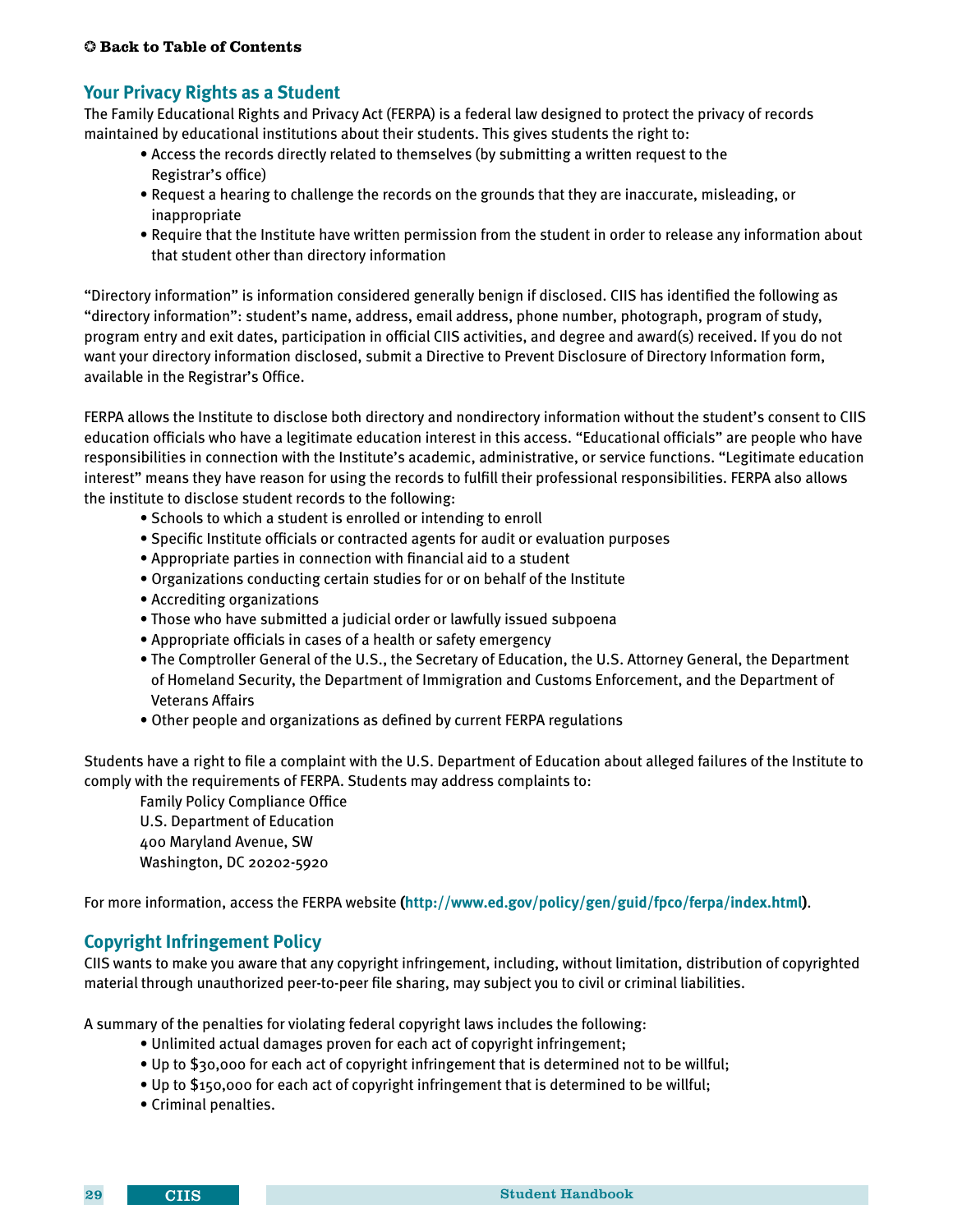## DEPARTMENTAL DIRECTORY

<span id="page-34-0"></span>The following is a directory of administration and core faculty at CIIS.

Email addresses for most administrators and core faculty are in the format of «first initial» last name>@ciis.edu. To reach any office, dial  $415.575...$   $-$ , followed by the four-digit extension.

#### **Administrative Offices**

| <b>OFFICE OF THE PRESIDENT</b>                                                        |                                                                     |
|---------------------------------------------------------------------------------------|---------------------------------------------------------------------|
|                                                                                       | <b>Cori Wat</b>                                                     |
| President                                                                             | Admissi                                                             |
| jsubbiondo@ciis.edu                                                                   | <b>Allyson</b>                                                      |
| <b>DEPARTMENT OF ACADEMIC AFFAIRS</b>                                                 | Associat                                                            |
| Judie Wexler, PhD 575.6124                                                            | <b>ADVANC</b>                                                       |
| Academic Vice President and Dean of Faculty                                           | <b>Dorotea</b>                                                      |
| jwexler@ciis.edu                                                                      | <b>Director</b>                                                     |
| Chip B. Goldstein, EdD 575.6259                                                       | dreyna@                                                             |
| Dean of Academic Planning and Administration                                          | <b>Charles</b>                                                      |
| cgoldstein@ciis.edu                                                                   | Associat                                                            |
|                                                                                       | cwilmoth                                                            |
| <b>Institutional Research Analyst</b>                                                 | <b>Emily Br</b>                                                     |
| lfon@ciis.edu                                                                         | Develop                                                             |
| <b>Executive Assistant to the AVP</b><br>sloomis@ciis.edu                             | ebrouwe<br><b>Grant Wi</b>                                          |
|                                                                                       | Jessie Jo                                                           |
| Academic Affairs Projects Manager                                                     | Develop                                                             |
| anneteich@ciis.edu                                                                    | jjohnsto                                                            |
| Rebecca McGovern  575.6117                                                            | Deirdre \                                                           |
| Director, MCP Field Placement and Clinic Sites                                        | <b>Arts Curd</b>                                                    |
| rmcgovern@ciis.edu                                                                    | dvisser@                                                            |
| <b>Educational Tech. Specialist</b><br>mhajre-chapman@ciis.edu                        | <b>ALUMNI</b><br><b>Richard</b><br>Dean of<br>rbuggs@               |
| <b>ADMISSIONS OFFICE</b><br>Dean of Admissions and Financial Aid<br>mgriffin@ciis.edu | Cynthia<br>Alumni A<br>cmitchel                                     |
| Andrea Carter 575.6151<br><b>Admissions Projects Coordinator</b>                      | <b>BOOKST</b><br><b>Steven S</b><br><b>Director</b>                 |
| Senior Counselor                                                                      | <b>sswanso</b>                                                      |
| Counselor<br>jkrezo@ciis.edu                                                          | <b>CAFÉ</b><br><b>Steven S</b><br><b>Director</b><br><b>sswanso</b> |
|                                                                                       | Siobhan                                                             |
| Counselor, Bachelor's Completion Program                                              | <b>Manage</b>                                                       |
| <b>Senior Counselor</b>                                                               | smcclea                                                             |

| Admissions Office Coordinator                                                                                       |
|---------------------------------------------------------------------------------------------------------------------|
| Associate Director                                                                                                  |
| <b>ADVANCEMENT AND DEVELOPMENT</b><br>Director of Development<br>dreyna@ciis.edu                                    |
| Charles Wilmoth 575.6269<br><b>Associate Director of Development</b><br>cwilmoth@ciis.edu                           |
| Emily Brouwer 575.6216<br>Development Officer for Public Programs and the Arts<br>ebrouwer@ciis.edu                 |
|                                                                                                                     |
| Jessie Johnston 575.6279<br>Development Associate<br>jjohnston@ciis.edu                                             |
| <b>Arts Curator</b><br>dvisser@ciis.edu                                                                             |
| <b>ALUMNI OFFICE</b><br>Richard Buggs  575.6116<br>Dean of Alumni and Director of Travel Studies<br>rbuggs@ciis.edu |
| Alumni Associate<br>cmitchell@ciis.edu                                                                              |
| <b>BOOKSTORE</b><br>Steven Swanson<br>. 575.6178<br><b>Director</b><br>sswanson@ciis.edu                            |
| <b>CAFÉ</b>                                                                                                         |
| <b>Director</b><br>sswanson@ciis.edu                                                                                |
| Siobhan McCleary  575.6177<br>Manager<br>smccleary@ciis.edu                                                         |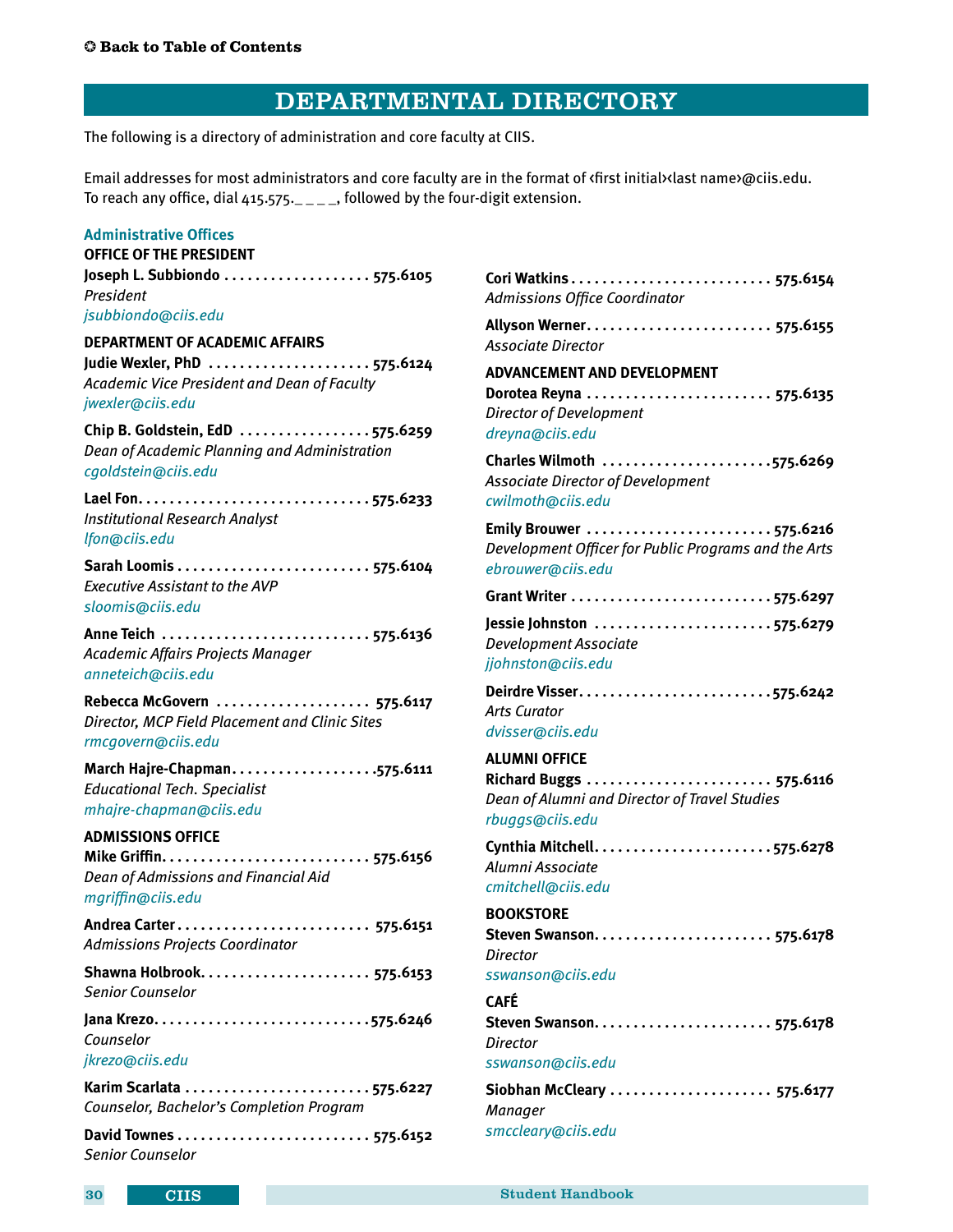#### <span id="page-35-0"></span>**COMMUNICATIONS OFFICE**

**James David Martin. . . 575.6165** *Director [jmartin@ciis.edu](mailto:jmartin%40ciis.edu?subject=)*

**Michael Davidson. . 575.6166** *Website Coordinator [mdavidson@ciis.edu](mailto:mdavidson%40ciis.edu?subject=)*

**Neil Freese ...........................575.6168** *Web Content Manager [nfreese@ciis.edu](mailto:nfreese%40ciis.edu?subject=)*

**Zack Rogow. . 575.6248** *Senior Editor [zrogow@ciis.edu](mailto:zrogow%40ciis.edu?subject=)*

**Lisa Zamarin. . . 575.6169** *Creative Services Manager [lzamarin@ciis.edu](mailto:lzamarin%40ciis.edu?subject=)*

#### **DEAN OF STUDENTS OFFICE**

**Shirley Strong. . . 575.6171** *Dean [sstrong@ciis.edu](mailto:sstrong%40ciis.edu?subject=)*

**Margie Lam. . . 575.6118** *Career Development Coordinator [mlam@ciis.edu](mailto:mlam%40ciis.edu?subject=)*

**Jody O'Connor. . . 575.6157** *International Student Advisor [joconnor@ciis.edu](mailto:joconnor%40ciis.edu?subject=)*

**Lauren Selfridge. . . 575.3481** *Student Affairs Coordinator [lselfridge@ciis.edu](mailto:lselfridge%40ciis.edu%20?subject=)*

**Monique LeSarre. . . 575.6133** *MHSA Project Manager [mlesarre@ciis.edu](mailto:mlesarre%40ciis.edu?subject=)*

**Irina Contreras.........................575.6250** *MHSA Community Outreach Liaison [icontreras@ciis.edu](mailto:icontreras%40ciis.edu?subject=)*

**Office Assistant. . . 575.6158** *[studentaffairs@ciis.edu](mailto:studentaffairs%40ciis.edu?subject=)*

**COUNSELING CENTERS Center for Somatic Psychotherapy. . . 558.0880** 220 Montgomery Street, Suite 600. . . **fax 221.7589** *Steuart Gold, Clinic Director Sarah Jolley, Clinic Manager*

**Church Street Counseling Center. . . 648.2644** 1782 Church Street *Gieve Patel, Clinic Director Debbie Lee Stone, Clinic Manager*

Golden Gate Counseling Center . . . . . . . . . 561.0230 507 Polk Street, Suite 400 *Jessica Wallace, Clinic Director Therese Bogan, Clinic Manager*

**Pierce Street Counseling Center. . . 776.3109** 2140 Pierce Street *Dan Gottsegen, Clinic Director Susan Weiss, Counseling Center Manager*

Psychological Services Center . . . . . . . . . . . 575.6200 1390 Market Street *Lani Chow, PsyD, Clinic Director Ana Berezovskaya, Clinic Manager*

#### **FINANCE OFFICE**

**Parminder Bajaj. . . 575.6167** *Vice President for Finance and Administration [pbajaj@ciis.edu](mailto:pbajaj%40ciis.edu?subject=)*

**Sandra Doyle. . . 575.6132** *Business Office Assistant [sdoyle@ciis.edu](mailto:sdoyle%40ciis.edu?subject=)*

**Renato Hortinela ......................575.6202** *Staff Accountant*

**Lilya Reyzelman. . . 575.6131** *Business Office Manager [lreyzelman@ciis.edu](mailto:lreyzelman%40ciis.edu?subject=)*

| Systems Accountant |  |
|--------------------|--|

#### *[stin@ciis.edu](mailto:stin%40ciis.edu?subject=)*

**Sinem Yilanci. . 575.6202** *Accounting Assistant [syilanci@ciis.edu](mailto:syilanci%40ciis.edu?subject=)*

#### **FINANCIAL AID OFFICE**

**Marisol Nealon. . . 575.6120** *Director*

*[mnealon@ciis.edu](mailto:mnealon%40ciis.edu?subject=)*

**Leslie Chin. . . 575.6121** *Financial Aid Analyst [lchin@ciis.edu](mailto:lchin%40ciis.edu?subject=)*

**Ted Moy. . 575.6108** *Financial Aid Analyst [tmoy@ciis.edu](mailto:tmoy%40ciis.edu?subject=)*

**Catherine Chafey. . . 575.6138** *Financial Aid Counselor [cchafey@ciis.edu](mailto:cchafey%40ciis.edu?subject=)*

Sean MacCracken ....................575.3483 *Financial Aid Counselor [smaccracken@ciis.edu](mailto:smaccracken%40ciis.edu?subject=)*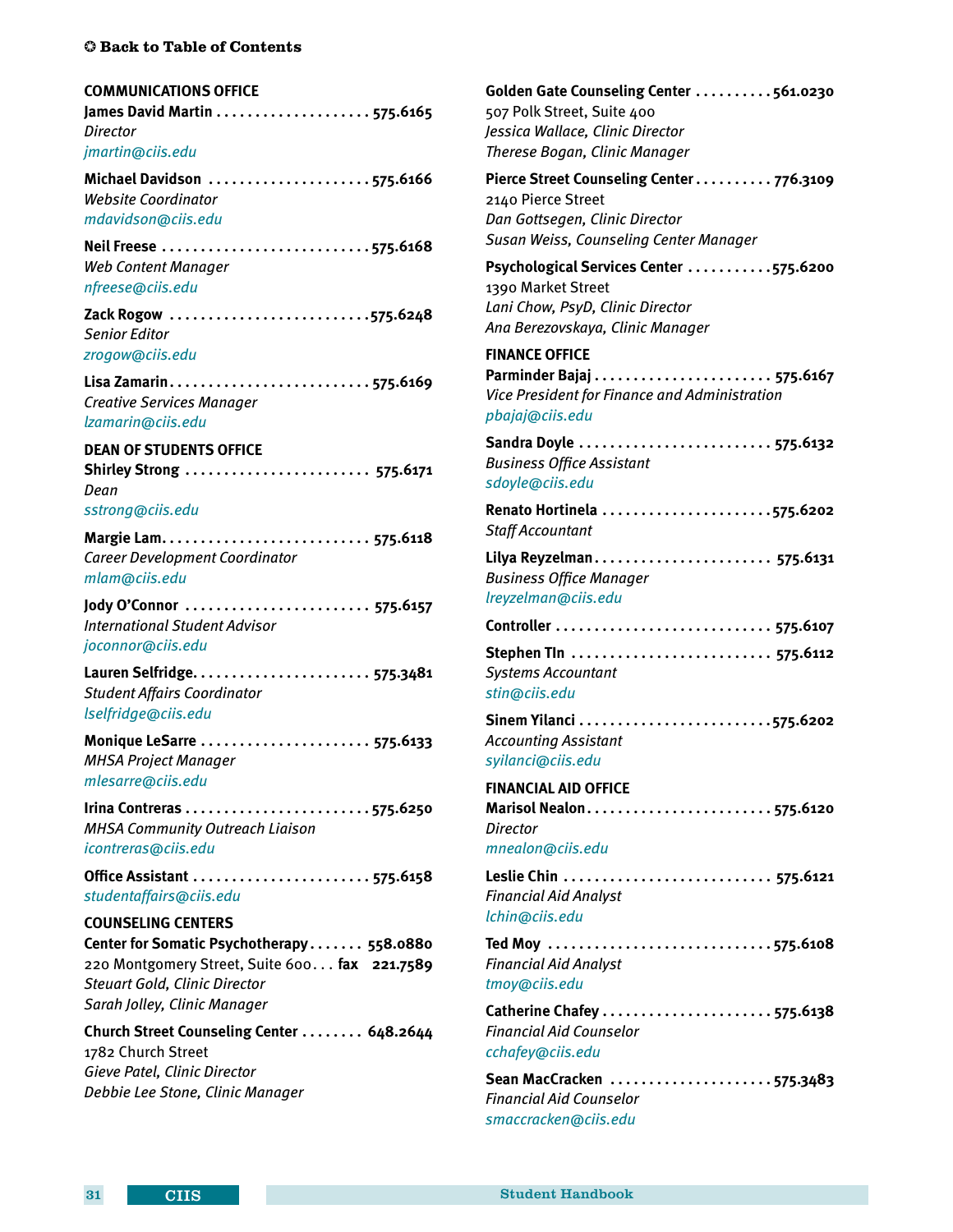<span id="page-36-0"></span>**HUMAN RESEARCH REVIEW COMMITTEE David Nicol. . . 575.6114** *Coordinator*

*[dnicol@ciis.edu](mailto:dnicol%40ciis.edu?subject=)*

**HUMAN RESOURCES OFFICE Michelle Coleman. . 575.6160** *Director [mcoleman@ciis.edu](mailto:mcoleman%40ciis.edu?subject=)*

**Ethan Clairville. . . 575.6162** *Benefits Manager [eclairville@ciis.edu]( (http://psychservicescenter.com/))*

**Gwendolyn Cornwell. . . 575.6161** *Senior HR Manager [gcornwell@ciis.edu](mailto:gcornwell%40ciis.edu?subject=)*

**INFORMATION TECHNOLOGY SYSTEMS OFFICE Janet Cragin. . . 575.6143** *Director [jcragin@ciis.edu](mailto:jcragin%40ciis.edu?subject=)*

**Euler Bautista. . . 575.6144** *Help Desk Manager [ebautista@ciis.edu](mailto:ebautista%40ciis.edu?subject=)*

**Francia Friendlich. . . 575.6147** *Database Manager [ffriendlich@ciis.edu](mailto:ffriendlich%40ciis.edu?subject=)*

**Richard Glintenkamp. . . 575.6141** *Network Administrator [rglintenkamp@ciis.edu](mailto:rglintenkamp%40ciis.edu?subject=)*

**Brian Shira. . . 575.6110** *Multimedia Specialist [bshira@ciis.edu](mailto:bshira%40ciis.edu?subject=)*

**Martin Wittshirk. . . 575.6142** *Technical Support Analyst [mwittshirk@ciis.edu](mailto:mwittshirk%40ciis.edu?subject=)*

**LIBRARY Lise Dyckman. . . 575.6181** *Director [ldyckman@ciis.edu](mailto:ldyckman%40ciis.edu?subject=)*

**Liz Burnham. . 575.6184** *Library Administrative Coordinator [lburnham@ciis.edu](mailto:lburnham%40ciis.edu?subject=)*

**Jess Dilberto. . . 575.6193** *Inter-Library Loan Coordinator [jdilberto@ciis.edu](mailto:jdilberto%40ciis.edu?subject=)*

**Eahr Joan. . . . . . . . . . . . . . . . . . . . . . . . . . . . . 575.6182** *Serials/Reference Librarian [ejoan@ciis.edu](mailto:ejoan%40ciis.edu?subject=)*

**Marion Severy. . . 575.6183** *Public Services/Reference Librarian [msevery@ciis.edu](mailto:msevery%40ciis.edu?subject=)* **Bahman Shirazi. . 575.6253** *Archives Coordinator [bshirazi@ciis.edu](mailto:bshirazi%40ciis.edu?subject=)* **Kelly Sundin. . . 575.6187** *Systems/Reference Librarian [ksundin@ciis.edu](mailto:ksundin%40ciis.edu?subject=)* **MCP FIELD OFFICE AND CIIS CLINIC SITES Becky McGovern. . . 575.6117** *Director [bmcgovern@ciis.edu](mailto:bmcgovern%40ciis.edu?subject=)* **Ursula Rochester. . 575.6207** *Field Placement Coordinator [urochester@ciis.edu](mailto:urochester%40ciis.edu?subject=)* **OPERATIONS AND FACILITIES OFFICE Jonathan Mills. . 575.6283** *Director [jmills@ciis.edu](mailto:jmills%40ciis.edu?subject=)* **Michael Aho. . 575.6263** *Office Manager [maho@ciis.edu](mailto:maho%40ciis.edu?subject=)* **Joe Fitzsimmons. . . 575.6149** *Maintenance Manager [jfitzsimmons@ciis.edu](mailto:jfitzsimmons%40ciis.edu?subject=)* **Audrey Luke. . . 575.6159** *Facilities Associate [aluke@ciis.edu](mailto:aluke%40ciis.edu?subject=)* **Shauna Barbera. . . 575.6100** *4th Floor Receptionist [sbarbera@ciis.edu](mailto:sbarbera%40ciis.edu?subject=)* **PUBLIC PROGRAMS & PERFORMANCES OFFICE Karim Baer. . . 575.6176** *Director [kbaer@ciis.edu](mailto:kbaer%40ciis.edu?subject=)* Linda Liang............................575.6289 *Marketing Associate [lliang@ciis.edu](mailto:lliang%40ciis.edu?subject=)* **Clara Lindstrom. . . 575.6190** *Associate Coordinator [clindstrom@ciis.edu](mailto:clindstrom%40ciis.edu?subject=)* **Elouise Burrell. . . 575.6113** *Program Manager [eburrell@ciis.edu](mailto:eburrell%40ciis.edu?subject=)* **Dustin N. Smith. . 575.6106** *Events Coordinator*

*[dsmith@ciis.edu](mailto:dsmith%40ciis.edu?subject=)*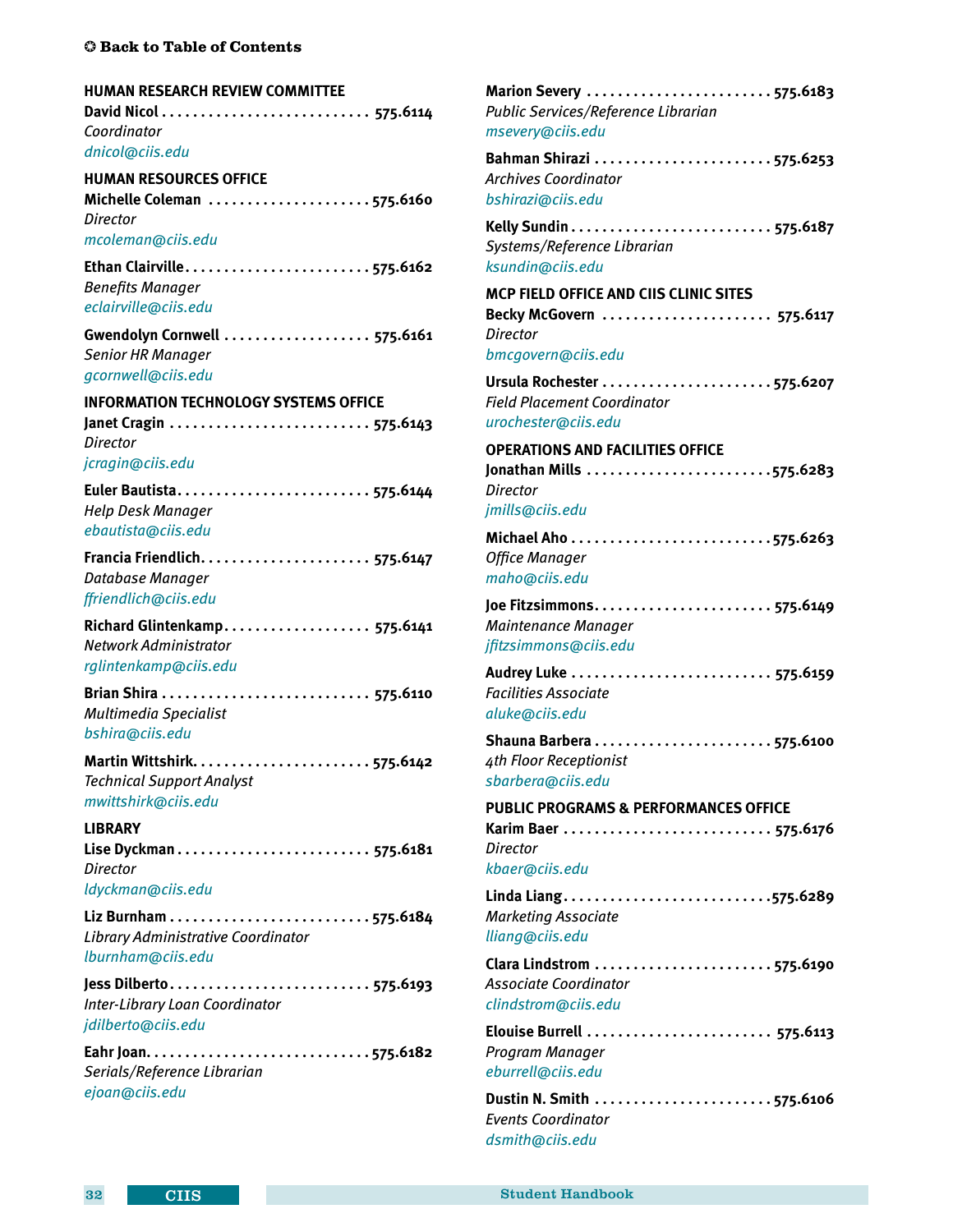#### <span id="page-37-0"></span>**REGISTRAR'S OFFICE**

**Dan Gurler. . . 575.6125** *Registrar [dgurler@ciis.edu](mailto:dgurler%40ciis.edu?subject=)*

Emma Dunne ..........................575.6126 *Enrollment Systems Analyst [edunne@ciis.edu](mailto:edunne%40ciis.edu?subject=)*

**Lisa Sowunmi. . . 575.6127** *Assistant Registrar [lsowunmi@ciis.edu](mailto:lsowunmi%40ciis.edu?subject=)*

**Surleen Kaur. . 575.6126** *Registrar's Assistant [skaur@ciis.edu](mailto:skaur%40ciis.edu?subject=)*

**TRAVEL PROGRAM Richard Buggs. . . 575.6116** *Director [rbuggs@ciis.edu](mailto:rbuggs%40ciis.edu?subject=)*

#### **Academic Offices**

**ASIAN AND COMPARATIVE STUDIES PROGRAM Jim Ryan. . 575.6266** *Program Chair [jryan@ciis.edu](mailto:jryan%40ciis.edu?subject=)*

**Collin Eyre. . 575.6265** *Program Coordinator [ceyre@ciis.edu](mailto:ceyre%40ciis.edu?subject=)* 

**CLINICAL PSYCHOLOGY DEPARTMENT Katie McGovern. . 575.6292** *Department Chair [kmcgovern@ciis.edu](mailto:kmcgovern%40ciis.edu?subject=)*

**Mera Atlis. . 575.6218** *Director of Clinical Training [matlis@ciis.edu](mailto:matlis%40ciis.edu?subject=)*

**Karen Twelves. . . 575.6210** *Department Coordinator [ktwelves@ciis.edu](mailto:ktwelves%40ciis.edu?subject=)*

**Trevor Evans-Young. . . 575.6214** *Training Coordinator [teyoung@ciis.edu](mailto:teyoung%40ciis.edu?subject=)*

**Monica Munjal. . . 575.6213** *Program Manager [mmunjal@ciis.edu](mailto:mmunjal%40ciis.edu?subject=)*

#### **COMMUNITY MENTAL HEALTH**

**Steven Tierney. . 575.6208** *Program Chair [stierney@ciis.edu](mailto:stierney%40ciis.edu?subject=)*

Rodrigo Caldera.......................575.6196 *Masters in Counseling Psychology Program Coordinator [rcaldera@ciis.edu](mailto:rcaldera%40ciis.edu?subject=)*

**Sekayi Edwards. . 575.6209** *Community Mental Health Program Coordinator [sedwards@ciis.edu](mailto:sedwards%40ciis.edu?subject=)* **DRAMA THERAPY PROGRAM Renee Emunah. . . 575.6231** *Program Chair [remunah@ciis.edu](mailto:remunah%40ciis.edu?subject=)* **Jeff Aitken...........................575.6230** *Program Coordinator [jaitken@ciis.edu](mailto:jaitken%40ciis.edu?subject=)* **EAST-WEST PSYCHOLOGY DEPARTMENT Jorge Ferrer..........................575.6262** *Department Chair [jferrer@ciis.edu](mailto:jferrer%40ciis.edu?subject=)* **Ishtar Issacantos-Kramer..............575.6189** *Department Coordinator [ikramer@ciis.edu](mailto:ikramer%40ciis.edu?subject=)* **EXPRESSIVE ARTS THERAPY PROGRAM Shoshana Simons. . . 575.6109** *Program Chair [ssimons@ciis.edu](mailto:ssimons%40ciis.edu?subject=)* Rania Shah...........................575.6290 *Program Coordinator* **[rshah@ciis.edu](mailto:rshah%40ciis.edu?subject=) Kasey Petteys. . 575.6224** *Practicum Site Coordinator [kpetteys@ciis.edu](mailto:kpetteys%40ciis.edu?subject=)* **INTEGRAL COUNSELING PSYCHOLOGY PROGRAM Barbara Morrill. . 575.3480** *Program Director [bmorrill@ciis.edu](mailto:bmorrill%40ciis.edu?subject=)* Nathan Lupo..........................575.6225 *Program Coordinator [nlupo@ciis.edu](mailto:nlupo%40ciis.edu?subject=)* **Sparlha Swaby. . . 575.6130** *Weekend Program Coordinator [sswaby@ciis.edu](mailto:sswaby%40ciis.edu?subject=)* **Daniela Koenig. . 575.3490** *Advising and Supervision Coordinator [dkoenig@ciis.edu](mailto:dkoenig%40ciis.edu%20?subject=)*  **INTEGRATIVE HEALTH STUDIES DEPARTMENT** Meg Jordan...........................575.6284 *Department Chair [mjordan@ciis.edu](mailto:mjordan%40ciis.edu?subject=)* **Kate Leahy. . . 575.6199** *Department Coordinator*

*[kleahy@ciis.edu](mailto:kleahy%40ciis.edu?subject=)*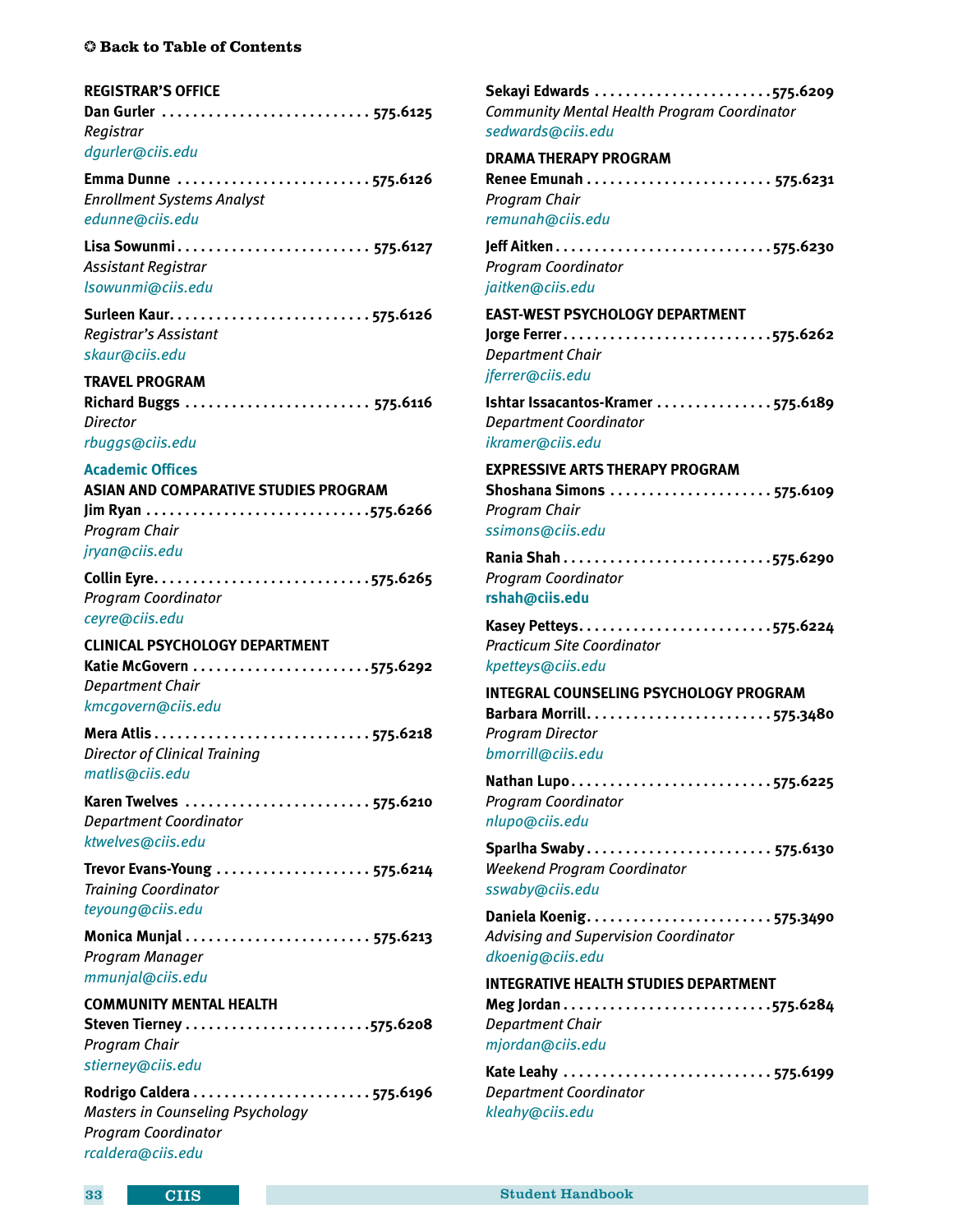<span id="page-38-0"></span>

| <b>C</b> Back to Table of Contents                                                                         |
|------------------------------------------------------------------------------------------------------------|
| PHILOSOPHY, COSMOLOGY,<br><b>AND CONSCIOUSNESS PROGRAM</b><br>Program Chair<br>rmcdermott@ciis.edu         |
| <b>Program Coordinator</b><br>aweiss@ciis.edu                                                              |
| <b>SCHOOL OF UNDERGRADUATE STUDIES</b><br>Director<br>meng@ciis.edu                                        |
| Ellen Durst 575.6298<br>Program Manager<br>edurst@ciis.edu                                                 |
| SOCIAL AND CULTURAL ANTHROPOLOGY DEPARTMENT<br><b>Department Chair</b><br>agrubacic@ciis.edu               |
| Annie Paradise575.6249<br><b>Program Coordinator</b><br>aparadise@ciis.edu                                 |
| <b>SOMATIC PSYCHOLOGY PROGRAM</b><br>Program Chair<br>mchang@ciis.edu                                      |
| <b>Program Coordinator</b><br>mfonte@ciis.edu                                                              |
| TRANSFORMATIVE INQUIRY DEPARTMENT<br>Kathy Littles575.6288<br><b>Program Director</b><br>klittles@ciis.edu |
| Program Manager<br>mbrumbaugh@ciis.edu                                                                     |
| <b>WOMEN'S SPIRITUALITY PROGRAM</b><br>Program Chair<br>arazak@ciis.edu                                    |
| Marisa Manriquez 575.6255<br>Program Coordinator                                                           |

*[mmanriquez@ciis.edu](mailto:mmanriquez%40ciis.edu?subject=)*

## **WRITING, CONSCIOUSNESS, AND CREATIVE INQUIRY DEPARTMENT Cindy Shearer. . 575.6285** *Department Chair [cshearer@ciis.edu](mailto:cshearer%40ciis.edu?subject=)*

**Theresa Newman. . 575.6264** *Department Coordinator [tnewman@ciis.edu](mailto:tnewman%40ciis.edu?subject=)*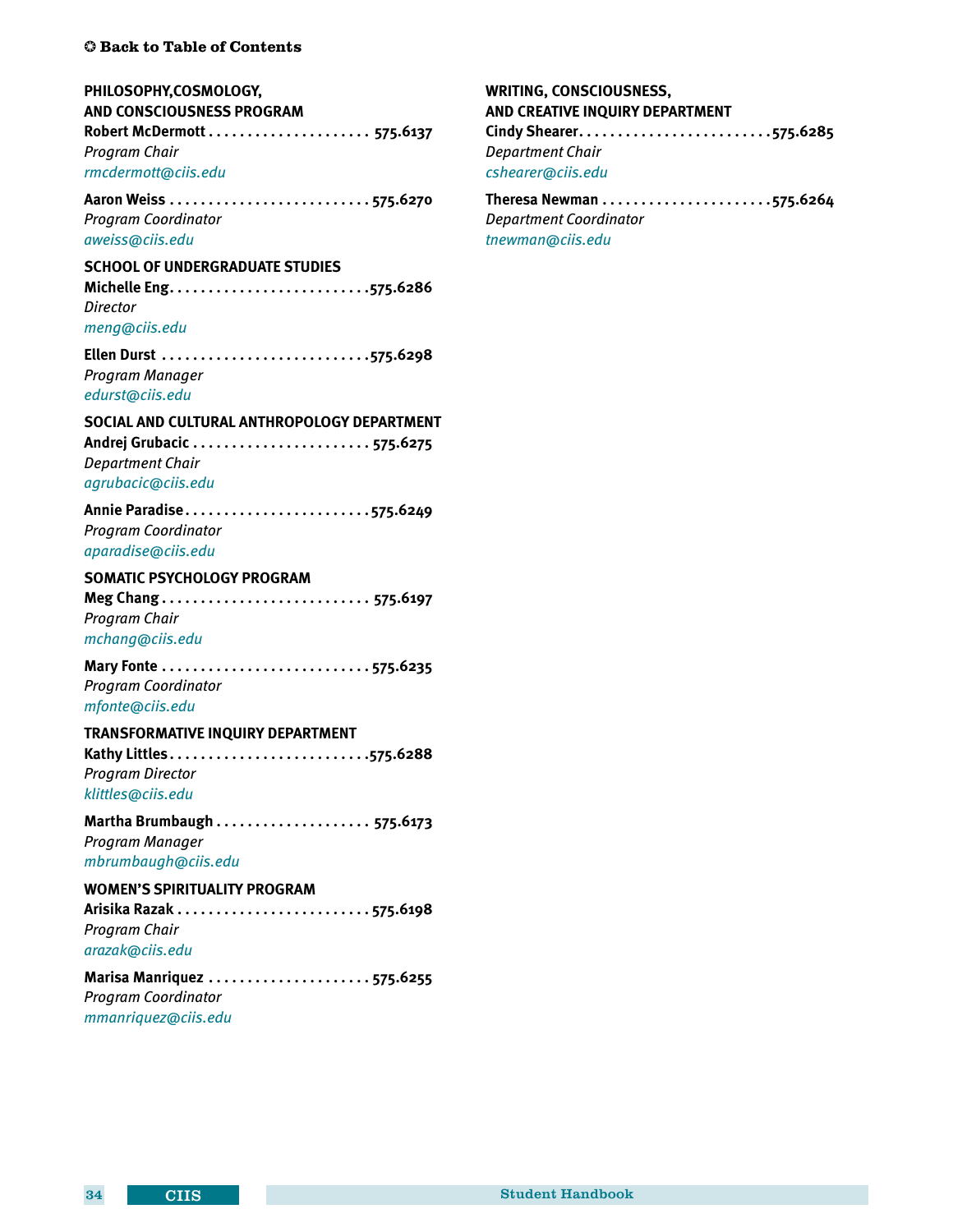#### <span id="page-39-0"></span>**CIIS Governing Bodies**

CIIS is governed by a diverse group of organizations, from both outside and inside the Institute. The organizations are as follows:

#### **Board of Trustees**

- Has legal and fiscal responsibility for the Institute.
- Consists of 20 outside members with specific areas of competence and interest in the Institute's mission and goals, as well as the president and elected representatives from faculty, students, and alumni.
- Has the following committees: Academic Affairs, Advancement, Executive, Finance, Strategic Communications, Students, and Trusteeship.

#### **Faculty Council**

- Has authority for campus academic policy, including guidelines and requirements for admission to academic programs, content of curricula, standards of student performance, proficiency standards for degrees, and procedures for evaluating, monitoring, and enhancing the quality of instruction.
- Membership includes all members of the core faculty, the academic vice president as a non-voting ex officio member, and one student representative.
- Has the following Standing Committees: Executive Committee, Curriculum and Academic Review Committee (CARC), Faculty Affairs Committee (FAC), Committee on Faculty Evaluation, Promotion and Scholarship (FEPS), Human Research Review Committee (HRRC), Faculty Diversity Committee.

#### **Staff Association**

- Represents staff on issues of Institute-wide concern, makes recommendations on improving the welfare of staff, promotes goodwill among the staff.
- Membership includes everyone in the administration.

For more information, email **<sasc@ciis.edu>**.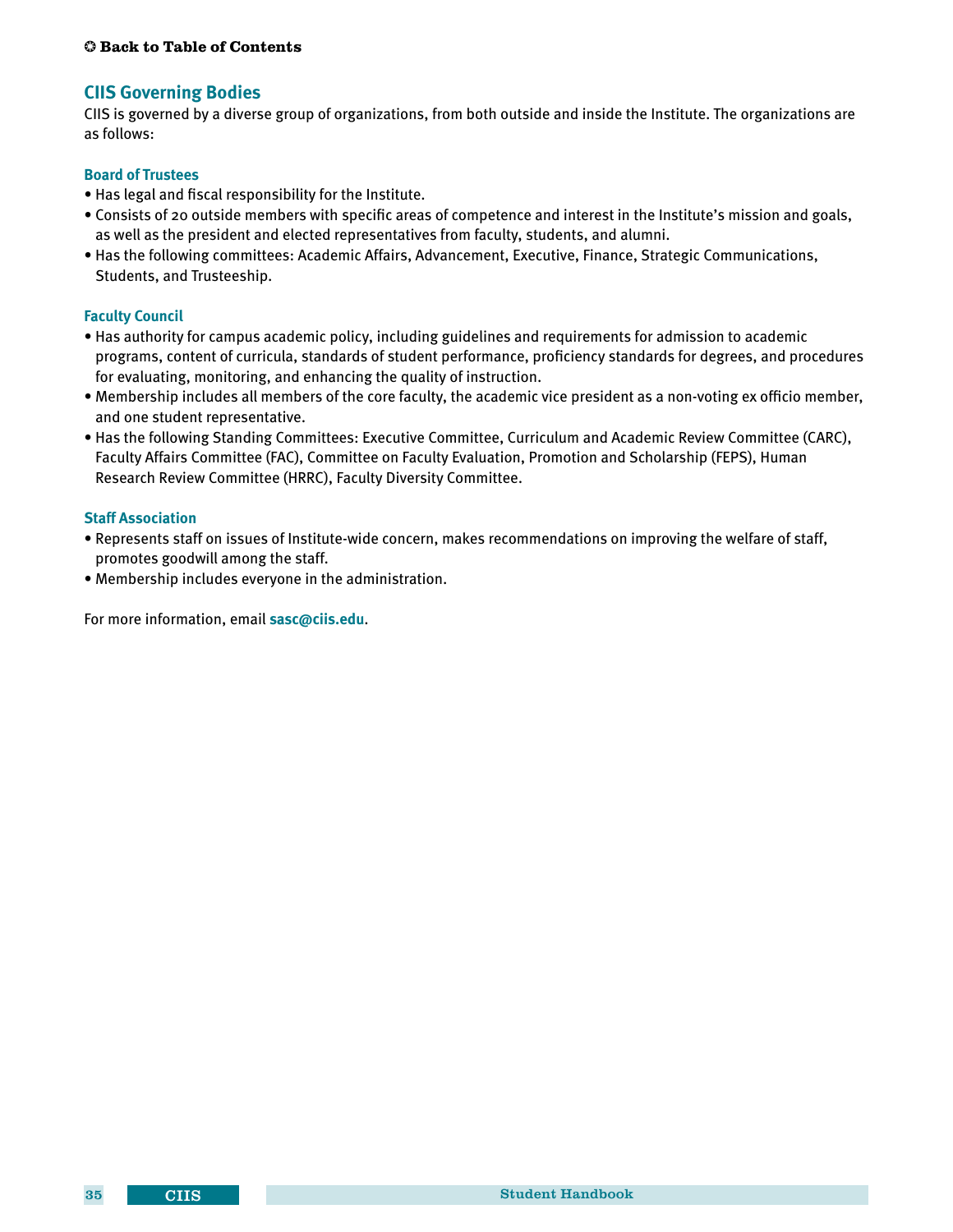## <span id="page-40-0"></span>**CIIS Glossary**

At CIIS, you will find a number of abbreviated terms. Here is a guide to these terms:

| Acronym        | <b>Meaning</b>                                     | <b>Notes</b>               |
|----------------|----------------------------------------------------|----------------------------|
| <b>ACS</b>     | <b>Asian and Comparative Studies</b>               | Academic Program           |
| APA            | American Psychological Association                 | <b>Accreditation Board</b> |
| <b>BAC</b>     | Bachelor of Arts Degree Completion Program         | Academic Program           |
| <b>CIA</b>     | Creative Inquiry, Interdisciplinary Arts           | Academic Program           |
| <b>CMH</b>     | <b>Community Mental Health</b>                     | Academic Program           |
| <b>DOS</b>     | <b>Dean of Students Office</b>                     | Department                 |
| <b>EWP</b>     | East-West Psychology                               | Academic Program           |
| <b>EXA</b>     | <b>Expressive Arts Therapy</b>                     | Academic Program           |
| <b>GES</b>     | Gender, Ecology, and Society                       | Academic Program           |
| <b>ICP</b>     | <b>Integral Counseling Program</b>                 | Academic Program           |
| <b>IHL</b>     | <b>Integrative Health Studies</b>                  | Academic Program           |
| <b>ISD</b>     | <b>Individualized Studies Program</b>              | Academic Program           |
| IS&F           | <b>International Students &amp; Friends</b>        | <b>Campus Group</b>        |
| <b>ITS</b>     | <b>Information Technology Services</b>             | Department                 |
| <b>MCP</b>     | Master's in Counseling Psychology                  | <b>Academic Department</b> |
| <b>OPS</b>     | Operations                                         | Department                 |
| <b>PCC</b>     | Philosophy, Cosmology, and Consciousness           | Academic Program           |
| P <sub>2</sub> | <b>Public Programs</b>                             | Academic Program           |
| <b>PDT</b>     | Drama Therapy                                      | Academic Program           |
| <b>POC</b>     | People of Color                                    | <b>Campus Program</b>      |
| PsyDoc/PsyD    | Clinical Psychology (Doctoral) Program             | Academic Program           |
| Q@CIIS         | Queer at CIIS                                      | <b>Campus Group</b>        |
| <b>SA</b>      | <b>Student Alliance</b>                            | <b>Campus Group</b>        |
| <b>SCA</b>     | Social and Cultural Anthropology                   | Academic Program           |
| <b>SCT</b>     | <b>School of Consciousness and Transformation</b>  | Academic School            |
| SOM            | <b>Somatic Psychology</b>                          | <b>Academic Program</b>    |
| <b>SPP</b>     | <b>School of Professional Psychology</b>           | <b>Academic School</b>     |
| <b>SUS</b>     | <b>School of Undergraduate Studies</b>             | <b>Academic School</b>     |
| <b>TID</b>     | <b>Transformative Inquiry</b>                      | <b>Academic Department</b> |
| <b>TLD</b>     | Transformative Leadership                          | Academic Program           |
| <b>TSD</b>     | <b>Transformative Studies</b>                      | <b>Academic Program</b>    |
| <b>WASC</b>    | <b>Western Association of Schools and Colleges</b> | <b>Accreditation Board</b> |
| <b>WRC</b>     | <b>Writing and Consciousness</b>                   | Academic Program           |
| <b>WSE</b>     | <b>Women's Spirituality</b>                        | Academic Program           |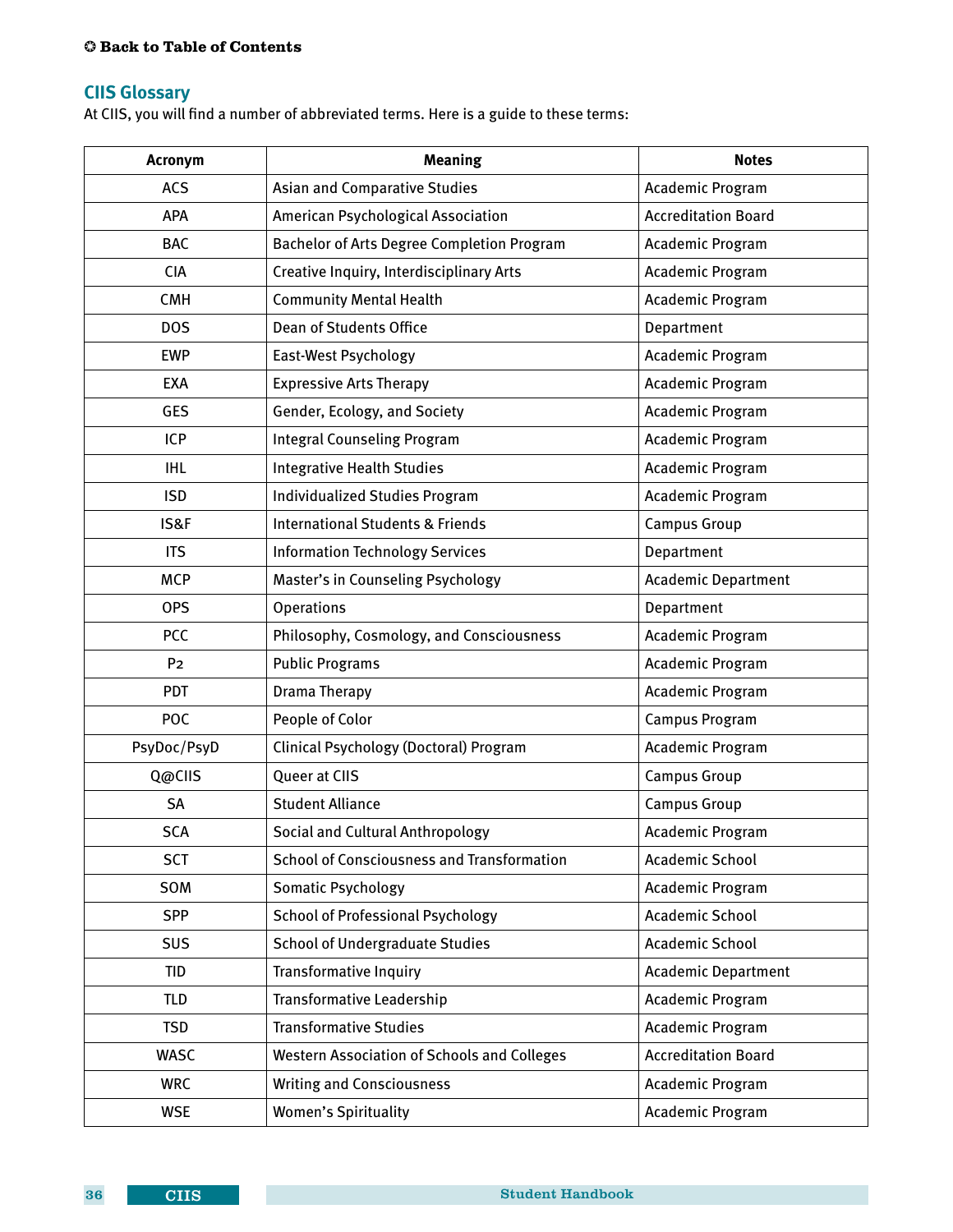## SITE LOCATIONS

#### <span id="page-41-0"></span>**Sites**

| <b>Main Building</b> | <b>Fox Plaza Site*</b>    |
|----------------------|---------------------------|
| 1453 Mission St.     | 1390 Market St., Ste. 111 |

\**Entry requires code available from Registrar's Office or greeters in lobby or fourth floor of Main Building.*

#### **Driving Directions**

| <b>From Golden Gate Bridge</b> | <b>From Bay Bridge</b>            | <b>From Peninsula</b>           |
|--------------------------------|-----------------------------------|---------------------------------|
| 1. Left onto Lombard.          | 1. Exit onto Central Fwy/US-101 N | 1. Take US-101 N.               |
| 2. Right onto Van Ness.        | to Mission St.                    | 2. Exit 434A onto Mission St./  |
| 3. Left on Fell.               | 2. Exit 434A onto Mission St./    | US-101 N to Golden Gate Bridge. |
| 4. Right at 10th St.           | US-101 N to Golden Gate Bridge.   | 3. Slight right at Mission St.  |
| 5. Right at Mission.           | 3. Slight right onto Mission St.  | 4. Right at 10th St.            |
| <b>Public Transportation</b>   |                                   |                                 |

## **MUNI Surface or**

**Underground Train** Disembark at Van Ness Station. Route info: **<http://transit.511.org>**.

### **MUNI Bus**

14 Mission: Disembark at 11 St. 47 Van Ness: Disembark at Mission St. Route info: **<http://transit.511.org>**.

#### **BART**

Disembark at Civic Center Station. Route info: **<http://www.bart.gov>**.